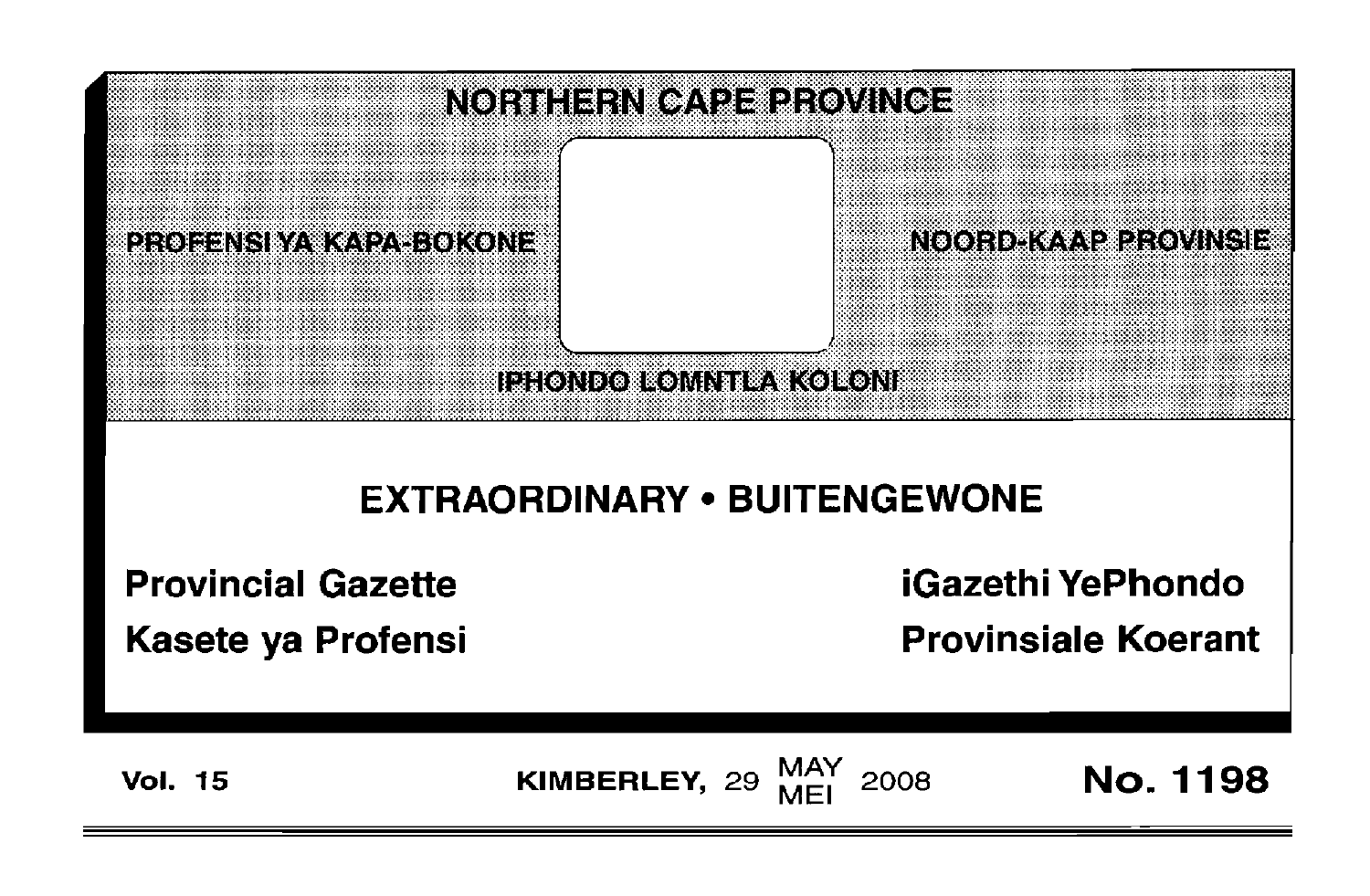|     | <b>CONTENTS</b>                                                                                         |             |                |
|-----|---------------------------------------------------------------------------------------------------------|-------------|----------------|
| No. |                                                                                                         | Page<br>No. | Gazette<br>No. |
|     | <b>PREMIER'S NOTICE</b>                                                                                 |             |                |
|     | 3 Northern Cape Traditional Leaders Governance and Houses of Traditional Leaders Act (2/2007): Northern |             | 1198           |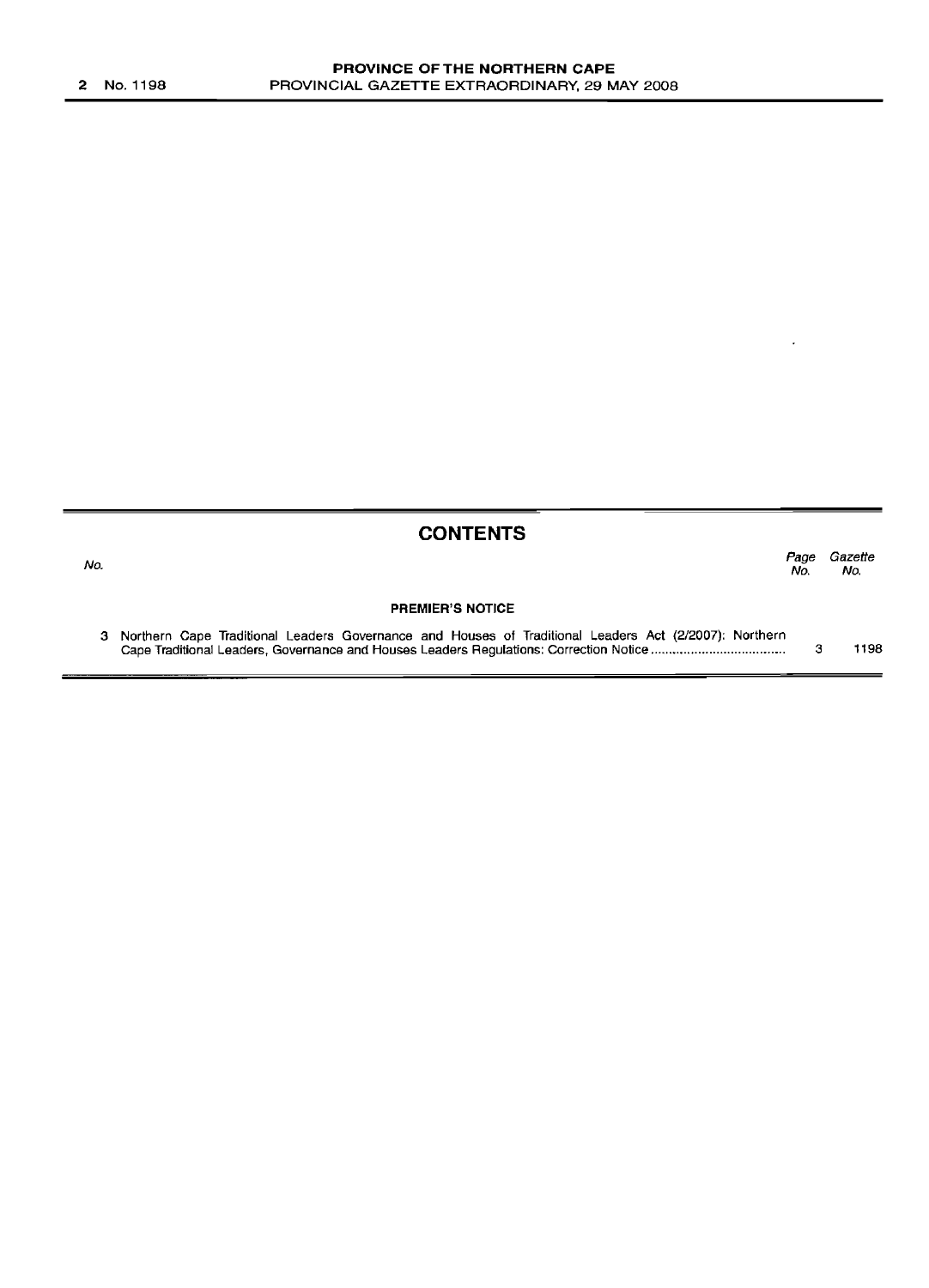# **PREMIER'S NOTICE**

#### No.3, 2008

Correction of Premiers' notice 2 of 2008, Extraordinary Gazette No.1195, dated 15 May 2008

# NORTHERN CAPE TRADITIONAL LEADERS, GOVERNANCE AND HOUSES OF TRADITIONAL LEADERS, ACT, 2007 (ACT NO.2 OF 2007)

# NORTHERN CAPE TRADITIONAL LEADERS, GOVERNANCE AND HOUSES OF TRADITIONAL LEADERS REGULATIONS

I, Elizabeth Dipuo Peters, in my capacity as the Premier of the Northern Cape Province, hereby in terms of section 61(2)(m) publish draft regulations as contained in the **schedule** for public comment.

Written comments must reach Ms P.N Mafungo by no later than the  $18<sup>th</sup>$  of June 2008 at;

Office of the Premier Northern Cape Province Private Bag X5016 KIMBERLEY 8300

e-mail: sgxotha@ncpg.gov.za

 $Tel$  :  $053 - 8308601$ Fax:  $053 - 8311899$ 

E.D. PETERS PREMIER: NORTHERN CAPE PROVINCE

Date: 22 May 2008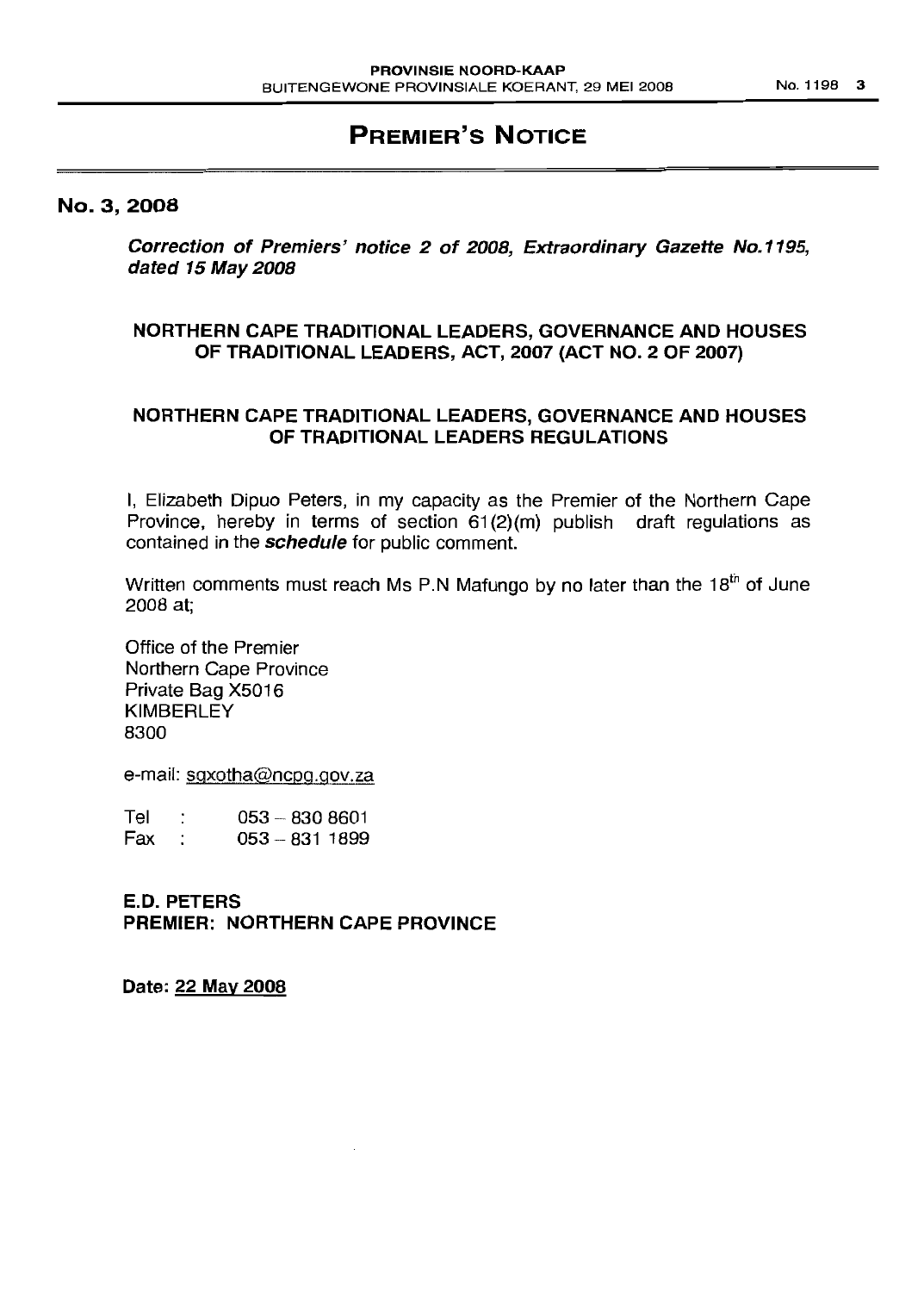# **SCHEDULE**

# **TABLE OF CONTENTS**

| PART I.                    | Preliminary                                                                                                                                                                                                     | 6                                  |
|----------------------------|-----------------------------------------------------------------------------------------------------------------------------------------------------------------------------------------------------------------|------------------------------------|
| А.<br>B.<br>C.<br>D.<br>Е. | Short title and commencement<br>Interpretation<br>Statutory authorization<br>Scope of application<br>The saving of previous applicable regulations                                                              | 6<br>6<br>6<br>6<br>$\overline{7}$ |
| PART II.                   | <b>Recognition of Traditional communities</b>                                                                                                                                                                   | 8                                  |
| А.<br>В.                   | Application for recognition as a Traditional Community<br>Withdrawal of recognition of a Traditional Community                                                                                                  | 8<br>$8 - 9$                       |
| PART III.                  | <b>Establishment of Traditional Councils,</b><br>formula and number of Traditional<br>Council members, composition of<br><b>Traditional Councils and matters</b><br>related to election of Traditional Councils | 10                                 |
| А.                         | <b>Establishment of Traditional Councils</b>                                                                                                                                                                    | $10 - 11$                          |
| В.                         | Determination of membership and the formula for<br>representation in the Traditional Council                                                                                                                    | 11                                 |
| C.                         | Composition of Traditional Councils and term of office<br>of counclilors                                                                                                                                        | 12                                 |
| D.                         | <b>Qualification of Councillors</b>                                                                                                                                                                             | 12                                 |
| E                          | Qualification of voters and Duties of the Head of<br>Department in the Election process                                                                                                                         | $12 - 13$                          |
| F.                         | Provisions regarding the election of persons as                                                                                                                                                                 |                                    |
| G.                         | councillors to Traditional Council<br>Election of candidates by secret ballot                                                                                                                                   | $13 - 14$<br>$14 - 16$             |
| Η.                         | Appointment of an Independent Electoral Agency/                                                                                                                                                                 |                                    |
|                            | <b>Independent Electoral Commission</b>                                                                                                                                                                         | $16 - 17$                          |
| ı.                         | <b>Election Staff</b>                                                                                                                                                                                           | $17 - 19$                          |
| J.                         | <b>By Elections</b>                                                                                                                                                                                             | $19 - 20$                          |
| Κ.                         | <b>Election Disputes and Appeal</b>                                                                                                                                                                             | 20                                 |
| L.                         | The Establishment of an Election Tribunal                                                                                                                                                                       | $20 - 21$                          |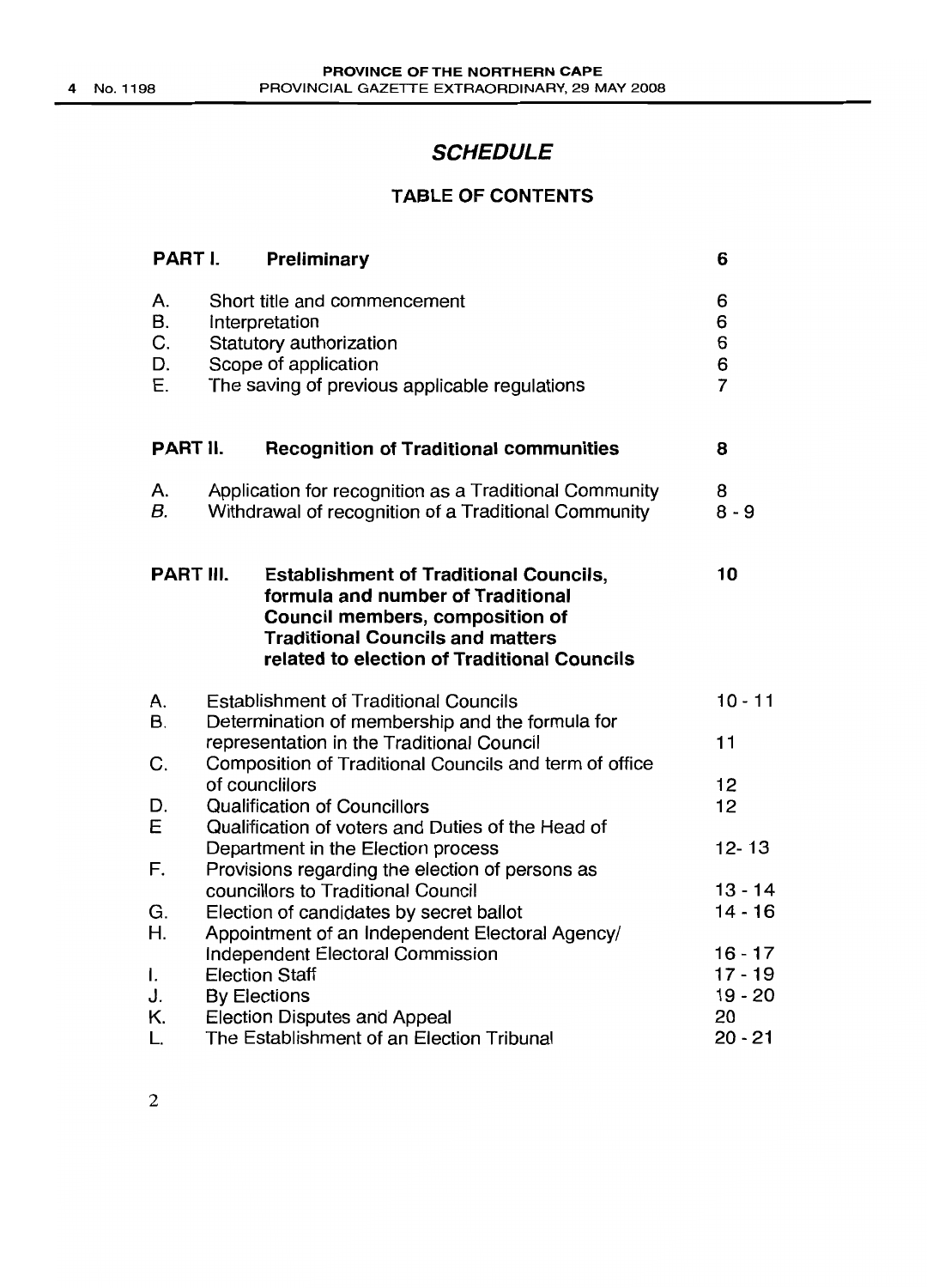| PART IV.                                                                                                           |                                                                                             | <b>RECOGNITION AND REMOVAL OF</b><br><b>SENIOR TRADITIONAL LEADERS</b>                                                                                                                                                                                                                                                                                                                     | 22                                                                                                                                          |
|--------------------------------------------------------------------------------------------------------------------|---------------------------------------------------------------------------------------------|--------------------------------------------------------------------------------------------------------------------------------------------------------------------------------------------------------------------------------------------------------------------------------------------------------------------------------------------------------------------------------------------|---------------------------------------------------------------------------------------------------------------------------------------------|
| А.<br><b>B.</b><br>C.<br>D.<br>E.<br>F.                                                                            |                                                                                             | Designation of a Senior Traditional Leader<br>Recognition of a Senior Traditional Leader<br>Discipline and removal of a Senior Traditional Leader<br>Identification of a Headman/Headwomen<br>Recognition of a Headman/Headwomen<br>Removal of a Headman/Headwomen                                                                                                                         | 22<br>$22 - 23$<br>$23 - 25$<br>25<br>$26 - 27$<br>$27 - 28$                                                                                |
| PART V.                                                                                                            |                                                                                             | <b>RELATIONS AND ADMINISTRATION</b><br>OF TRADITIONAL COUNCILS                                                                                                                                                                                                                                                                                                                             | 29                                                                                                                                          |
| А.<br>Β.                                                                                                           |                                                                                             | Partnership with Municipalities<br><b>Administration of Traditional Councils</b>                                                                                                                                                                                                                                                                                                           | 29<br>$29 - 30$                                                                                                                             |
| PART VI.                                                                                                           |                                                                                             | <b>FINANCES OF THE TRADITIONAL COUNCILS</b>                                                                                                                                                                                                                                                                                                                                                | 31                                                                                                                                          |
| А.<br>В.<br>C.<br>D.<br>E.<br>F.<br>G.<br>H.<br>$\mathbf{L}$<br>J.<br>Κ.<br>L.<br>M.<br>N.<br>О.<br>Ρ.<br>Q.<br>R. | Revenue<br>Refunds<br>Losses<br><b>Safes</b><br><b>Benefits</b><br>Returns<br><b>Stores</b> | <b>Voluntary Contributions</b><br>Gifts, Donations and Sponsorships<br>Appointment as Treasurer<br><b>Official Receipts</b><br>Payments from Traditional community revenue<br>Misappropriation<br>Control over funds of a Traditional Council<br>Expenditure in general<br>Illiterate persons<br>Procurement of goods and services<br>Disposal and letting of Traditional community assets | $31 - 32$<br>32<br>33<br>33<br>$33 - 34$<br>34<br>34<br>35<br>35<br>$35 - 36$<br>36<br>37<br>37<br>37<br>38<br>$38 - 39$<br>39<br>$39 - 40$ |

# **PART VII. PROVINCIAL AND LOCAL HOUSE OF TRADITIONALLEADERS 41**

| A. | Establishment of the Provincial House of Traditional Leaders 41 - 42 |          |
|----|----------------------------------------------------------------------|----------|
| B. | Establishment of the Local House of Traditional Leaders              | -42 - 44 |

3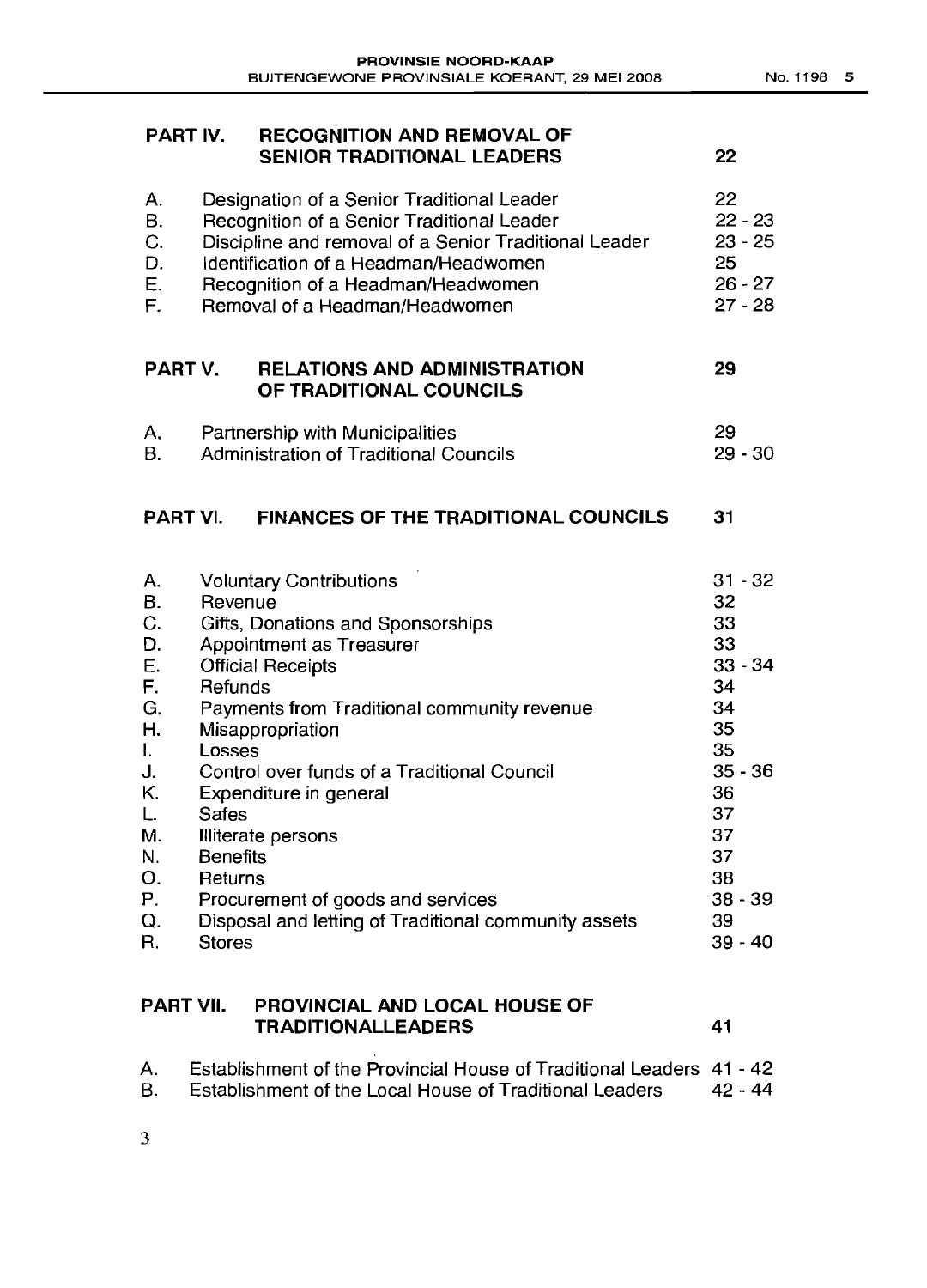$\sim$   $\epsilon$ 

| <b>SCHEDULES A</b>                                                                                                       | 45        |
|--------------------------------------------------------------------------------------------------------------------------|-----------|
| <b>Voting Materials</b>                                                                                                  | 45        |
| <b>SCHEDULE B</b>                                                                                                        | 46        |
| Code for appointed officers                                                                                              | 46        |
| <b>SCHEDULE C</b>                                                                                                        | 47        |
| Electoral Code of Conduct for candidates participating in<br><b>Traditional Council elections</b>                        | 47        |
| Part 1                                                                                                                   | 47        |
| <b>Prohibited Conduct</b>                                                                                                | $47 - 48$ |
| Impersonation                                                                                                            | $48 - 49$ |
| Intentional False statements                                                                                             | 49        |
| Infringement of secrecy                                                                                                  | 49        |
| Prohibition concerning voting and election materials                                                                     | $49 - 50$ |
| Prohibitions concerning placards and billboards during<br>election                                                       | 50        |
| Obstruction of or non-compliance with, directions of<br>Independent election agency and assigned officials               | 50        |
| <b>Contravention of Code</b>                                                                                             | 50        |
| Part 2                                                                                                                   | 51        |
| Enforcement                                                                                                              | 51        |
| Institution of and intervention in civil proceedings by<br>Independent Electoral Agency/Independent Electoral Commission | 51        |
| Jurisdiction and power of election tribunal                                                                              | $51 - 52$ |

4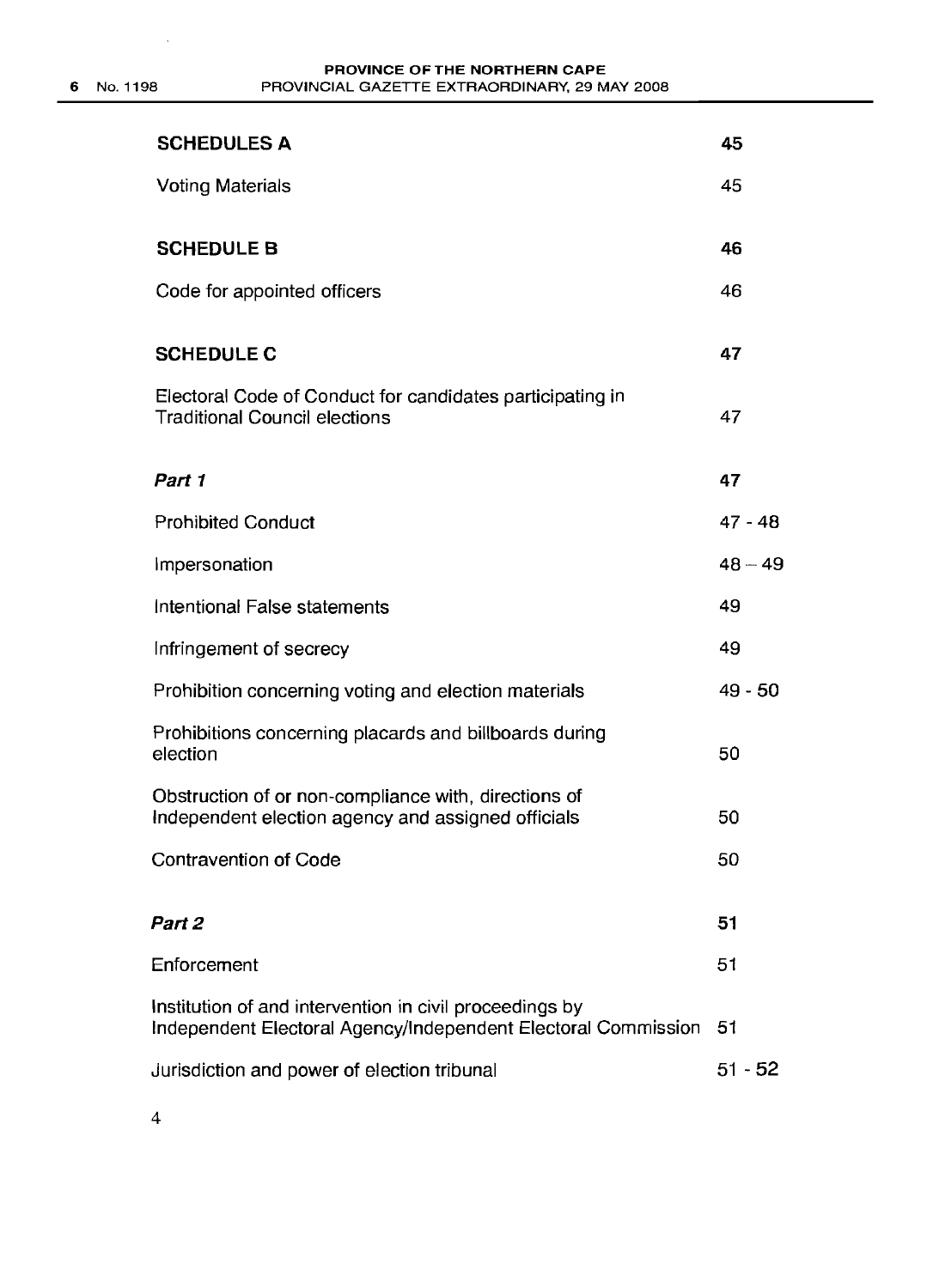| Part 3                                                          | 52 |
|-----------------------------------------------------------------|----|
| Additional powers and duties of independent electoral<br>agency | 52 |
| Electoral Code of Conduct and other codes                       | 52 |
| <b>SCHEDULE D</b>                                               | 53 |
| <b>Appendix 1</b>                                               | 54 |
| <b>Appendix 2</b>                                               | 55 |
| Appendix 3                                                      | 56 |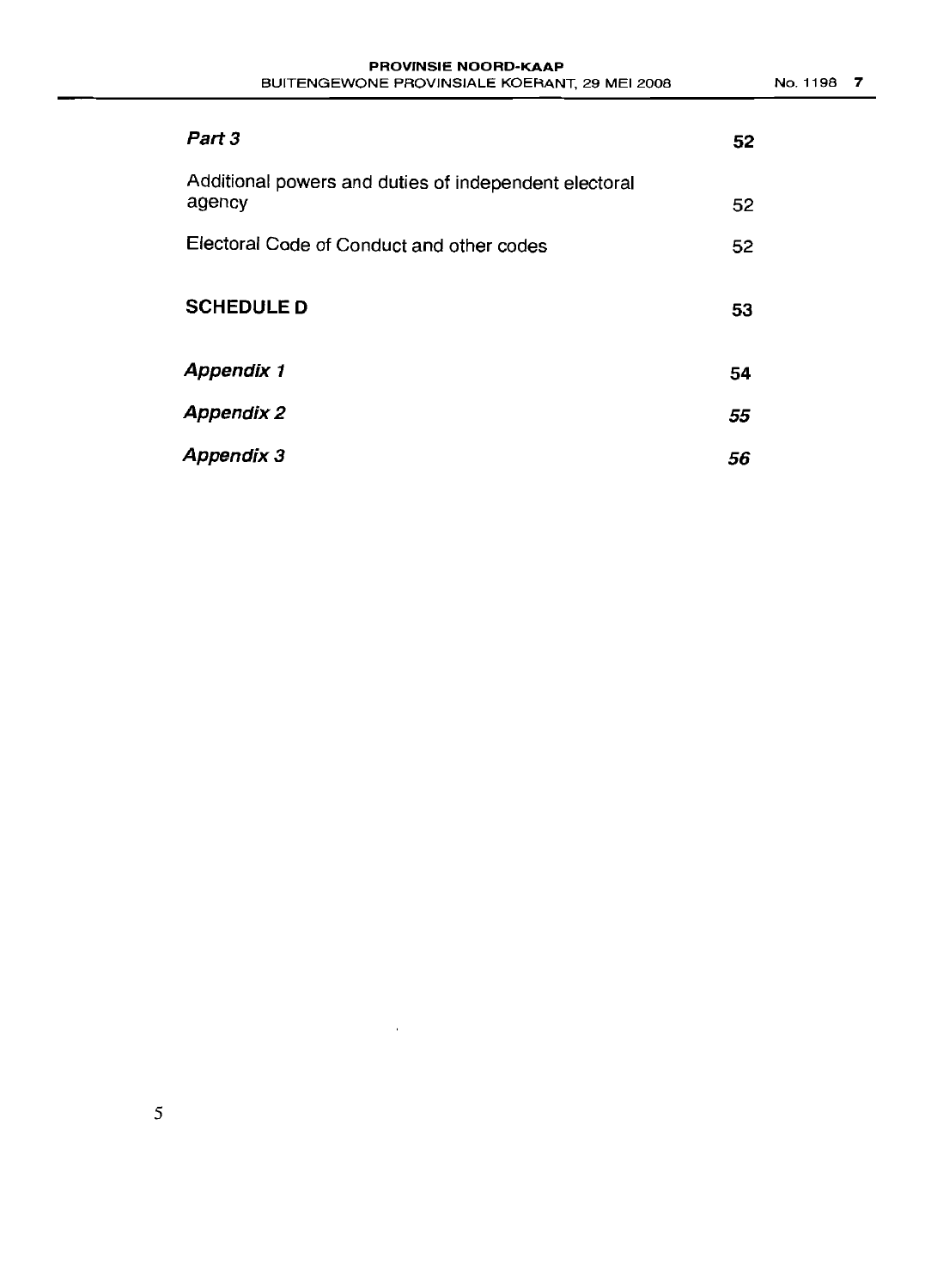# PART I

# A. SHORT TITLE AND COMMENCEMENT

A.1 These regulations must be called the Northern Cape Traditional Leadership, Governance and Houses of Traditional Leaders Regulations, 2008, and must come into operation on the date of publication.

# B. INTERPRETATION

"Act" - "means" Northern Traditional, Governance and Houses of Traditional Leaders, Act, 2007 (Act 2 of 2007).

"Royal Council" - "means" the executive Council of the Royal Family.

"Head of Department"- "means" in these regulations the Director General in the Office of the Premier.

"Department" - "means" Office of the Premier Northern Cape Province

# C. STATUTORY AUTHORIZATION

C.1 Section 61 of the Provincial Act authorizes these Regulations.

#### D. SCOPE OF APPLICATION

- D.1 These Regulations are subject to the provisions of the Constitution, 1996, the Framework Act, the Provincial Act and are applicable to
	- all Traditional communities,  $\overline{a}$
	- Traditional Councils,  $\overline{a}$
	- Traditional Leaders,
	- provincial and local houses of Traditional Leaders, and  $\overline{a}$
	- personnel employed in terms of the Provincial Act, in the Northern Cape Government.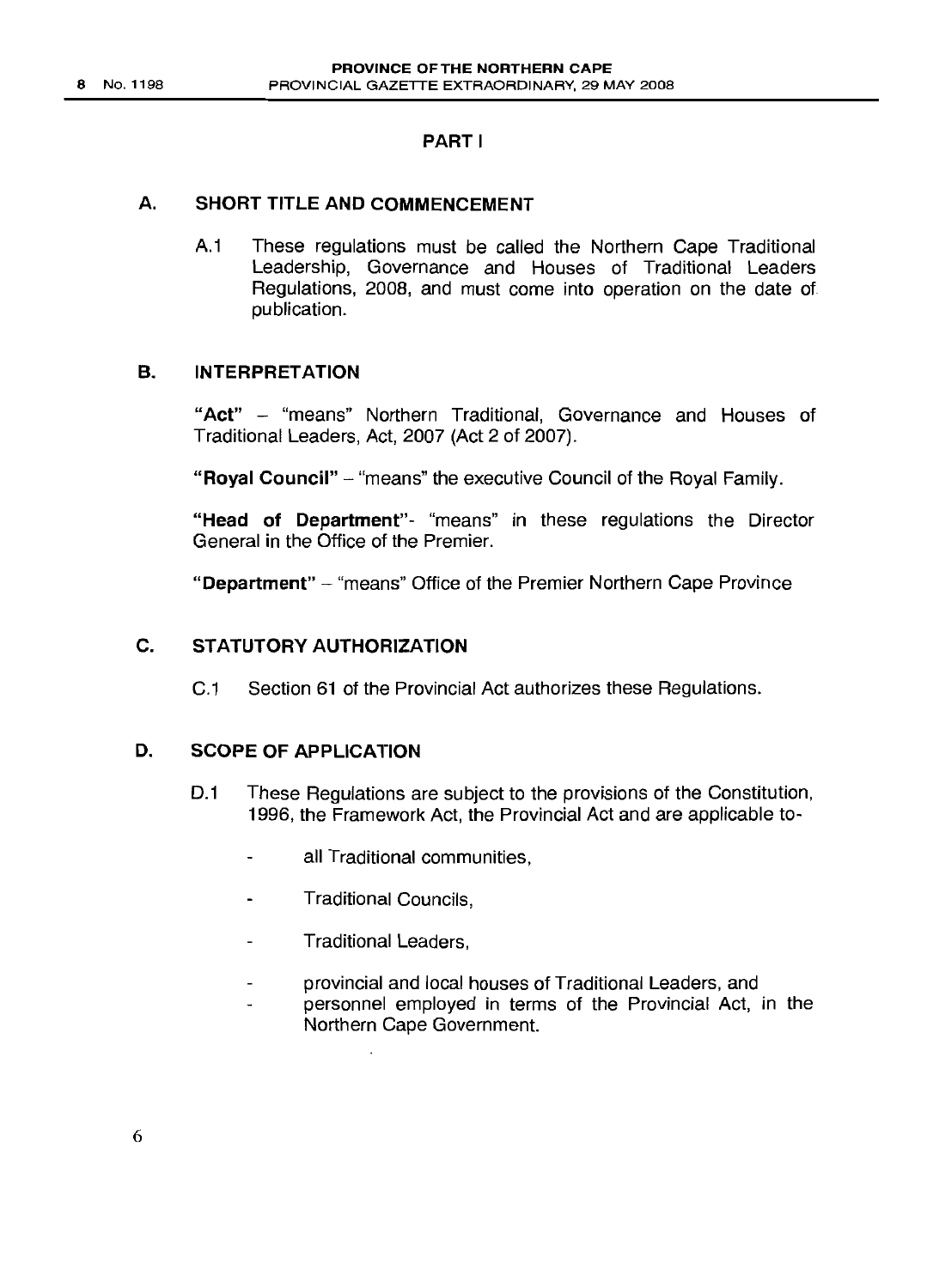# **E. THE SAVING OF PREVIOUS APPLICABLE REGULATIONS**

- E.1 The Northern Cape Traditional Leadership, Governance and Houses of Traditional Leaders Regulations replaces the North West Traditional Leadership Regulations.
- E.2 Anything that has been done in terms of any applicable law or regulation under the North West Province, before the coming into operation of this regulation, must be deemed to have been done under these regulations.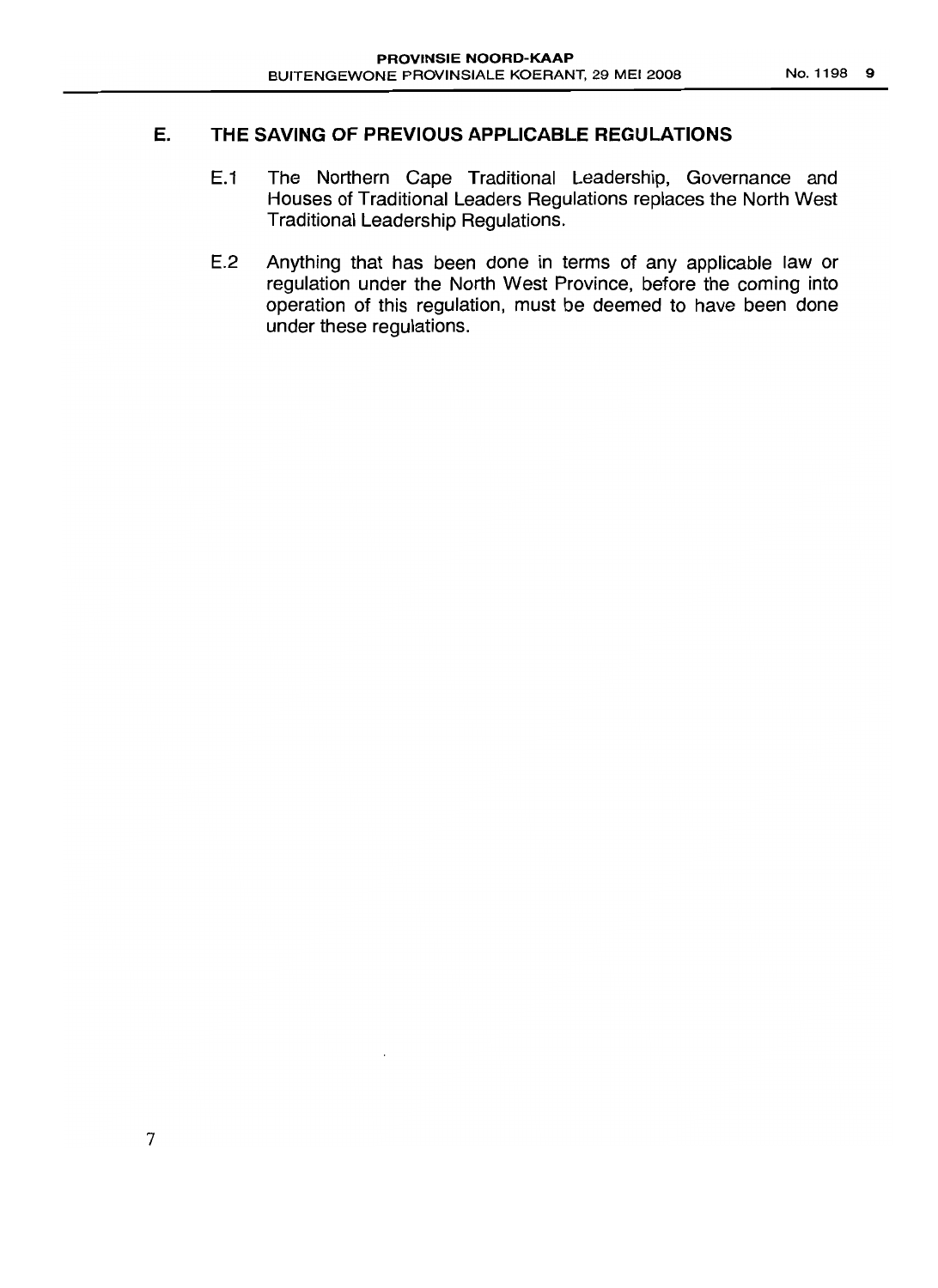# PART II

### A. APPLICATION FOR RECOGNITION AS A TRADITIONAL COMMUNITY

- A.1 A community that wishes to be recognized as a Traditional community in terms of section 3 must apply to the Premier to be recognized as such and the application must include the following -
	- (a) a duly completed application form TC1, annexed hereto as appendix 1;
	- (b) a copy of a community resolution, requesting to be recognized as a Traditional community;
	- (c) a certified copy of an identity document of a person recognized as a hereditary leader as well as proof of history of lineage of hereditary leadership;
	- (d) proof of ownership of land or continued use of land in a defined area.
- A.2 The Premier may, also, subject to section  $59(1)(c)$  of the Act recognize a community as a Traditional community on the recommendation of the commission of enquiry.
- A.3 The Premier must upon receipt of an application for recognition-
	- (a) within 2 months consult the community concerned,
	- (b) within 3 months consult the Local House of Traditional Leaders having jurisdiction within the area in which the applicant community is situated; and
	- (c) within 3 months consult the Provincial House of Traditional Leaders.

### B. WITHDRAWAL OF RECOGNITION OF A TRADITIONAL COMMUNITY

- B.1 The Premier may withdraw recognition of a Traditional community subject to section 4 of the Act: Provided that an application for withdrawal of recognition is forwarded to him or her and such application must enclose the following documents:
	- (a) a duly completed application form TC2, annexed hereto as appendix 2;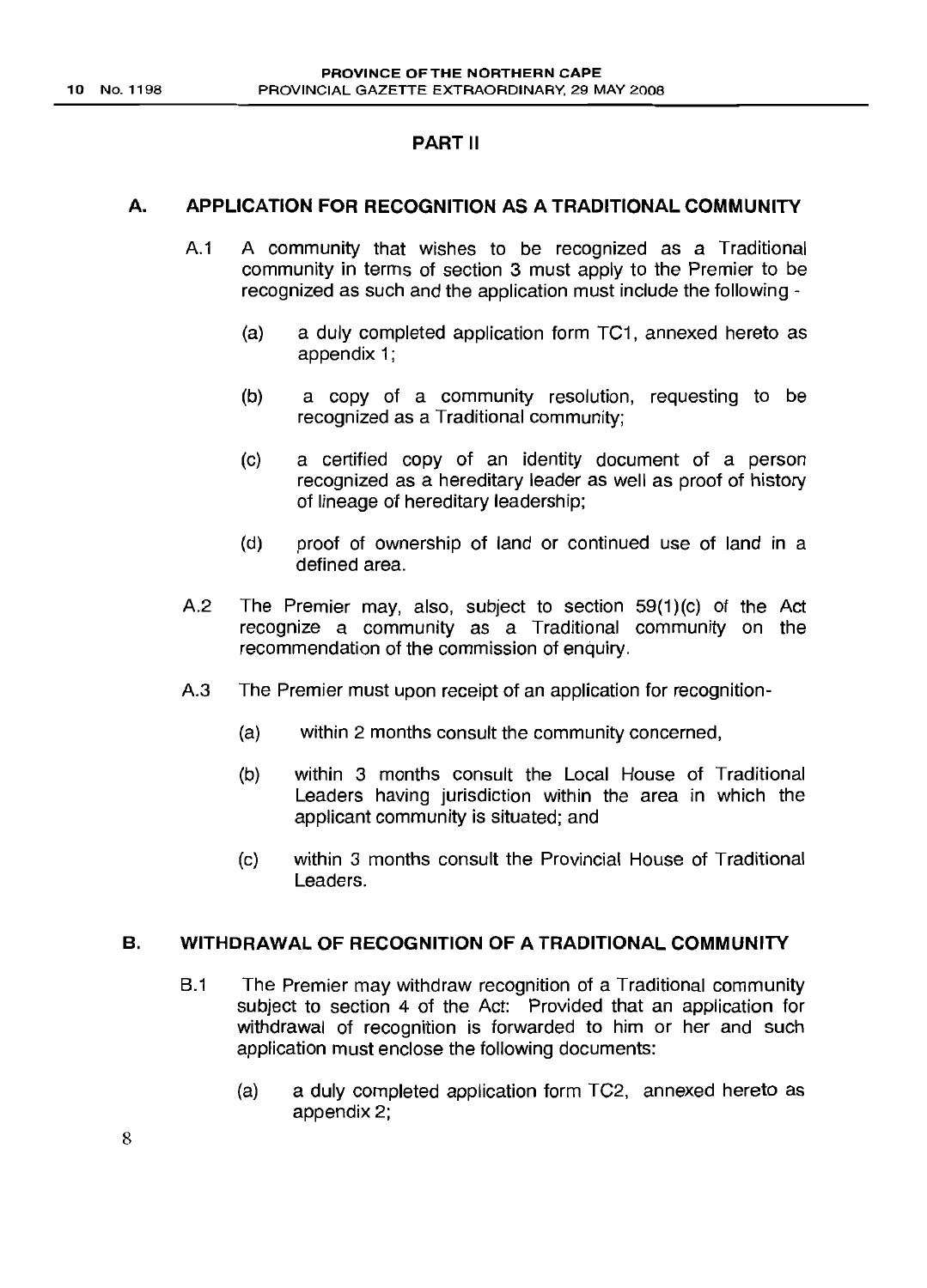- (b) a copy of a community resolution requesting withdrawal of recognition;
- (c) a copy of a resolution by a community if such community requests to be reviewed in terms of section 4(2)(a) of the Act,
- (d) a copy of a resolution by a community if such a community requests to be merged in terms section 4(2)(b) of the Act, and
- (e) the original certificate issued to a Traditional Leader responsible for the Traditional Community that requests either to be withdrawn or reviewed or merged.
- B.2 The Premier may in terms of section 59(1)(c) of the Act withdraw recognition of Traditional community or review recognition of a Traditional community or merge a Traditional community on the recommendation of a commission of enquiry.
- B.3 The Premier must consult the Provincial House and the Local House of Traditional Leaders having jurisdiction within the area in which the applicant community is within 3 months -
	- (a) of receipt of an application to withdraw recognition;
	- (b) of receipt of an application to review a Traditional community; or
	- (c) of an application to merge communities.
- B.4 A decision of the Premier to withdraw recognition of a Traditional community must provide for the following:
	- (a) Withdrawal of a certificate of recognition of a Traditional Leader and contractual obligations;
	- (b) Accountability by the outgoing Traditional Leader for assets and liabilities of the Traditional community;
	- (c) Staff of the Traditional community; and
	- (d) Disestablishment of Traditional Council.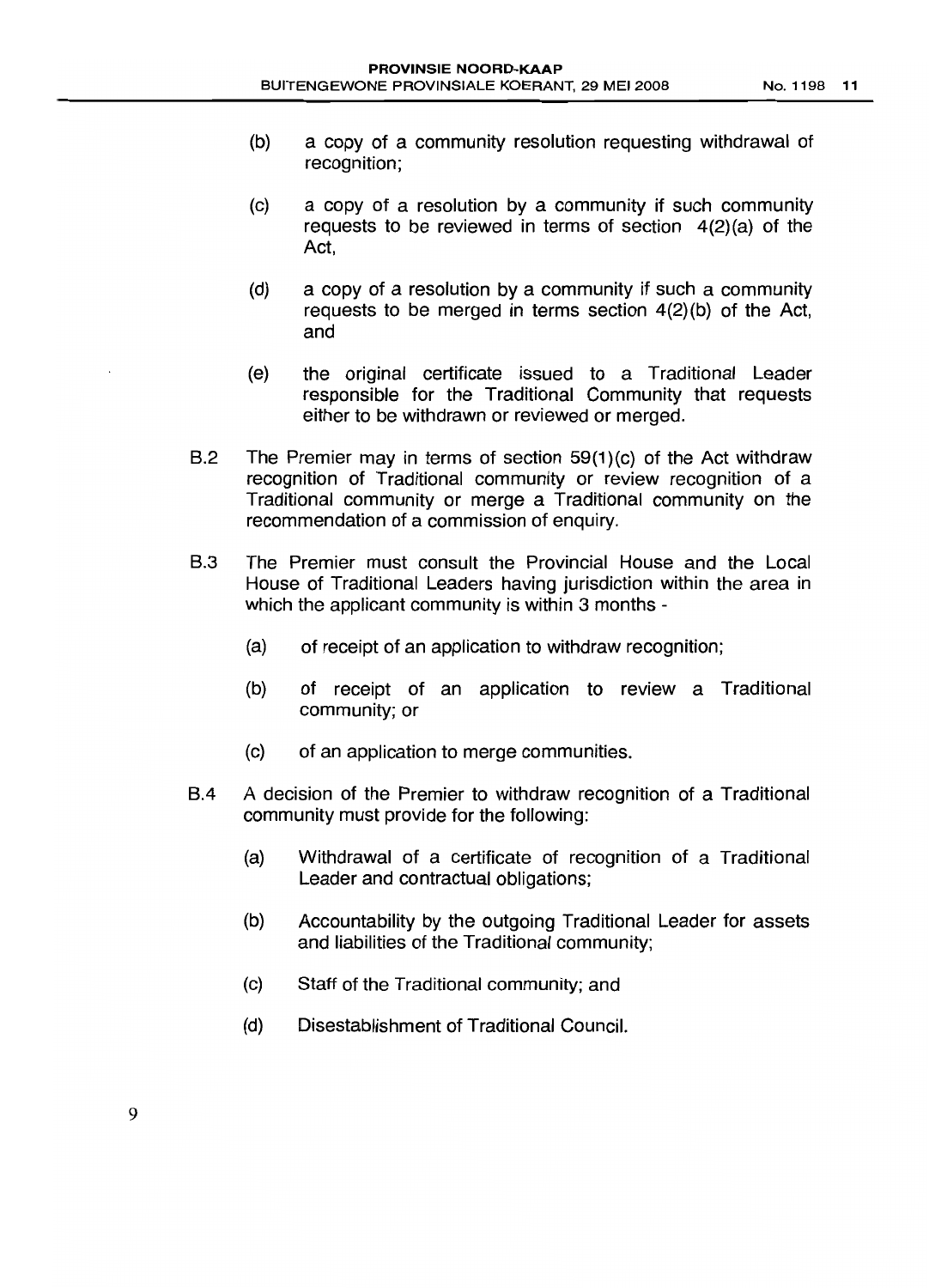### PART III

# A. ESTABLISHMENT OF THE TRADITIONAL COUNCIL

- A1 A Traditional Council is established in terms of section 6 of the Act.
- A2 Elected members of a Council must reflect an even or geographic spread of representation.
- A3 Election for members of a Traditional Council must be conducted after every 5 years.
- A4 Elections must be managed and overseen by an Independent Electoral Commission.
- A5 A candidate wishing to be elected into office as a member of the Traditional Council must be ordinarily resident in the relevant Traditional community area.
- A6 The Premier must proclaim the date or dates for the elections of Traditional Council.
- A.7 The proclaimed date or dates of the elections must be published in the provincial gazette at least 6 months before the expiry of the reigning Traditional Councillors allowing for the following processes to take place:-
	- (a) proper awareness processes with Traditional communities which must be done through the media and may, also, include other communication methods;
	- (b) nominations, election and the announcement of results at least 6 weeks before the expiry of the term of office of the reigning Traditional Councillors;
	- (c) submission of names of the newly elected members to the Premier at least two weeks before the gazette containing the names of the newly elected members of the Traditional Council is published;
	- (d) the gazetting of names referred to in sub-paragraph (c) of sub-regulation A.7 must be done at least two weeks before the expiry of the term of office of the outgoing Traditional Councillors; and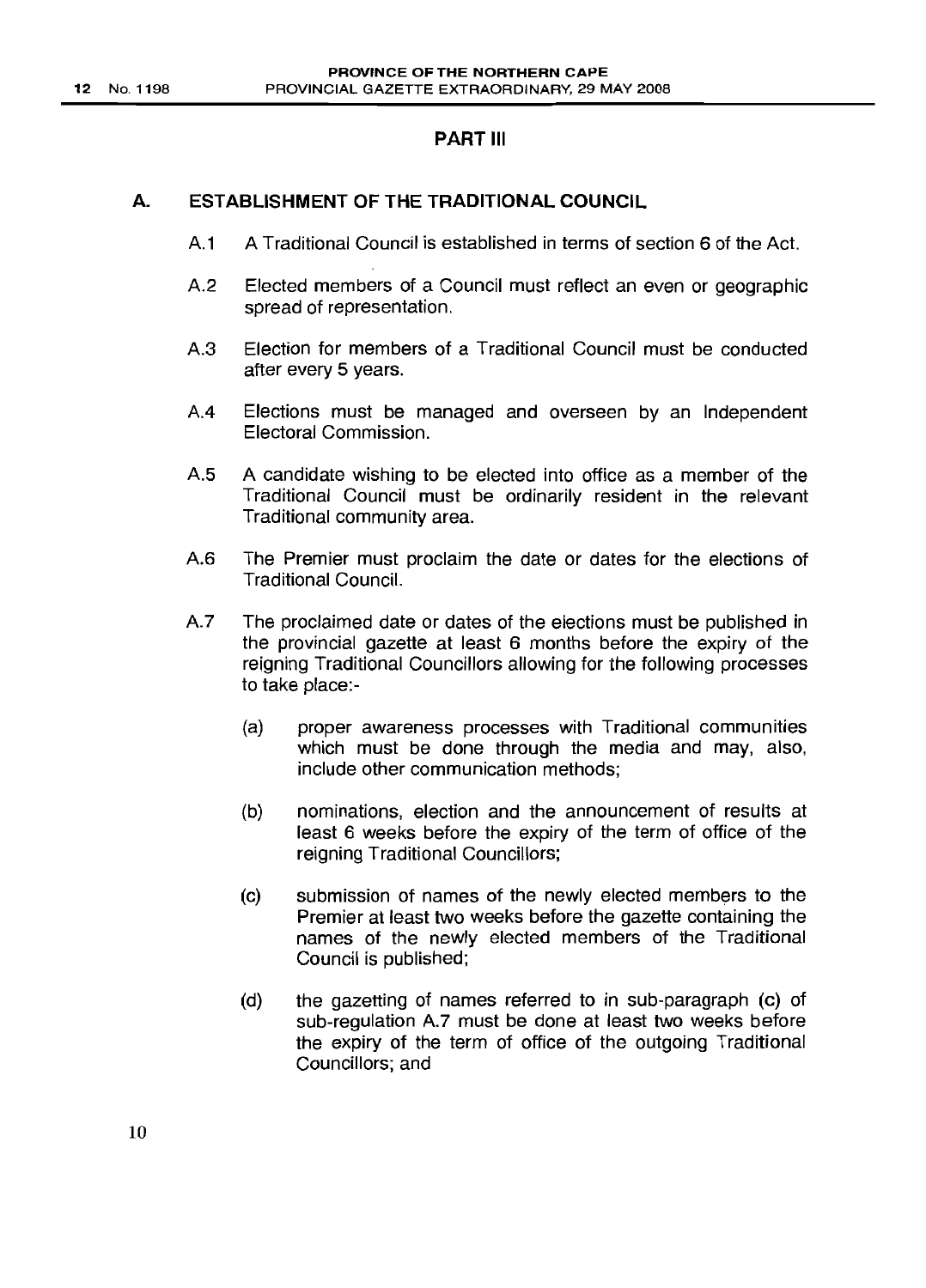- (e) the swearing-in of the newly elected members of the Traditional Council must take place on or before the last day of the term of office of the outgoing Traditional Council.
- A8 A Senior Traditional Leader must give at least 14 days notice of a meeting of the Traditional community in terms of custom of that Traditional community, for the purposes of the elections.
- A9 The meeting referred to in sub-regulation A8 must be conducted at a venue within the jurisdictional area of the Traditional Council to be identified by the Senior Traditional Leader.

# B. **DETERMINATION OF MEMBERSHIP AND THE FORMULA FOR REPRESENTATION**

B.1 The number of members and formula for determining Traditional Council must be as follows:

# Category A

A Traditional community with at least 200,000 members or more must be entitled to not more than 30 Traditional Council members.

# Category B

A Traditional community with not less than 150,000 and not more than 199,999 members must be entitled to not more than 25 Traditional Council members.

# Category C

A Traditional community with not less than 100,000 and not more than 148,999 must be entitled to 20 Traditional Council members.

# Category D

A Traditional community with not less than 50,000 and not more than 99,999 members must be entitled to 15 Traditional Council members.

# Category E

A Traditional community with less than 49,999 members must be entitled to 10 Traditional Council members,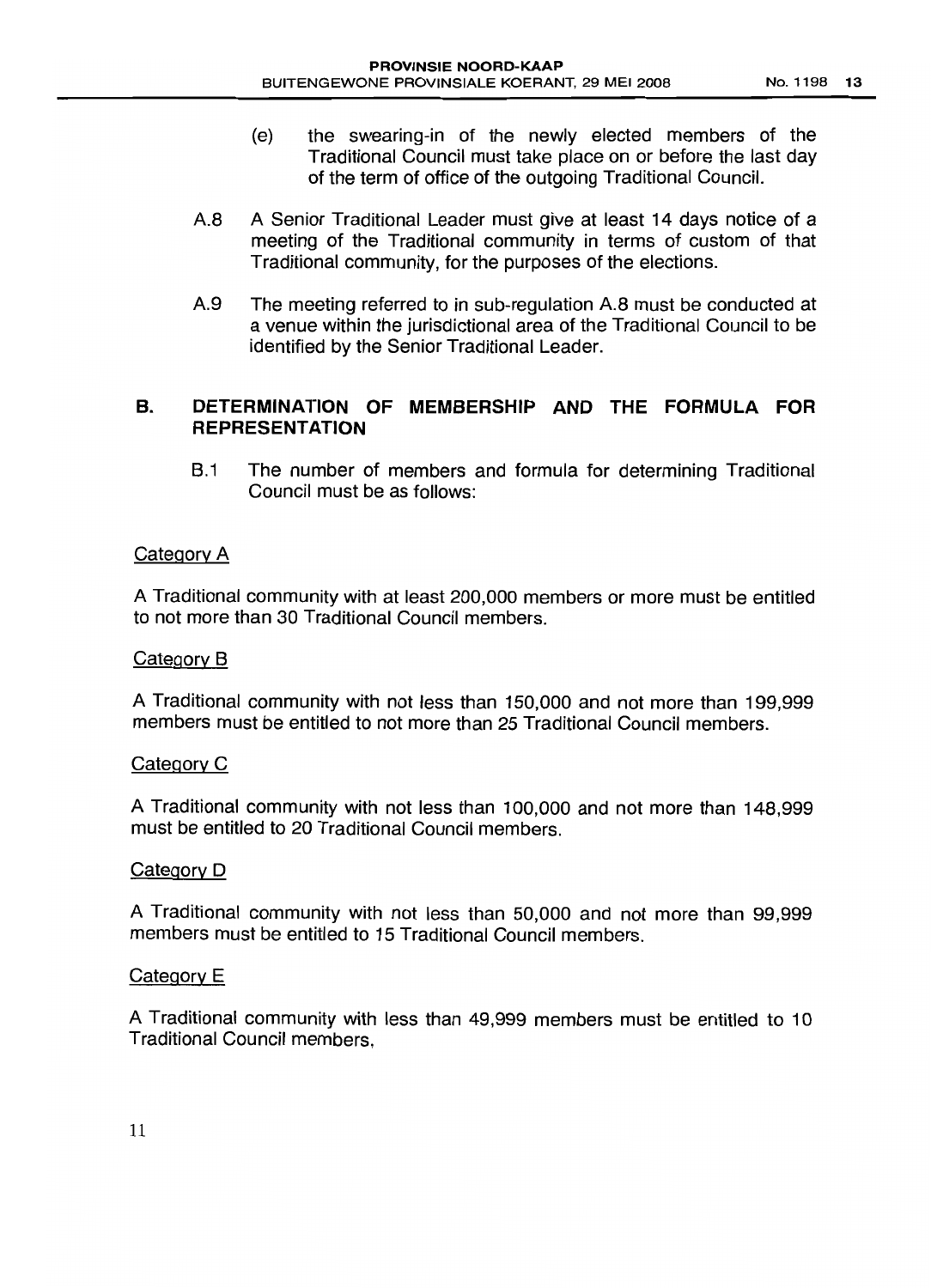# C. COMPOSITION OF TRADITIONAL COUNCILS AND TERM OF OFFICE OF COUNCILLORS

- C.1 A Traditional Council consists of such number of councillors as the Premier shall in respect of each Traditional Council determine by notice in the Gazette taking into account the categories listed under regulation B.
- C.3 The councillors of each Traditional Council must
	- (a) be elected in accordance with the provisions of the Act by persons who, in relation to such Traditional Council, are registered and enrolled as voters for that purpose; and
	- (b) hold office for a period of five years, at the end of which they must be eligible for re-election.

# D. QUALIFICATION OF COUNCILLORS

- (1) A person who
	- (a) is not disqualified in terms of section 7 of the Act;
	- (b) is above the age of 18 years;
	- (c) is a member of the Traditional community in question;
	- (d) is ordinarily and lawfully resident in the Traditional community area in question; and
	- (e) is a citizen of the Republic of South Africa;

must qualify to be nominated and elected as a Traditional Councilmember during the election of councillors of a Traditional Council in that Traditional community.

# E. QUALIFICATION OF VOTERS AND DUTIES OF THE HEAD OF DEPARTMENT IN THE ELECTION PROCESS

- $E.1$  A person who-
	- (a) is 18 years of age or above;
	- (b) is a member of the community in question;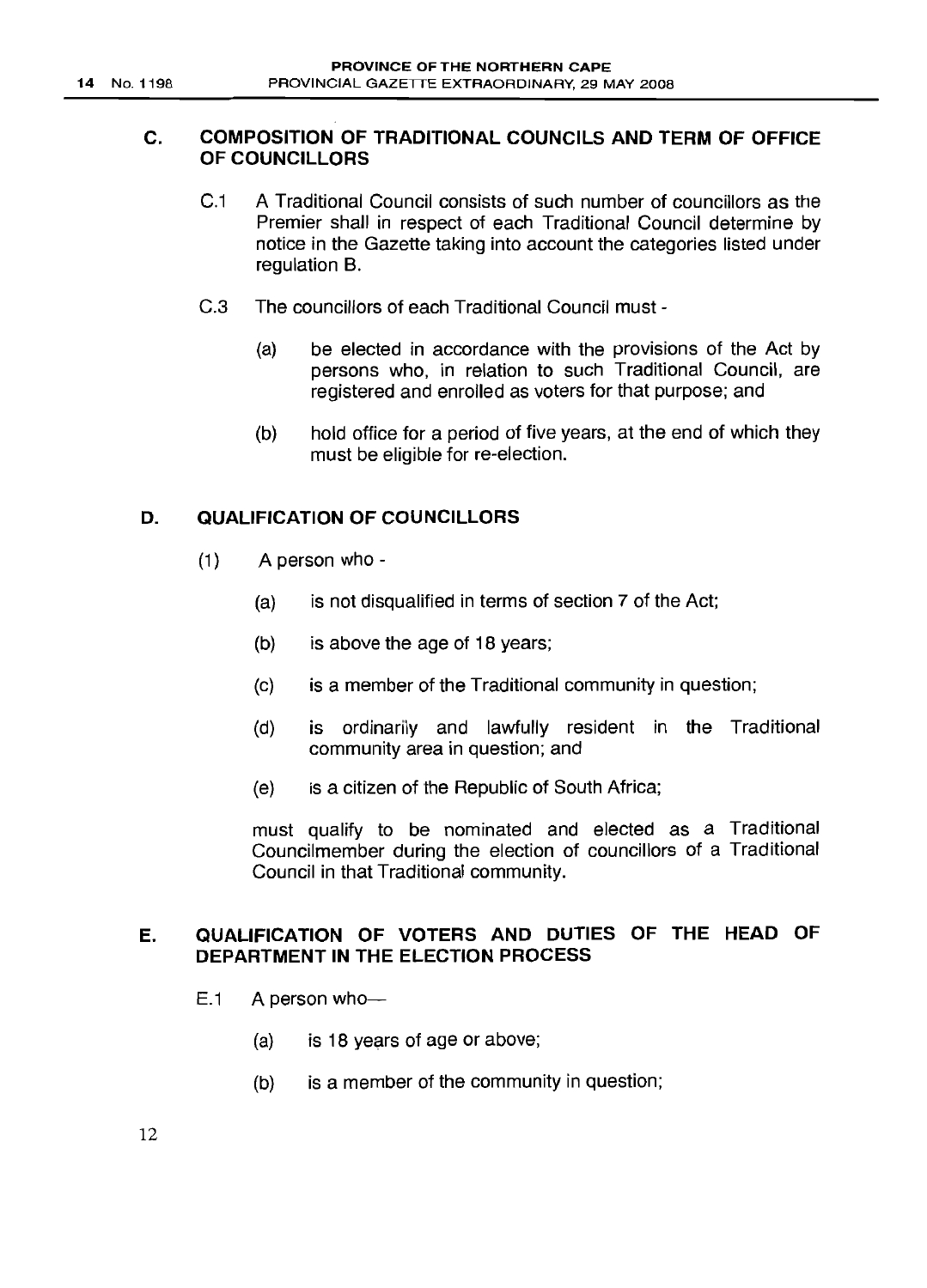- (c) is ordinarily and lawfully resident in the Traditional Council area in question; and
- (d) is a citizen of the Republic of South Africa;

must qualify to be registered as a voter for the election of councillors of the Traditional Council in question.

- E.2 A person who lives outside the jurisdictional area of the Traditional community, but who, by birth or by choice, belongs to the said Traditional community may be allowed to participate in the proceedings of the Traditional community meeting and vote in the election.
- E.3 The Head of Department must cause to be registered as voters in elections to be held for the purposes of electing councillors or any councillor to a Traditional Council, all such persons as are qualified for that purpose in terms of sub-regulation E.1.
- EA The Head of Department must cause the names and other particulars of each voter who is so registered, to be entered in the voters' roll which the Head of Department must keep, maintain, revise and make alterations for the purposes of such elections.
- E.5 Whenever any election is to be held for the purpose of electing one person or any other number of persons as a councillor or councillors of a Traditional Council, the Head of Department must make all such arrangements or take all such steps as are necessary to ensure that a substantial number of voters is registered for the purpose of elections (30) thirty days prior to the date of such elections.
- E.6 Where a Traditional Council refuses to register any person as a voter in any election of one or more councillors of that Traditional Council on the ground that such person does not, in terms of subregulation E.1, qualify for registration as such, such person may within seven days from the date of the refusal, appeal against such refusal to the Head of Department. The decision of the Head of Department is final.

# F. PROVISIONS REGARDING THE ELECTION OF PERSONS AS COUNCILLORS TO TRADITIONAL COUNCIL

F.1 An election for the purpose of electing the councillors of a Traditional Councilor for the purpose of filling a vacancy occurring

13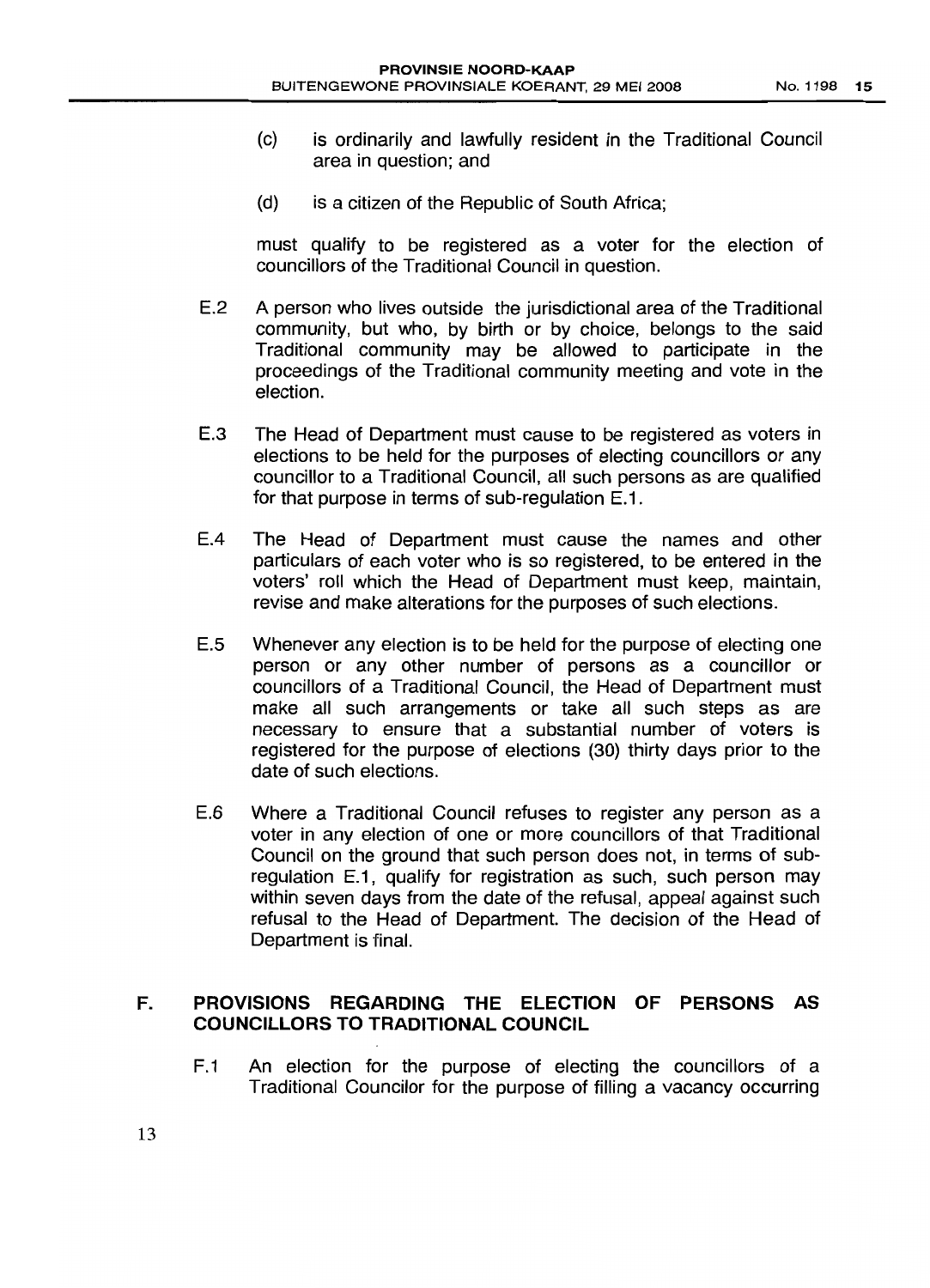in a Traditional Council in terms of section 8 of the Act must be held within the Traditional community area.

- F.2 Only persons registered as voters for a Traditional community area in which an election is to be held, are entitled to vote in the election held for that Traditional community area, and may -
	- (a) in a general election of councillors, vote for not more than such number of candidates as are equal to the number of councillors to be elected to represent that ward in the Traditional Council;
	- (b) in an election held to fill any vacancies in the seats of councillors who so represent that ward, vote for not more than such number of candidates as are equal to the number of such seats as are vacant.
- F.3 An officer of the Independent Electoral Office appointed by the Provincial Electoral Officer for that purpose must be the electoral officer for any election referred to in paragraph (a) or (b) of subregulation F.2.
- F.4 Any such election must, subject to the provisions of these Regulations, be held in the manner and in accordance with such provisions, rules and procedures as the Premier may from time to time by notice in the Gazette prescribe:

Provided that voting in any such election must be by way of secret ballot.

- F.5 The result of an election process must be made known to the electorate within 48 hours of the conducting of elections in a Traditional community area.
- F.6 The Premier must within one month of the constitution of a Traditional Council publish by way of notice in the Provincial Gazette the newly constituted Traditional Council.

### G. ELECTION OF CANDIDATES BY SECRET BALLOT

- G.1 All elections for Traditional Councils must be held by way of a secret ballot.
- G.2 An Independent Electoral Agency/Independent Electoral Commission nominated in terms of regulation H, below, must complete the ballot form by filling the names of the candidates nominated during the meeting held in terms of these regulations.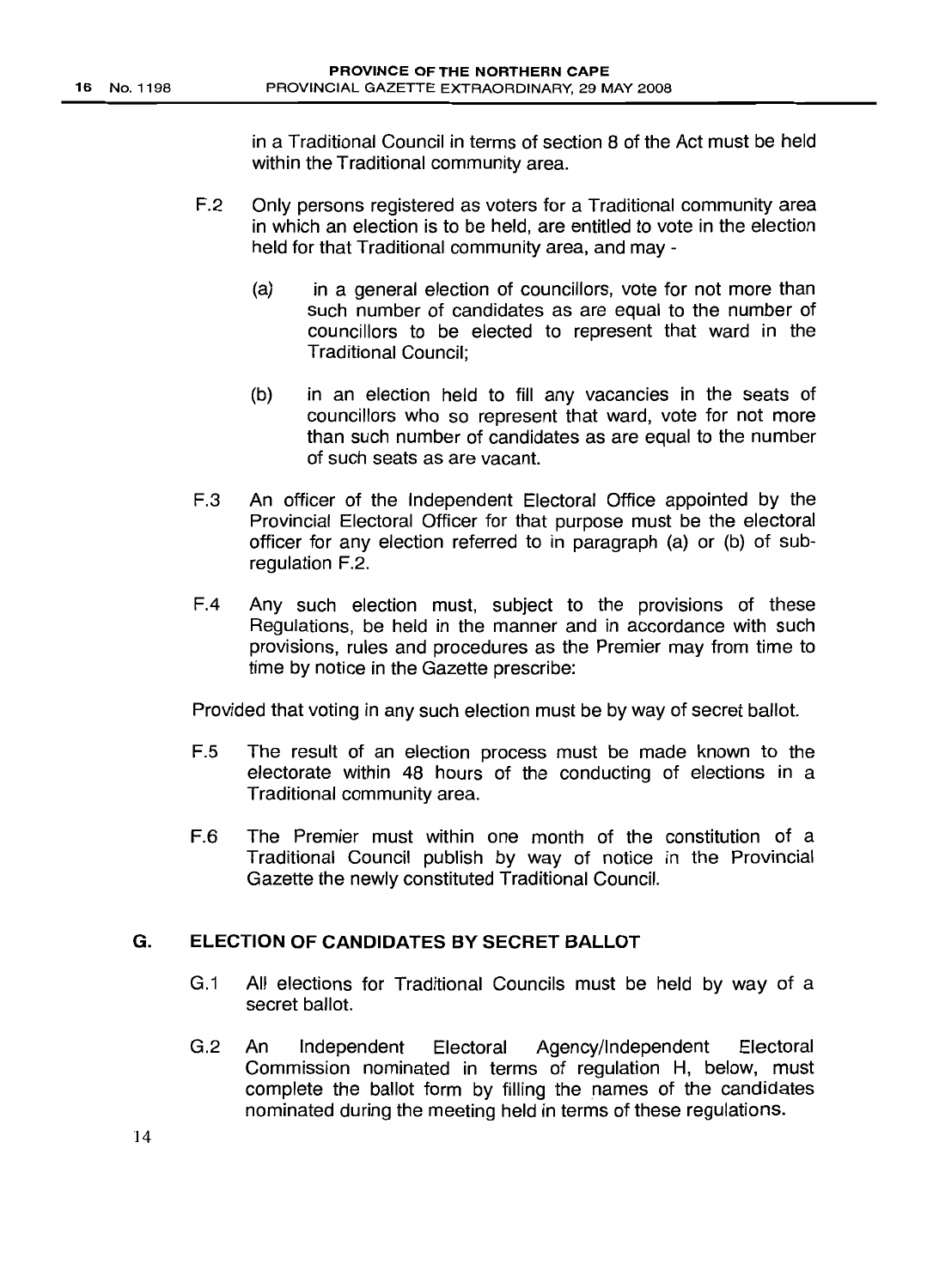- G.3 The Independent Electoral Agency/Independent Electoral Commission must, after completing the ballot form, distribute all election material as prescribed in **Schedule A** of these regulations.
- G.4 Before voting takes place, the Independent Electoral Agency/Independent Electoral Commission must explain to the voters:-
	- (a) the secret ballot voting procedure;
	- b) that each voter may only vote for one candidate;
	- (c) that the ballot papers will be reconciled against the number of voters after the voting has taken place;
	- (d) that the counting of votes and finalization of results will take place once voting has been finalized; and
	- (e) that the results will be issued within 48 hours after counting has been completed.
- G.5 The Independent Electoral Agency/Independent Electoral Commission must determine the number of participating voters and distribute the exact number of ballot papers
- G.6 The voters must be directed to deposit their ballots in the deposit boxes provided for that purpose.
- G.? A person, other than the presiding officer or a voting officer, may assist a voter in voting, but only if-
	- (a) the voter requires assistance due to physical disability;
	- (b) the voter has requested to be assisted by that person; and
	- (c) the presiding officer is satisfied that the person rendering assistance is -
		- (i) at least 18 years old; and
		- (ii) not an observer or a candidate.
- G.8 The presiding officer or a voting officer, at the request of a voter who is unable to read, must assist that voter to cast a vote and provide such assistance in the presence of-
	- (a) a person appointed by an accredited observer, if available; and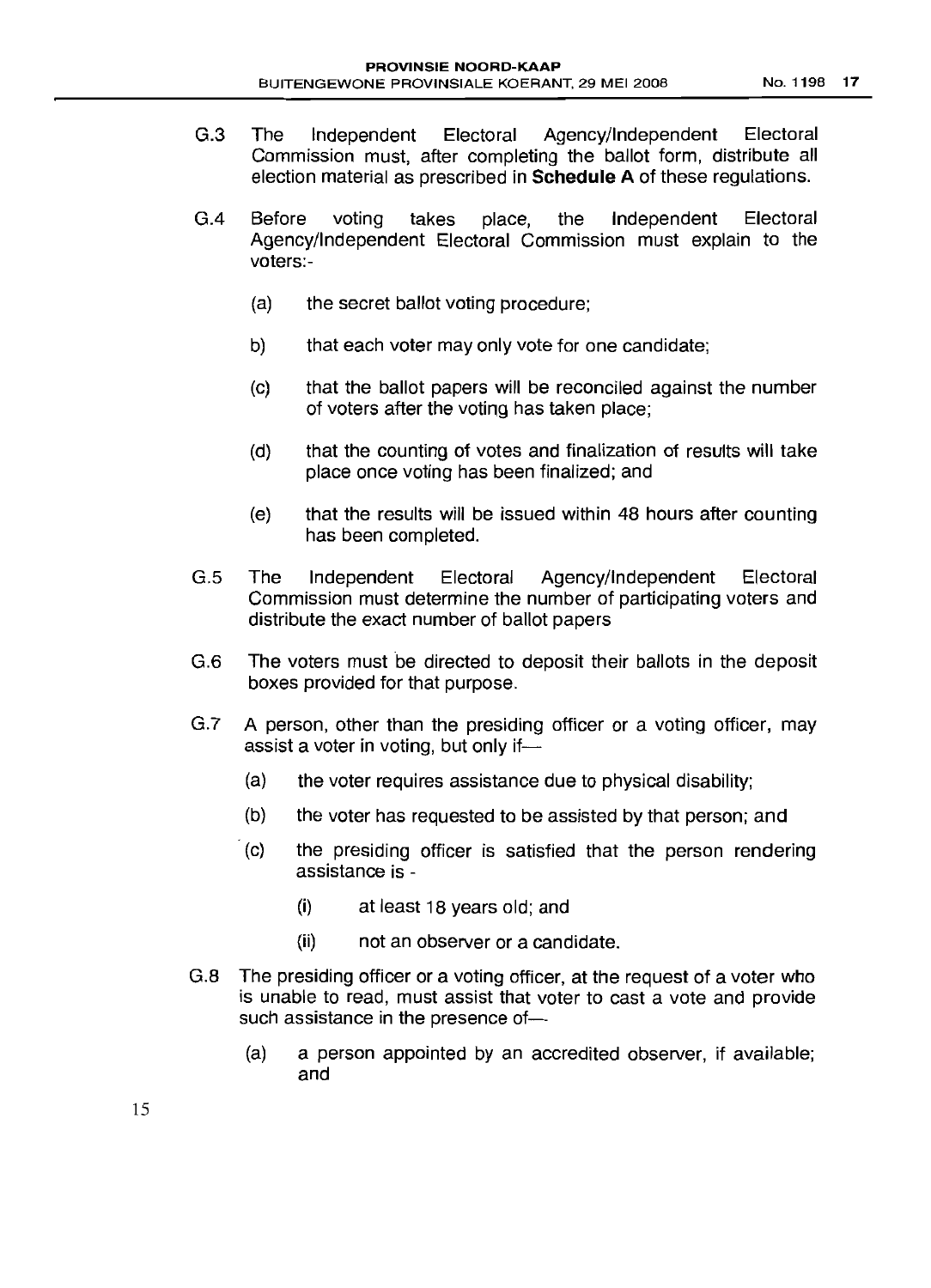- (b) a voting officer.
- G.g In applying sub-regulation G.B, the secrecy of voting contemplated in these regulations must be preserved as far as possible.
- G.10 When the voting has been finalized the Independent Electoral Agency/Independent Electoral Commission must immediately reconcile the ballot papers and count the votes.
- G.11 When counting has been finalized and the results have been determined, the Independent Electoral Agency/Independent Electoral Commission must immediately announce the results to the meeting.
- G.12 The record of the election process must be signed by the Senior Traditional Leader and the official of the Independent Electoral Agency/Independent Electoral Commission, and sent by the official of the Independent Electoral Agency/Independent Electoral Commission to the Head of the Department within 7 days or within the period as may be prescribed in terms of the Act after the conclusion of the election process.
- G.13 The record of the elections referred to in sub-regulation G.12 must be kept for the whole term of office of the elected Traditional Councillors.

### H. APPOINTMENT OF INDEPENDENT ELECTORAL AGENCY/INDEPENDENT ELECTORAL COMMISSION

- H.1 The Department may approach the Provincial Electoral Commission, after the Premier has proclaimed the date(s) for the election, for appointment as the Independent Electoral Agency//lndependent Electoral Commission, failing which the Department must appoint an independent election agency through the official tender process to conduct the elections, including the nominations of candidates for the election, the announcement of the election results and the finalization of any disputes and appeals that may have arisen during the elections.
- H.2 In appointing an Independent Electoral Agency/Independent Electoral Commission the Department must take into account the following -
	- (a) the experience and familiarity of the agency with the electoral processes;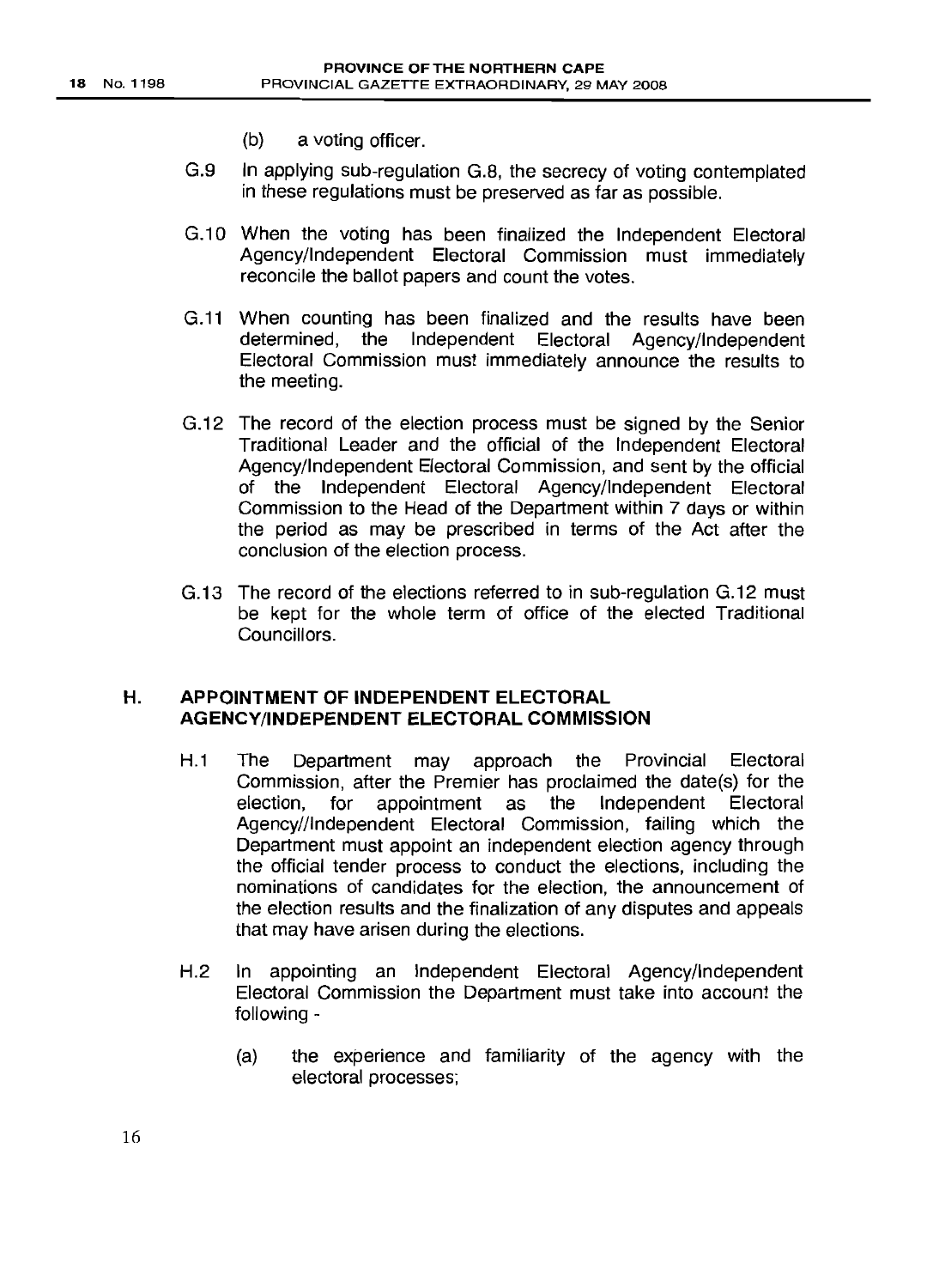- (b) the capacity of the agency to carry out its obligations;
- (c) the familiarity of the agency with Traditional communities and leadership;
- (d) the familiarity of the agency with customary and Traditional norms; and
- (e) any other consideration that the Department may consider necessary in compiling the tender documentation.

#### **I. ELECTION STAFF**

- I.1 Each voting station must be managed by efficient and competent election staff appointed by the Independent Electoral Agency/ Independent Electoral Commission from within the Traditional community where the elections will take place.
- 1.2 To qualify for appointment as an election staff member each person must prove that he or she -
	- (a) is registered at the voting station where he/she is to be stationed;
	- (b) is not an agent for any candidate who has been nominated to contest the elections;
	- (c) is not a candidate in the election;
	- (d) does not hold political office in any political party;
	- (e) is not a member of any legislature; and
	- (f) meets the academic and other criteria set by the Independent Electoral Agency//lndependent Electoral Commission.
- 1.3 Each voting station must be staffed by the following officials-
	- (a) the presiding officer;
	- (b) the deputy presiding officer; and
	- (c) a sufficient number of support staff including voting officers and counting officers.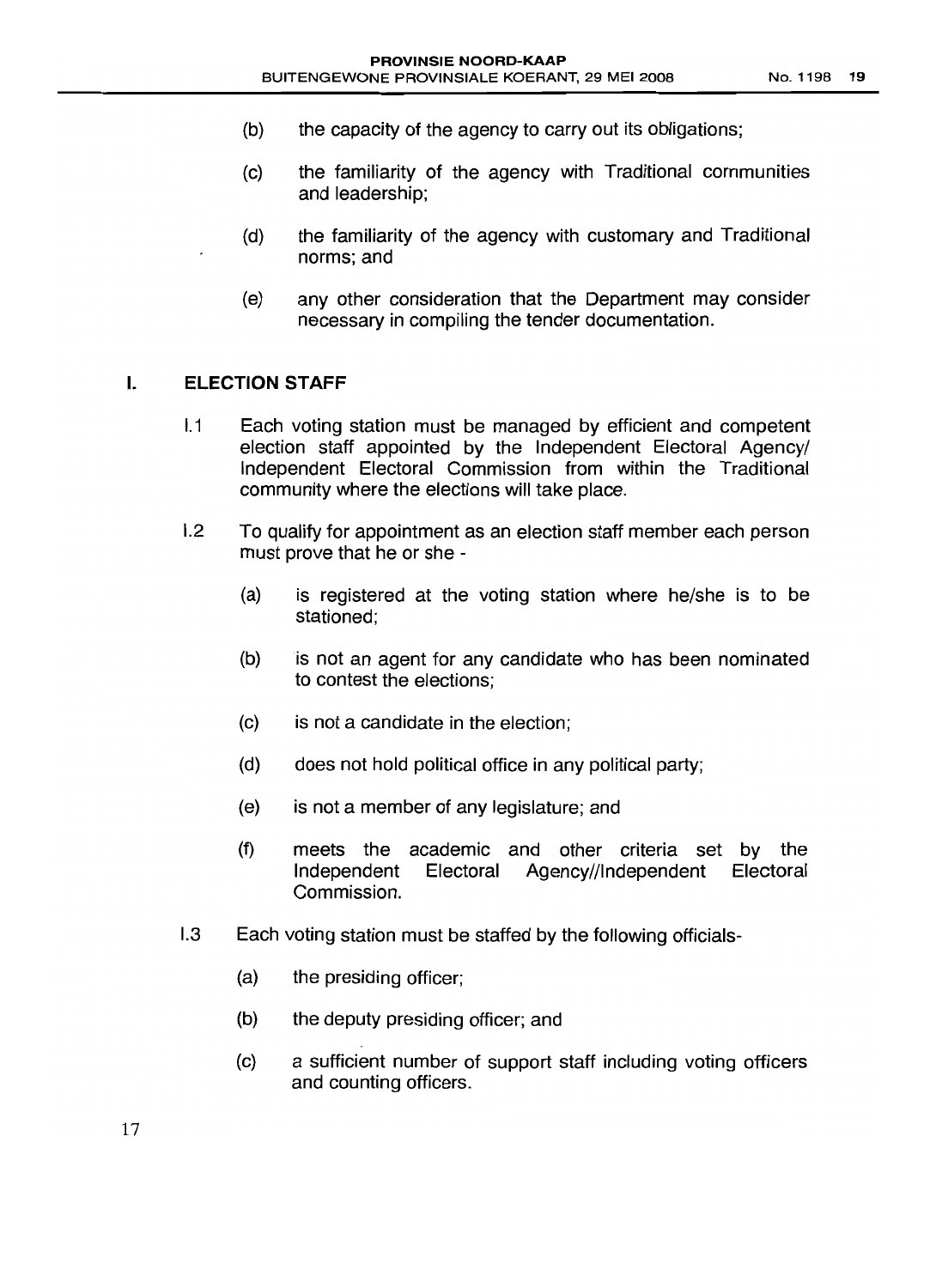- 1.4 Voting and counting officers are responsible for all activities within each voting station including but not limited to-
	- (a) verification of registration;
	- (b) stamping and issuing of ballots;
	- (c) marking of voters with identifying mark;
	- (d) assisting voters who need assistance;
	- (e) ensuring that ballots are deposited into the ballot box;
	- (f) ensuring that full ballot boxes are sealed and stored in a secure place in the voting station; and
	- (g) counting of ballots papers.
- 1.5 The presiding officer is responsible for the following:-
	- (a) manage, co-ordinate and supervise the voting at the voting station
	- (b) take all reasonable steps to ensure orderly conduct at that voting station;
	- (c) may order a security member to assist in ensuring orderly conduct;
	- (d) may exclude persons for valid reasons from the area within the boundary of the voting station; and
	- (e) make all determinations, recommendations and decisions regarding disputes and any other matters relating to the voting process within the voting station including the decision whether or not a dispute should be referred to the Election Dispute Tribunal appointed in terms of these regulations.
- 1.6 Election staff must subscribe to the code of conduct as set out in Schedule B to these regulations.
- 1.7 The Independent Electoral Agency//lndependent Electoral Commission may at any time terminate the appointment of any election staff that is in contravention of the code of conduct as set out in Schedule B to these regulations, provided that such termination is inline with applicable labour legislation.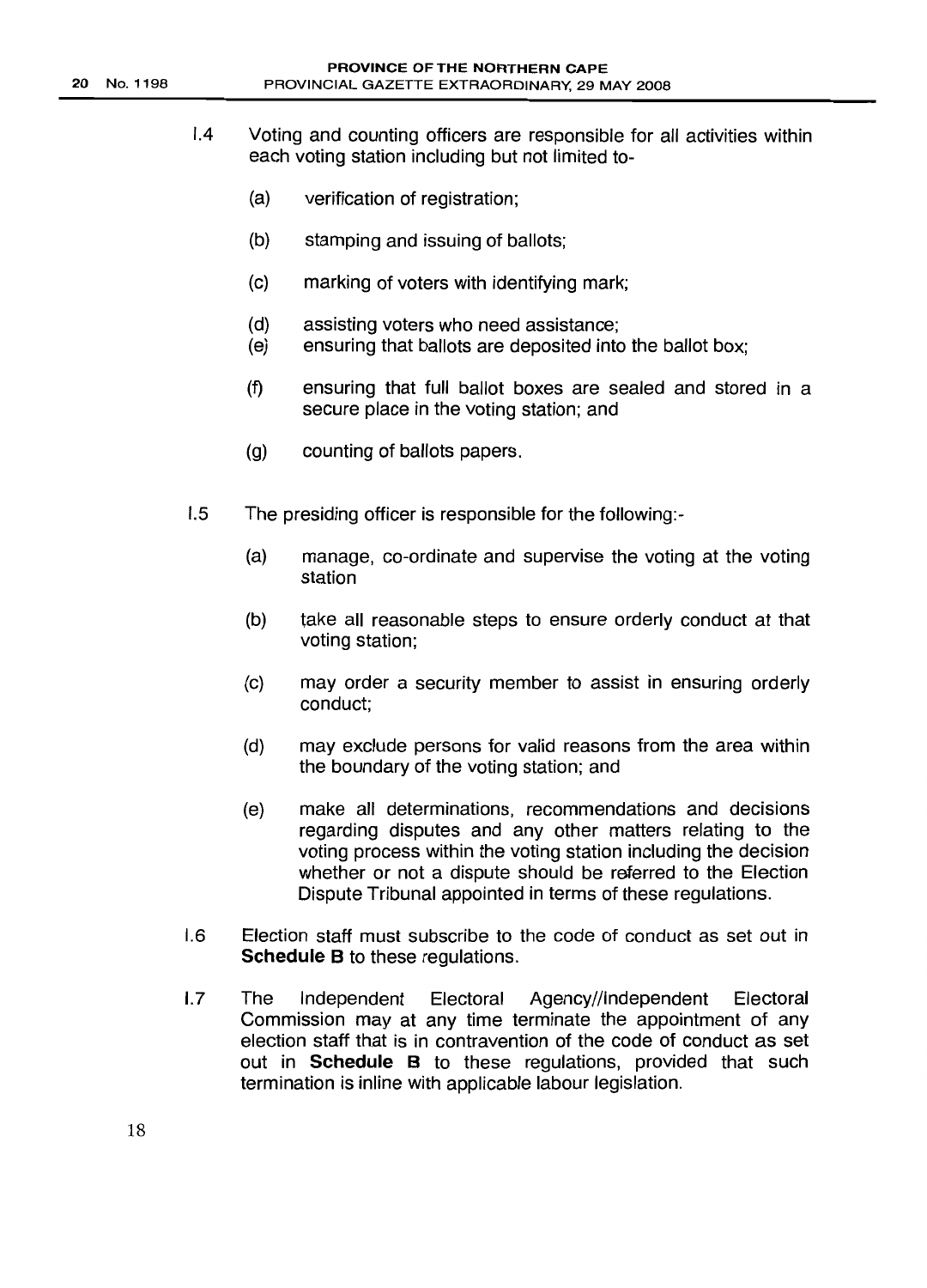- 1.8 The Independent Electoral Agency/Independent Electoral Commission is responsible for the training of election staff deployed at each voting station and to equip staff with the voting material set out in Schedule A to these regulations.
- 1.9 Election staff will be appointed by and be responsible to the Independent Electoral Agency/Independent Electoral Commission which will determine their contractual obligations and rights and no liability arising out of this relationship lies against the Department.
- 1.10 In appointing the election staff from the local community the election agency must exercise fairness, equity and equality and avoid practices that may be viewed as bias, nepotism or favouritism.

# J. BY-ELECTIONS

- J.1 Whenever a vacancy arises in any Traditional Council such a vacancy must be filled by the candidate who got the next highest number of votes in the election.
- J.2 A candidate who did not receive any votes in the election contemplated in these regulations may not become a member of the Traditional Council in terms of sub-regulation J.1, above, and is regarded as being disqualified.
- J.3 In the event that a female member of the Traditional Council caused the vacancy to arise, the next available female candidate on the remaining list of candidates who received the highest number of votes in the election contemplated in these regulations must fill the vacancy.
- J.4 Where the next candidate who obtained the highest number of votes in the election contemplated in these regulations is, for any reason whatsoever, not available to fill the vacancy, then the next person with the highest number of votes will become a member of the Traditional Council.
- J.5 The name of the person who becomes a member of the Traditional Council in terms of this regulation must be proclaimed in the provincial gazette.
- J.6 Where no person is available to take up the membership of a Traditional Council in terms of this regulation, then a new election must be conducted afresh in terms of these regulations.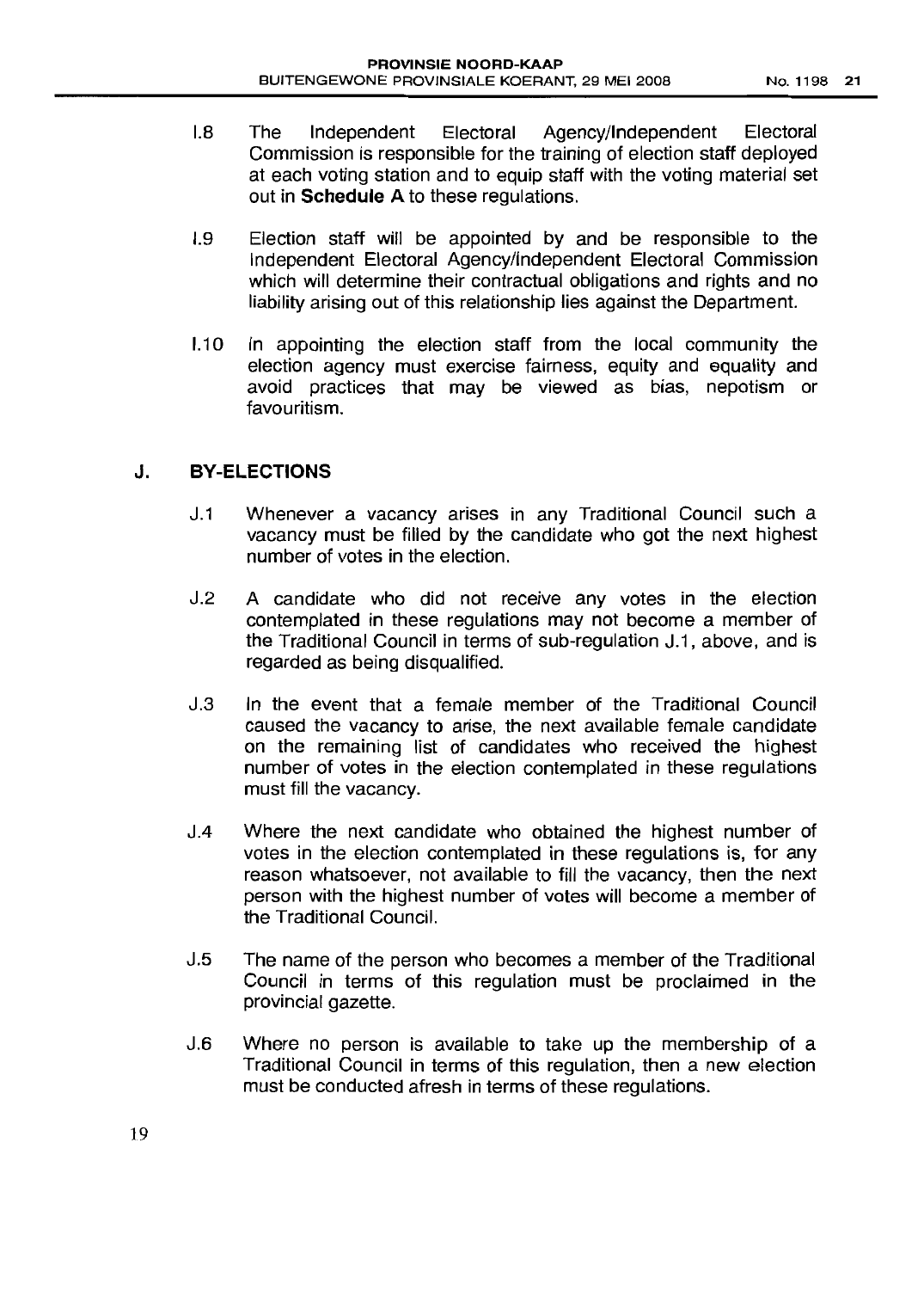- J.7 In the event that a new election must be conducted the Premier must proclaim the date for the by-election in a provincial gazette and allow for the required number of days to give effect to the election process.
- J.8 The councillor elected at the by-elections must be elected for the remainder of the term of office of the existing Traditional Council.

# K. ELECTION DISPUTES AND APPEALS

- K.1 Where any interested party, including an observer or candidate wishes to lodge a complaint regarding the procedures or processes of the election or the results of the elections he or she must do so by lodging such complaint in writing with the presiding officer at the voting station.
- K.2 The presiding officer must seek to resolve the dispute through mediation or negotiation failing which the presiding officer must make a decision.
- K.3 The presiding officer must record the objection and his or her decision and inform the objector and any other party involved or affected, verbally, of the decision taken.
- K.4 Where the objector is still not satisfied with the decision of the presiding officer the objector may lodge an appeal within 48 hours with the election tribunal as established in terms of regulation L, below, of these regulations.

#### L. THE ESTABLISHMENT OF AN ELECTION TRIBUNAL

- L.1 The Premier must immediately after the proclamation of the election date, establish an Election Tribunal consisting of not less than three people and not more than five people.
- L.2 The members of the Tribunal must be fit and proper persons and must possess at least one or more of the following basic skills and competencies-
	- (a) knowledge of legal procedures;
	- (b) knowledge of election processes;
	- (c) knowledge of Traditional Leadership issues;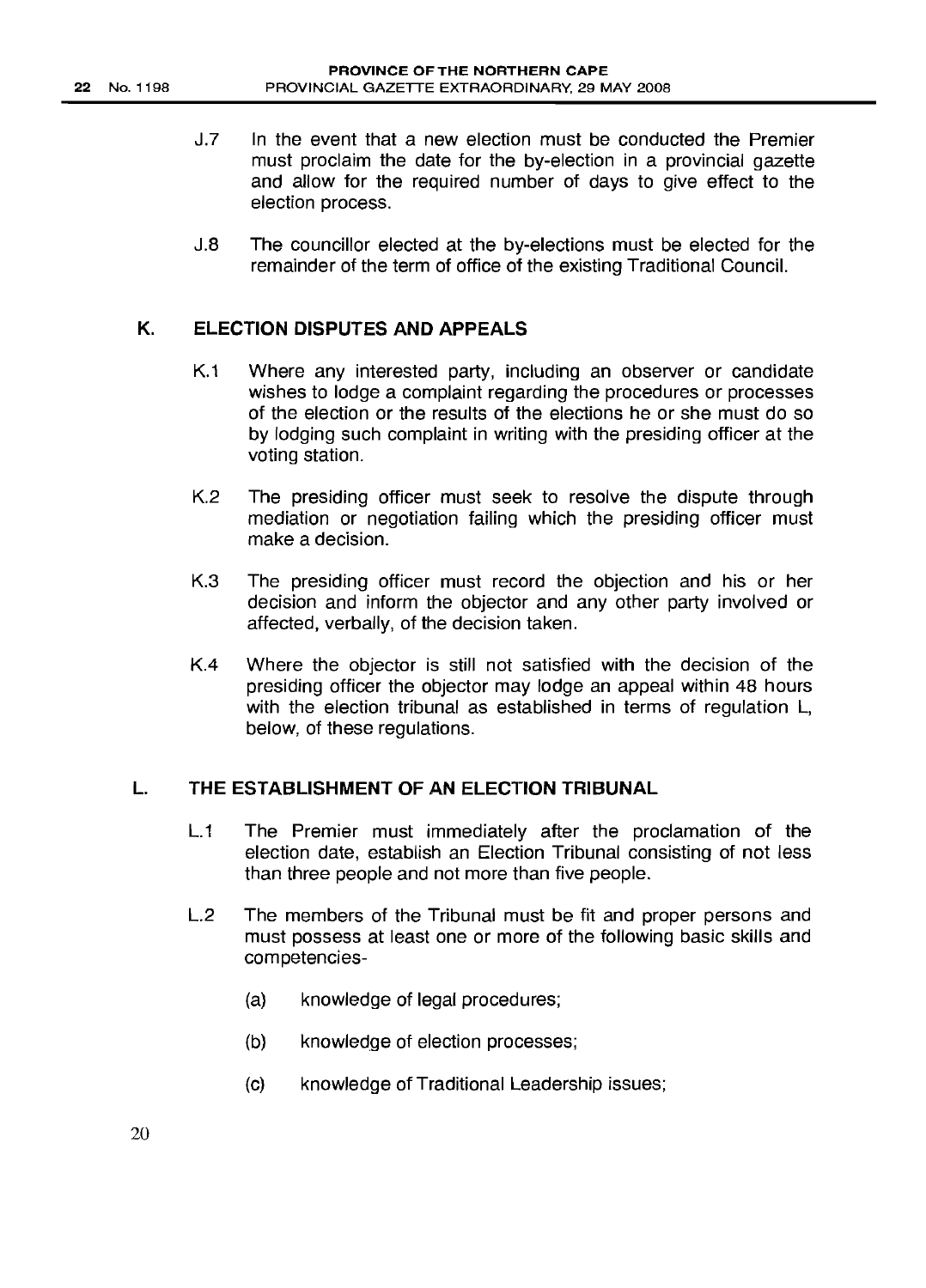- (d) knowledge of dispute resolution procedures; or
- (e) any other competency as may be identified by the Premier.
- L.3 The Premier must appoint one of the members of the Tribunal as the chairperson of the Tribunal.
- L.4 The Tribunal must adopt rules and procedures for the conduct of its business.
- L.5 The Tribunal will have jurisdiction over all electoral matters and infringements of the Code referred to it and may take any decision and may impose any reasonable sanction having due regard to any applicable law and prescripts.
- L.6 The decision of the tribunal regarding disputes referred to it is final.
- L.7 Any complaint must be lodged in writing in a form substantially similar to Appendix 3.
- L.8 The Tribunal must convene within 3 days of the complaint being lodged or the contravention being committed.
- L.g The term of office of the Election Tribunal must end after the announcement of the results or such other time as may be recommended for the proper finalization of its responsibilities.
- L.10 The powers of the Election Tribunal must be as contemplated in **Schedule C** to these regulations.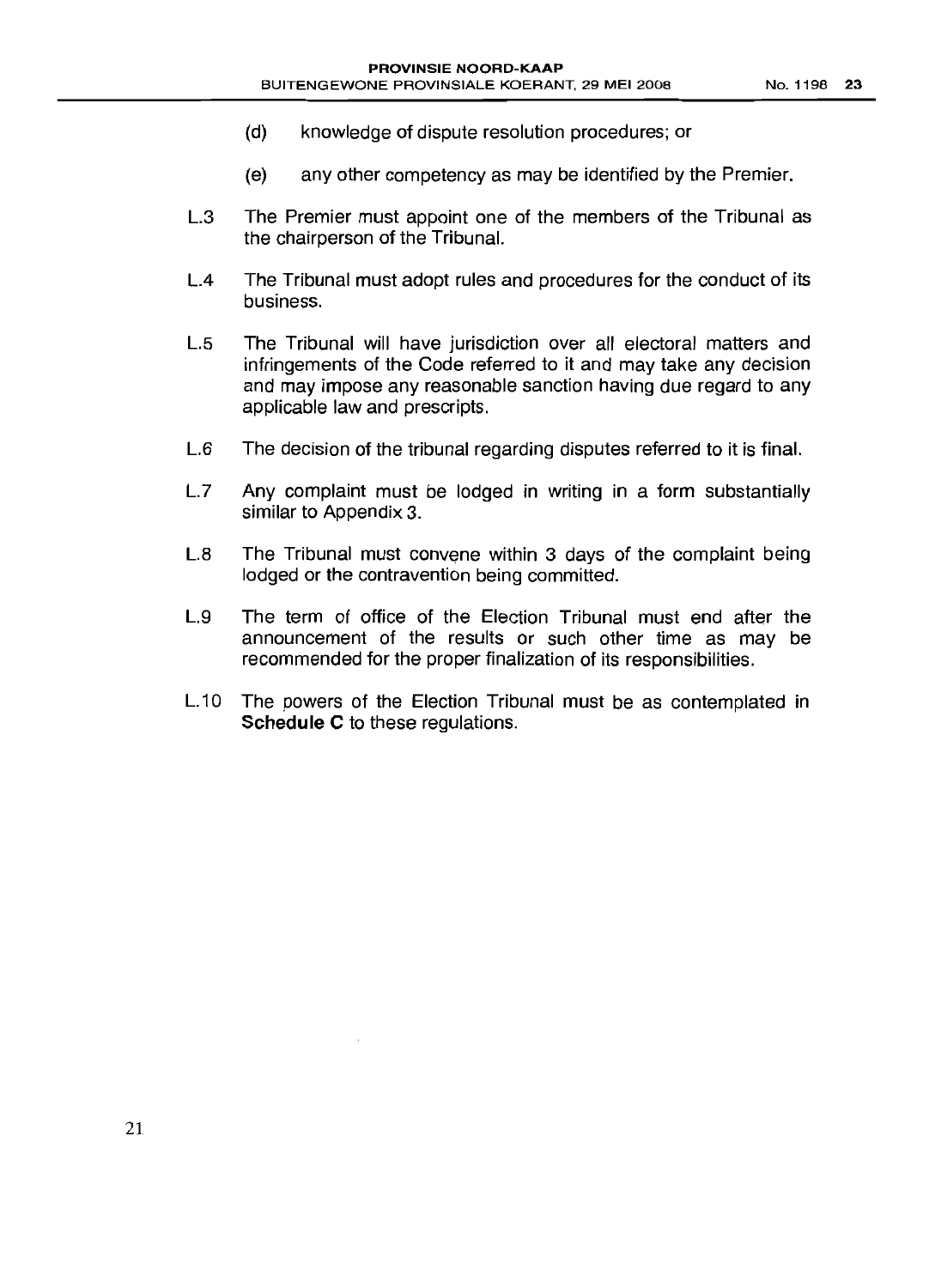# PART IV

# A. DESIGNATION OF A SENIOR TRADITIONAL LEADER

- A.1 The Royal Council is the sole institution responsible for designation or appointment of a Senior Traditional Leader.
- A.2 The designation of a Senior Traditional Leader must be done in accordance with the customary laws and customs of a Traditional community.
- A.3 Only the Royal Council bestowed with the power to designate a Senior Traditional Leader must participate in the designation process.
- A.4 A meeting by the Royal Council to designate a Senior Traditional Leader must take place at such time and venue as the chairperson, who must be the Senior paternal uncle or the most Senior person in terms of the Traditional community's custom and culture, may decide.
- A.5 A meeting to designate a Senior Traditional Leader must be within the jurisdiction of the Traditional community.
- A.6 A meeting of the Royal Council must be conducted and recorded in accordance with the provisions of section 21 of the Act.
- A.7 The chairperson of the Royal Council must within 30 days of designation of a Senior Traditional Leader inform the Premier of their decision and request him or her to recognize the designated person as Senior Traditional Leader.

# . B. RECOGNITION OF A SENIOR TRADITIONAL LEADER

- B.1 A Royal Council must within 30 days of the designation of a Senior Traditional Leader, through its chairperson or any other person assigned thereto by the Royal Council concerned, submit the following documents to the Premier requesting recognition of a designated Senior Traditional Leader:
	- (a) A letter informing the Premier of the designated person;
	- (b) A copy of notice of meeting and agenda;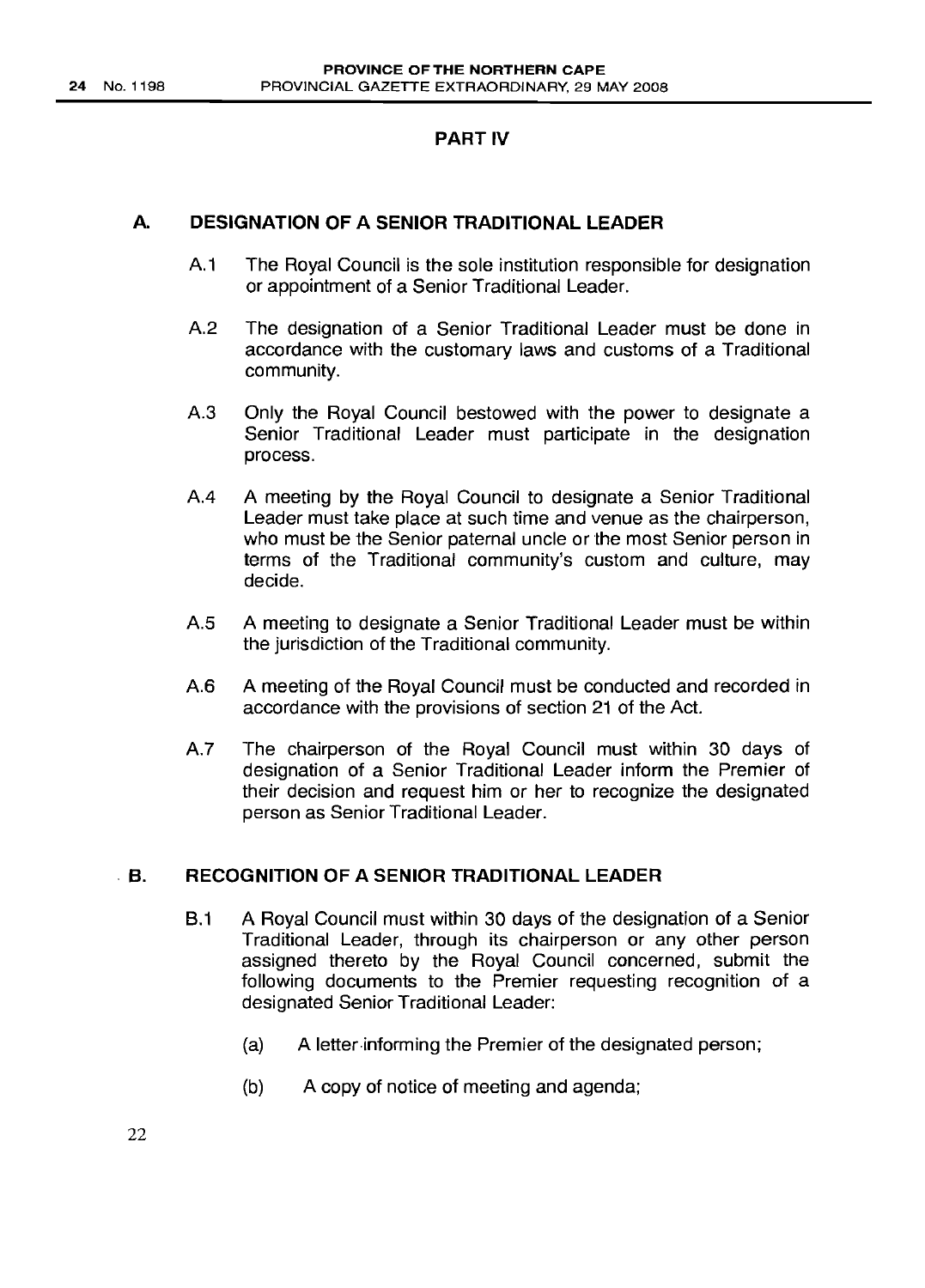- (c) Copy of attendance register;
- (d) Copy of minutes of the meeting;
- (e) Certified Copy of Identity Document of designee;
- (f) Copy of qualifications of the designee, if any;
- (g) Banking details of designee;
- (h) Copy of acceptance letter of designee;
- (i) If designee is not the patrilineal successor a copy of a declaration by the patrilineal successor declining designation;
- $(i)$  If the designee is a regent a copy of a declaration confirming that he or she acknowledges that he or she must relinquish the seat upon attainment of a pre-determined condition of such regency, which condition must be incorporated in the certificate of recognition of such Traditional Leader.
- B.2 An officer responsible for Traditional Leadership must submit a report on the constitution of the meeting and the resolution to designate a Senior Traditional Leader.
- B.3 The Premier must within 30 days of receipt of the letter and all relevant documents referred to in regulation B.1 and 8.2 decide whether or not to recognize the designee.
- B.4 The Premier must issue the designee with a certificate of recognition, if he/she decides to recognize the designee.
- 8.5 If the Premier decides not to recognize the designee he/she must provide the Royal Council with written reasons for the decline.
- B.6 A designated Senior Traditional Leader must assume office upon recognition by the Premier.

#### C. DISCIPLINE AND REMOVAL OF A SENIOR TRADITIONAL LEADER

- C.1 The Royal Council is the sole custodian of the Senior Traditional Leadership of a Traditional community.
- C.2 It is responsible for maintaining discipline of a Senior Traditional Leader.

23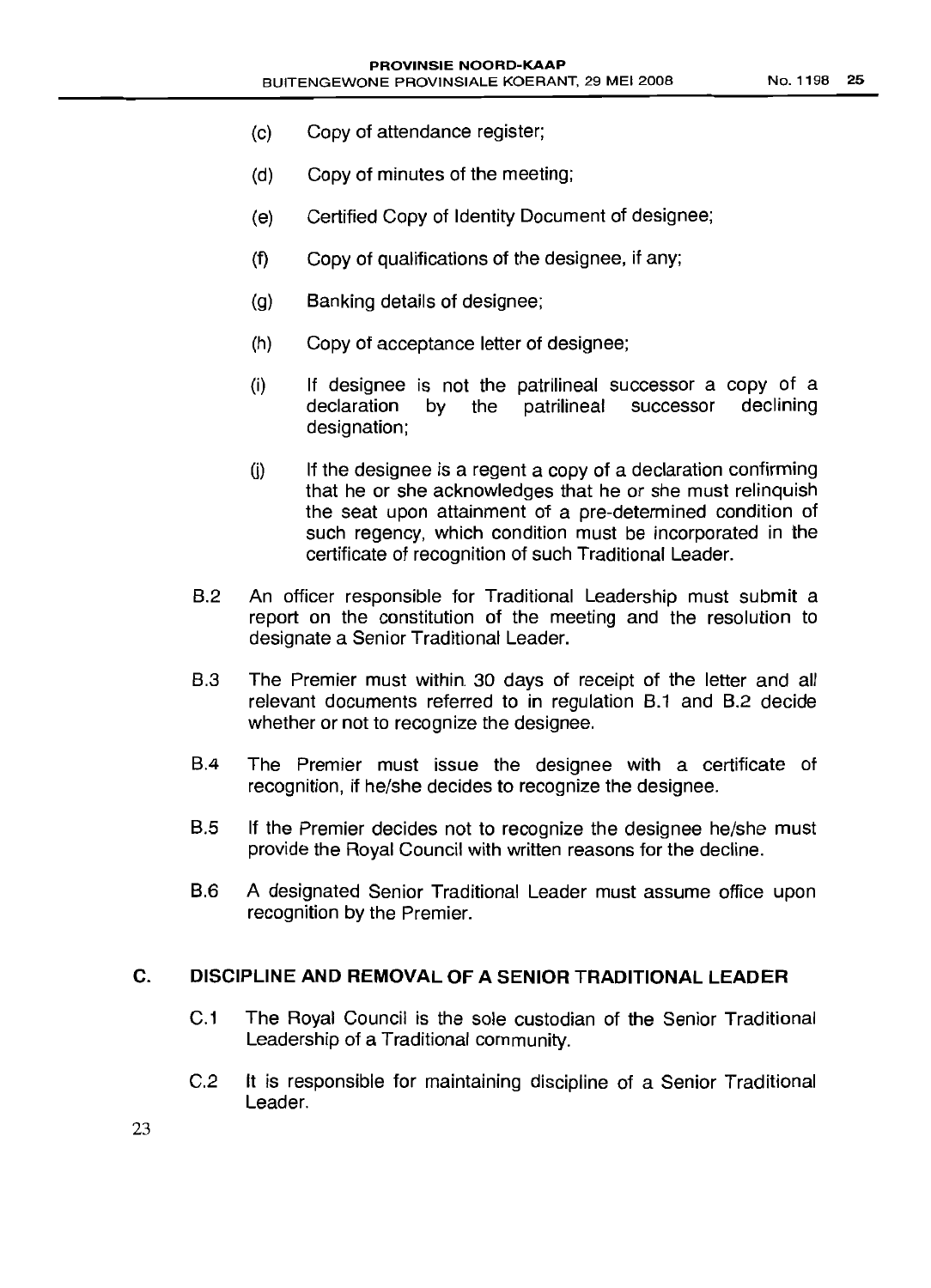- C.3 If any of the circumstances contemplated in section 14(1) of the Act arise, the Royal Council must inform the Senior Traditional Leader of its intention to bring such matter to the attention of the Premier.
- CA The Royal Council must institute the necessary investigations and serve the Senior Traditional Leader with documentation of allegations against him/her.
- C.5 If the Royal Council finds that the transgression as contemplated in section 14  $(1)(d)$  of the Act is of such a serious nature and that the continued stay of a Senior Traditional Leader will temper with investigations or witnesses, the Royal Council may suspend the Senior Traditional Leader.
- C.6 The Royal Council must notify the Senior Traditional Leader of its intention to suspend him/her and request such a Senior Traditional Leader to provide the Royal Council with reasons why he/she not be suspended.
- C.7 The Royal Council must after taking a decision to suspend a Senior Traditional Leader, designate an acting Senior Traditional Leader and inform the Premier of its decision.
- C.S The Premier must upon receipt of such a request, accordingly inform the Senior Traditional Leader and issue a certificate of recognition to an acting Senior Traditional Leader.
- C.g A suspended Senior Traditional Leader must be on suspension with full pay, pending investigations and/or disciplinary process.
- C.10 The Royal Council must after receipt of the investigation report, in accordance with the customs and practice, conduct a disciplinary hearing.
- C.11 The Royal Council must within a reasonable period inform a Senior Traditional Leader of the following:
	- (a) Charge preferred against him/her;
	- (b) Date, time and venue of the hearing; and
	- (c) Possible witnesses to be called to testify in the hearing.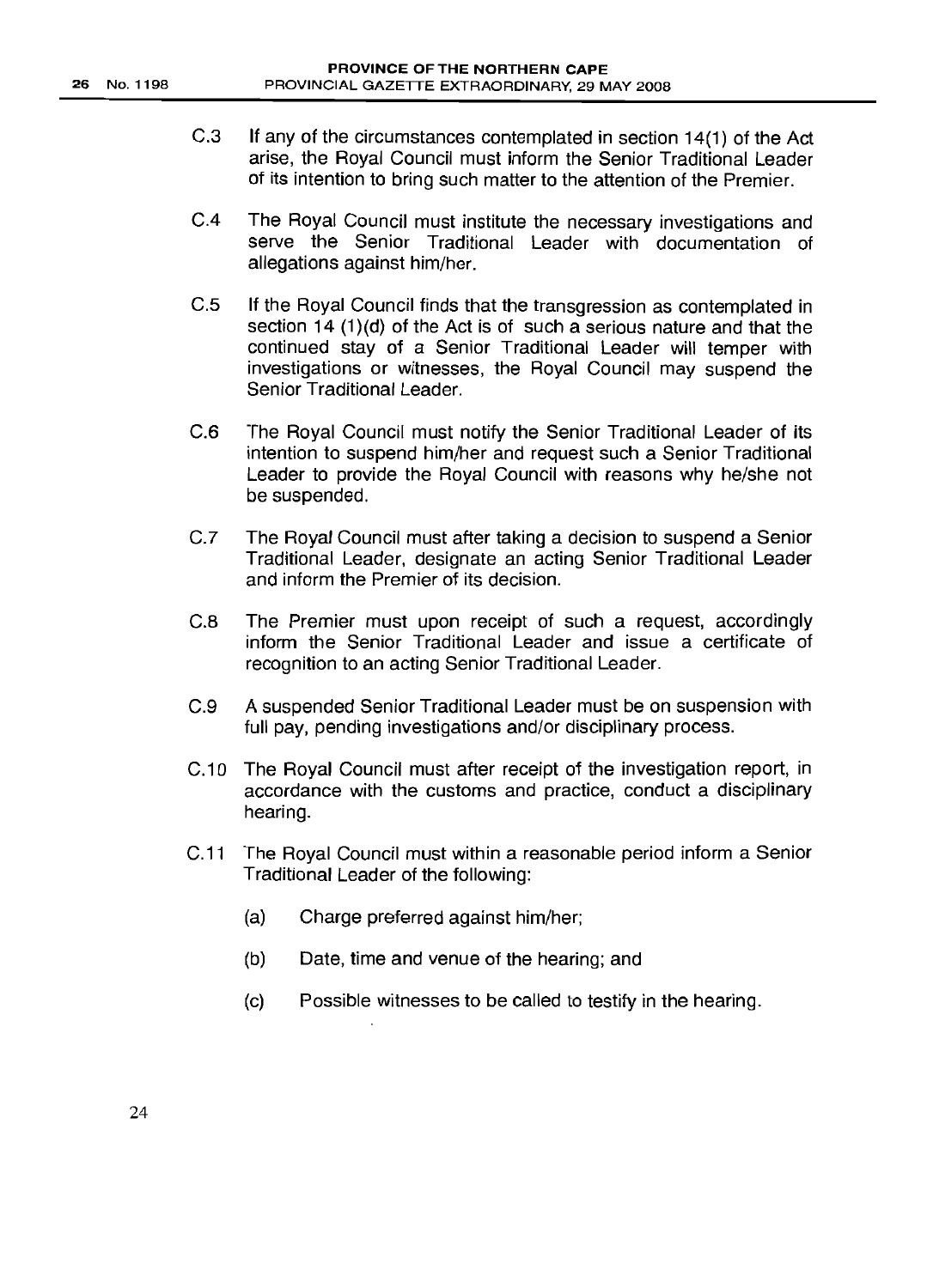- C.12 At the conclusion of the hearing the Royal Council must, in accordance with its customs and practice, make decisions on the verdict and sanction, if any.
- C.13 Where the Royal Council, in accordance with its customs and practice, decides to remove a Senior Traditional Leader, they must then designate a person to be appointed as a Senior Traditional Leader.
- C.14 Where the designee or the heir is still a minor, the Royal Council must designate a regent in terms of section 15 of the Act to be recognized as a Senior Traditional Leader.
- C.15 The Premier must within 30 days of receipt of decision and request to remove a Senior Traditional Leader, withdraw a certificate of recognition of a Senior Traditional Leader as contemplated in section 14(3) of the Act.

# **D. IDENTIFICATION OF A HEADMAN/HEADWOMEN**

- 0.1 The Royal Council and the Senior Traditional Leader are responsible for identification of a Headman/Headwomen.
- 0.2 The identification of a Headman/Headwomen must be done in accordance with the customary laws and customs of the Traditional community concerned.
- D.3 Only Senior members of the Royal Council bestowed with the power to identify a Headman/Headwomen and the Senior Traditional Leader must participate in the identification process.
- 0.4 A meeting to identify a Headman/Headwomen must take place at such time and venue as the chairperson, whom must be a Senior paternal uncle, may decide.
- 0.5 A meeting to identify a Headman/Headwomen must be within the jurisdiction of the Traditional community.
- D.6 A meeting of the Royal Council must be observed and monitored by an officer responsible for Traditional Leadership.
- D.7 A meeting of the Royal family must be conducted and recorded in accordance with the provisions of Section 25 of the Act.
- 0.8 A Royal family must within 30 days of designation of a Headman/Headwomen inform the Premier of its decision.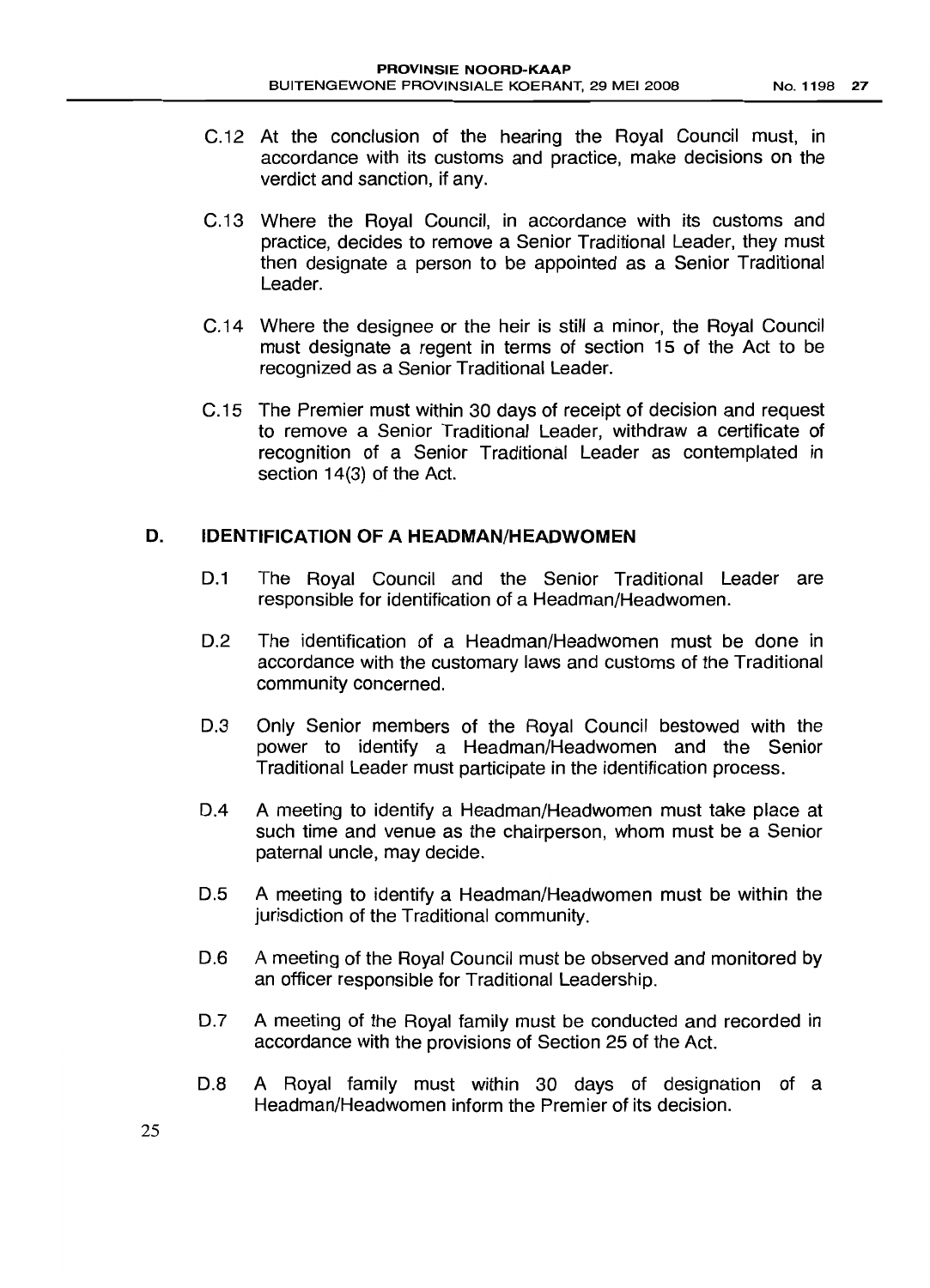#### E. RECOGNITION OF A HEADMAN/HEADWOMEN

- E.1 The chairperson of the Royal Council must in writing inform the Premier of its decision to identify a person as a Headman/Headwomen.
- E.2 The Royal Council must submit the following documents to the Premier requesting recognition of an identified Headman/Headwomen:
	- (a) A letter informing the Premier of the Royal Family's decision;
	- (b) A copy of notice of meeting and agenda;
	- (c) Copy of attendance register;
	- (d) Copy of minutes of the meeting;
	- (e) Certified copy of Identity Document of Identified Headman/Headwomen;
	- (f) Certified copy of Headman/Headwomen; qualifications of identified
	- (g) Banking details of the identified Headman/Headwomen;
	- (h) Copy of acceptance Headman/Headwomen; letter of identified
	- (i) If the identified Headman/Headwomen is not the patrilineal successor a copy of a declaration by the patrilineal successor declining identification.
- E.3 An officer responsible for Traditional Leadership must submit a report on the constitution of the meeting and the resolution to identify a Headman/Headwomen.
- E.4 The Premier must within 30 days of receipt of the request for recognition, decide whether or not to recognize an identified Headman/Headwomen.
- E.5 The Premier must issue the identified Headman/Headwomen with a certificate of recognition, if he/she decides to recognize the identified Headman/Headwomen.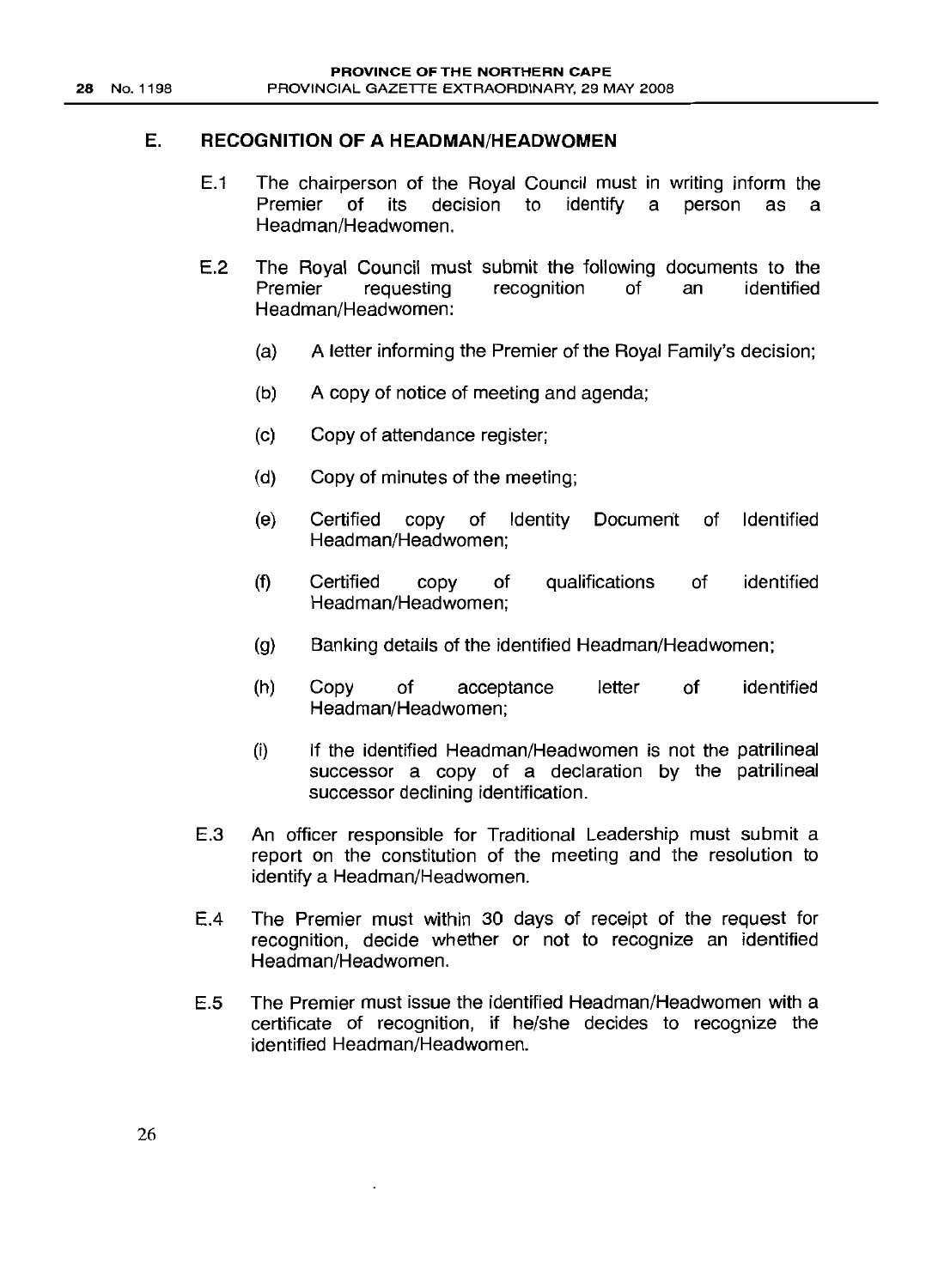- E.6 Where the Premier decides not to recognize the identified Headman/Headwomen, he/she must provide the Royal Council with written reasons for the decision to decline.
- E.7 An identified Headman/Headwomen must assume office upon recognition by the Premier.

# **F. REMOVAL OF A HEADMAN/HEADWOMEN**

- F.1 The Royal family is responsible for the affairs of a Headman/Headwomen.
- F.2 The Royal family is also responsible for maintaining discipline of a Headman/Headwomen.
- F.3 If any of the circumstances contemplated in section 14(1) arise the Royal Council must inform the Headman/Headwomen concerned of its intention to bring such matter to the attention of the Premier.
- FA The Royal Council must institute the necessary investigations and serve the Headman/Headwomen with documentation of allegations against him/her.
- F.5 If the Royal Council finds that the transgression as contemplated in section 14 (1) (d) is of serious nature and the continued stay in office of a Headman/Headwomen will prejudice investigations or temper with witnesses the Royal family may decide to suspend the Headman/Headwomen.
- F.6 The Royal Council must notify the Headman/Headwomen of its intention to suspend him/her and request such a Headman/Headwomen to provide the Royal Council with reasons why he/she should not be suspended.
- F.7 The Royal Council must after taking a decision to suspend a Headman/Headwomen designate an acting Headman/Headwomen and inform the Premier of its decision.
- F.8 The Premier must upon receipt of such a request, accordingly inform the Headman/Headwomen and issue a certificate of recognition to an acting Headman/Headwomen.
- F.g A suspended Headman/Headwomen must be on suspension with full pay, pending investigations and/or disciplinary process.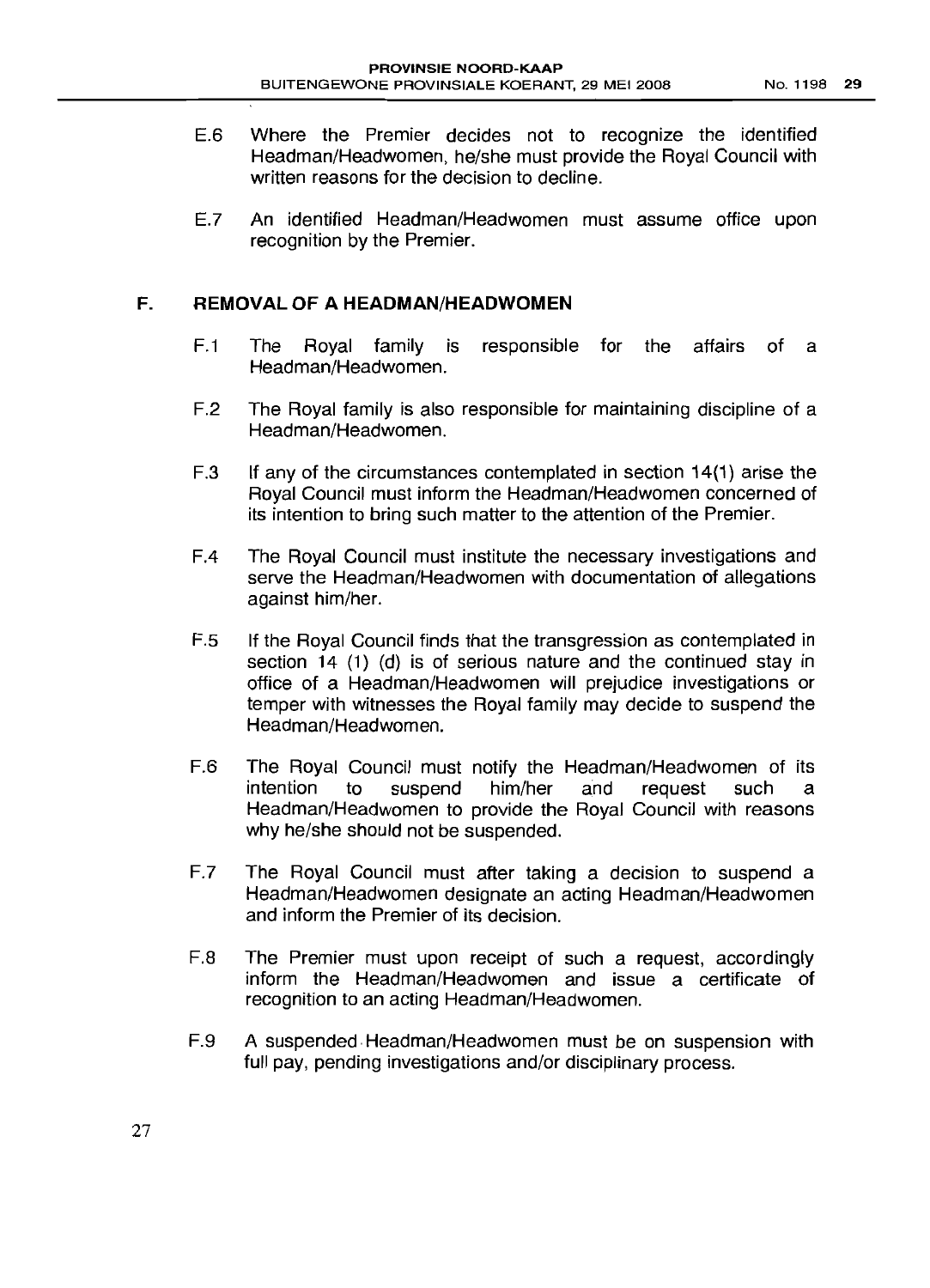- F.10 The Royal Council must after receipt of the investigation report and in accordance with the customs and practice conduct a disciplinary hearing.
- F.11 The Royal Council must within a reasonable time inform a Headman/Headwomen of the following:
	- (a) Charge(s) preferred against him/her;
	- (b) Date, time and venue of the hearing;
	- (c) Possible witnesses to be called to testify in the hearing.
- F.12 At the conclusion of the hearing the Royal Council in accordance with the customs and practice must make decisions on the verdict and sanction if any.
- F.13 If the Royal family in accordance with its customs and practice decide to remove a Headman/Headwomen, they must then identify a person to be appointed as a Headman/Head of the Royal family.
- F.14 Where the heir is still a minor, the Royal family must identify a regent to be recognized as a Headman/Headwomen in terms of section 15 of the Act.
- F.15 The Premier must within 30 days after receipt of decision and request to remove a Headman/Headwomen, withdraw a certificate of recognition of a Headman/Headwomen as contemplated in section 14(3) of the Act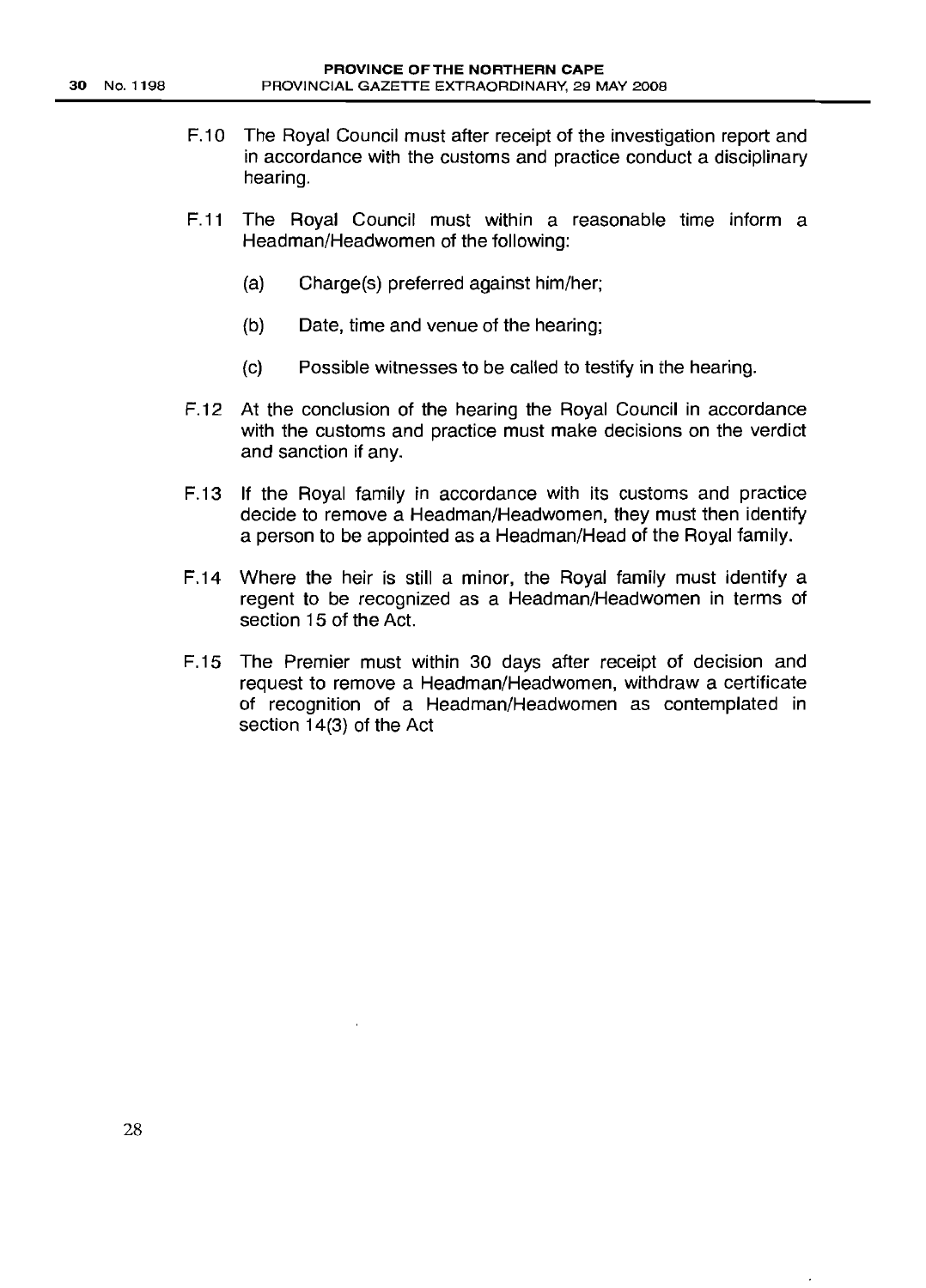# PART V

# A. **PARTNERSHIP WITH MUNICIPALITIES**

- A.1 A partnership arrangement between a municipality and a Traditional Council contemplated in section 29 of the Act may set out the basis of co-operation between those institutions, which may include:
	- (a) Areas of co-operation;
	- (b) Role and status of the respective parties;
	- (c) Types of services to be rendered by the municipality;
	- (d) Functions that may be assigned to the Traditional Council by the municipality;
	- (e) Monitoring and evaluation of performance of each party to the agreement;
	- (f) Dispute resolution;
	- (g) Legal proceedings against one another; and
	- (h) The standard and quality of services delivery.

# **B ADMINISTRATION OF TRADITIONALCOMMUNITY**

- B.1 A Traditional Council must be responsible for the administration of the affairs of the Traditional community and performance of functions as contemplated in section 9 of the Act.
- B.2 A Traditional Council is responsible for performing such functions as may from time to time be assigned to it by any Act of Parliament or Legislature or as may be delegated to it.
- B.3 A Traditional Council must annually prepare and submit to the Head of Department a strategic plan or programme of action, which must have clear deliverables and budgets.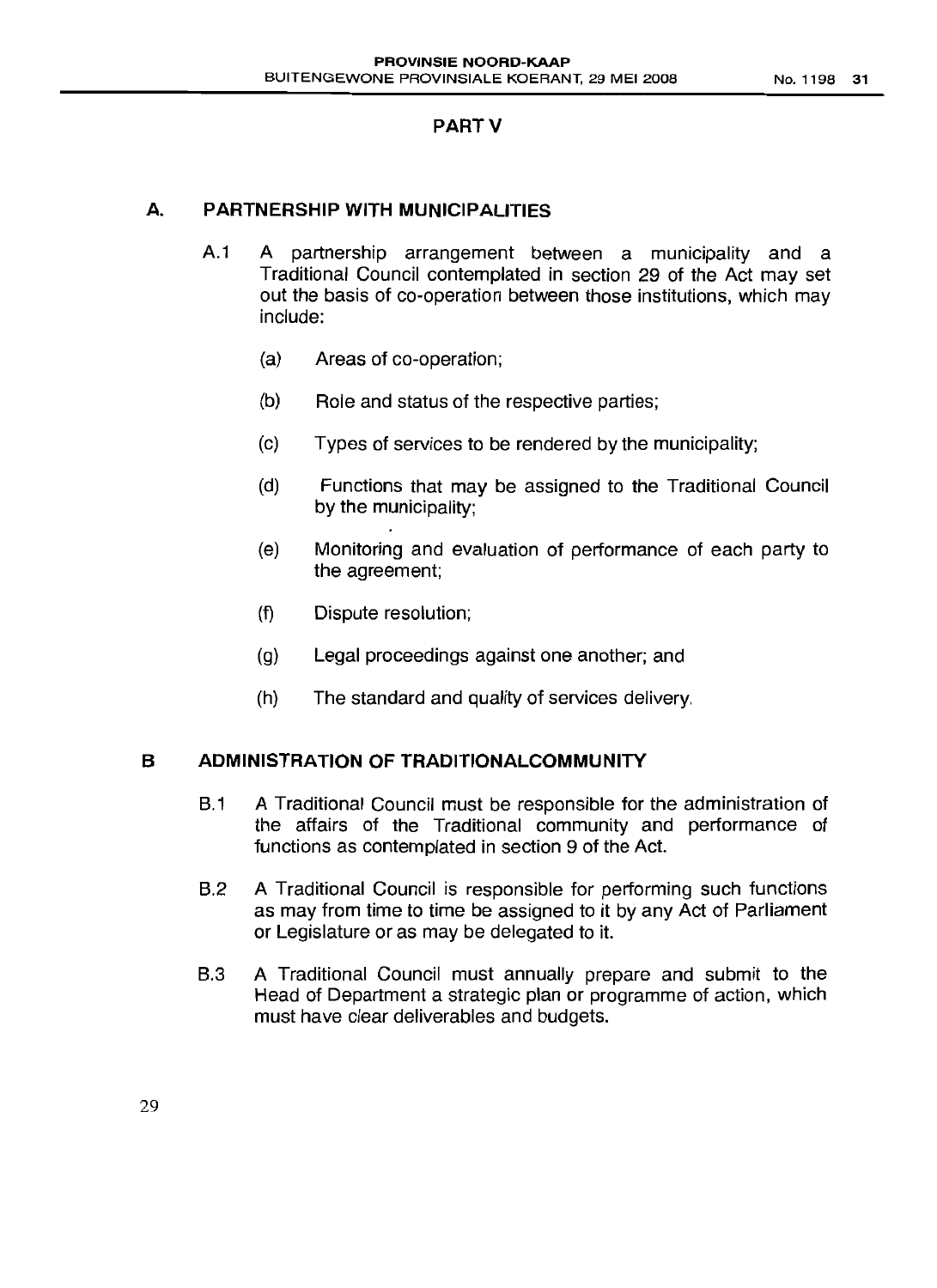- 8.4 A Traditional Council must annually prepare and submit to the Head of Department and table before the Traditional community an annual report which must include the following: -
	- (a) A detailed annual performance report; and
	- (b) An audited financial statement.
- 8.5 A Traditional Council may in accordance with section 12 of the Act appoint such staff as may be necessary to perform the duties and functions of a Traditional Council.
- 8.6 The Head of Department must develop and monitor implementation of policies that regulate the administration and management of staff, finances and assets.
- 8.7 The Head of Department must from time to time issue such policies in circular minute as may be necessary to regulate any aspect of the affairs of Traditional communities.
- 8.8 A Traditional Council must implement policies that regulate the administration and management of staff, finances and assets.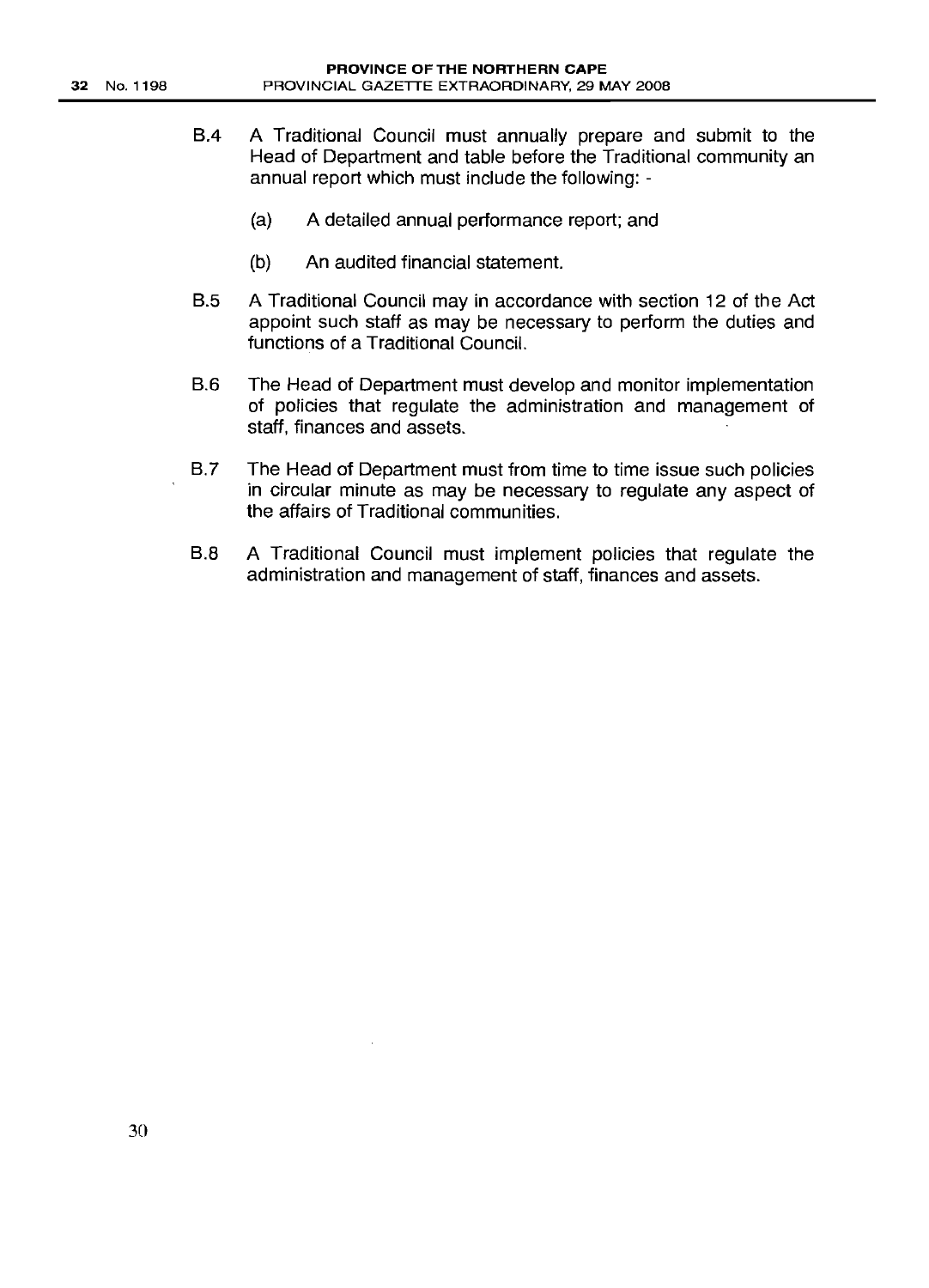#### PART VI

#### **A. VOLUNTARY CONTRIBUTIONS**

- A.1 A Traditional Council may request members of the Traditional community or any section of the members of the Traditional community to make any voluntary contribution to the Traditional community account.
- A.2 In order for a Traditional Council to request voluntary contributions, the Traditional Council must first comply with the following:
	- (a) identify a need for a particular project;
	- (b) develop a cost implication of the project;
	- (c) deliberate on the advantages and disadvantages of the project and resolve on it; and
	- (d) prepare a calculation of each member's contribution to be able to realize the objectives of the project;
- A.3 After consulting with the district co-ordinator convene a special community meeting convened specifically for passing a resolution approving the request for members to make voluntary contributions.
- A.4 A Traditional Council must, at a meeting observed by the officer responsible for Traditional Leadership, brief members of the community as to the need and such aspects referred to in subregulation A.2 above.
- A.5 A Traditional community must after being briefed by the Traditional Council pass a resolution approving the request for voluntary contributions and the amount contributable by each member of the Traditional community.
- A.6 A Traditional Council must submit a request to the Head of Department to approve a resolution requesting voluntary contribution.
- A.7 The Head of Department must after receipt of a request consider and respond to the Traditional Council concerned in writing.
- A.8 A member of a Traditional community may not be subjected to any form of prejudice on account of his or her failure to pay to the

31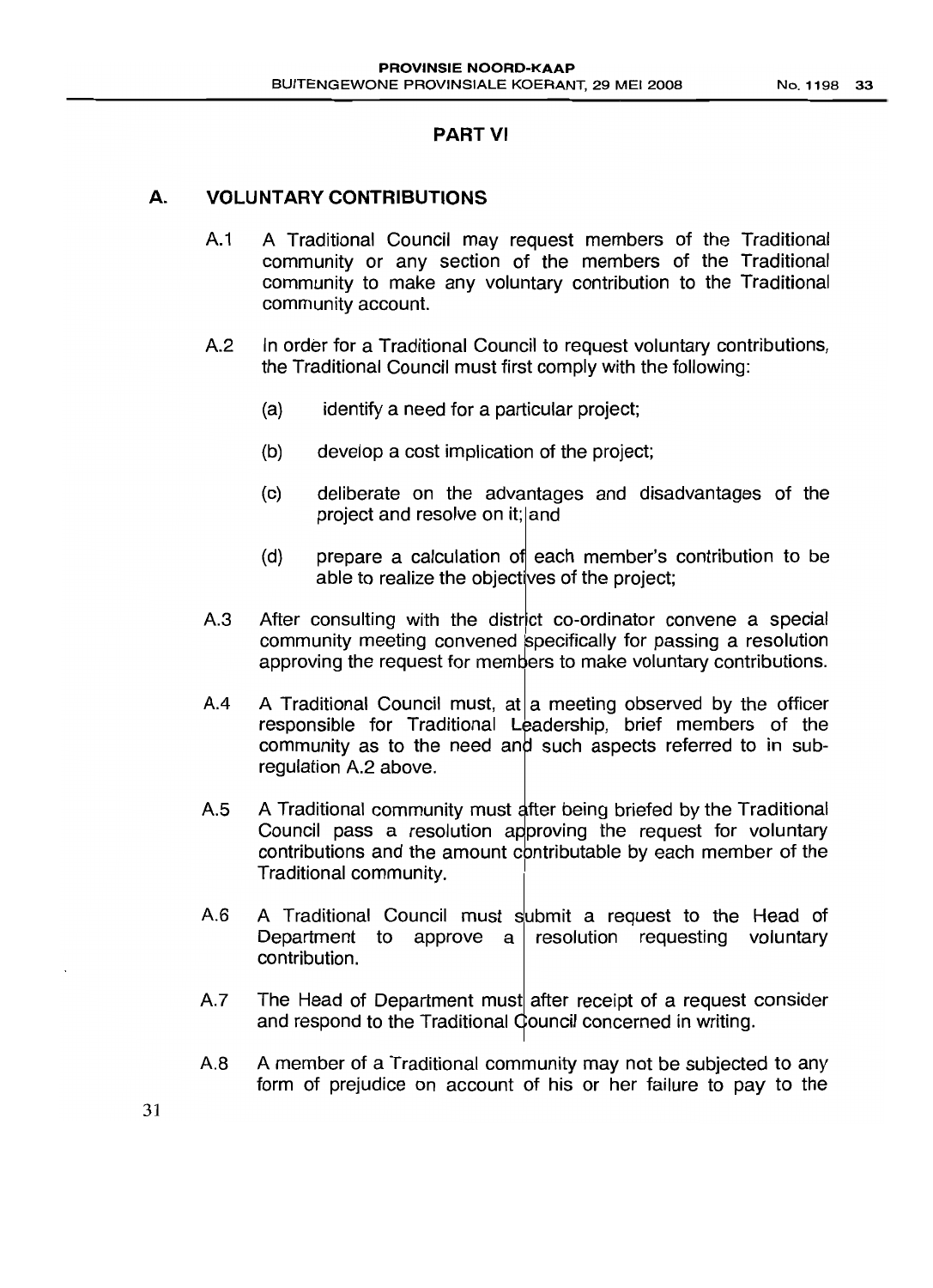Traditional Council a voluntary contribution contemplated in subregulation A.1 hereof.

#### B. REVENUE

- B.1 A Traditional Council may apply to the Premier to open a banking account on behalf of a Traditional community into which account must be deposited such funds as may be received on behalf of such Traditional community from any other source other than funds awarded to such Traditional community by government.
- B.2 A Traditional Council must, before it can be allowed to conduct and manage a banking account contemplated in sub-regulation B.1 above, satisfy the requirements under regulation B3 below.
- B.3 A Traditional Council must have and maintain accounting systems as required in terms of the Public Finance Management Act, 1999, and applicable Treasury Regulations and must-
	- (a) show sustainable cash flow management systems; and
	- (b) have sustainable source of income.
- B.4 An application referred to in sub-regulation B.1 above must be accompanied by a tribal resolution, taken in a tribal meeting convened specifically for that purpose, authorizing the Traditional Council to open and manage a banking account on behalf of the Traditional community.
- B.5 The Premier may, if satisfied that the Traditional Council has complied with the requirements contemplated in sub-regulation B.2 approve the application referred to in sub-regulation B.1 subject to such terms and conditions fhat he or she may deem necessary.
- 8.4 A Traditional Council that has been authorized to conduct and manage a banking account referred to in sub-regulation B.1 must submit to the Head of Department audited financial statement at the end of every financial year as contemplated in regulation B(4) of Part V.
- B.5 All moneys payable to the Traditional community must be deposited promptly into the Traditional community account by the treasurer appointed in terms of regulation D, below, daily when the amount on hand exceeds two hundred Rand, or within seven days after the receipt of such moneys whether or not such moneys exceed the amount of two hundred Rand.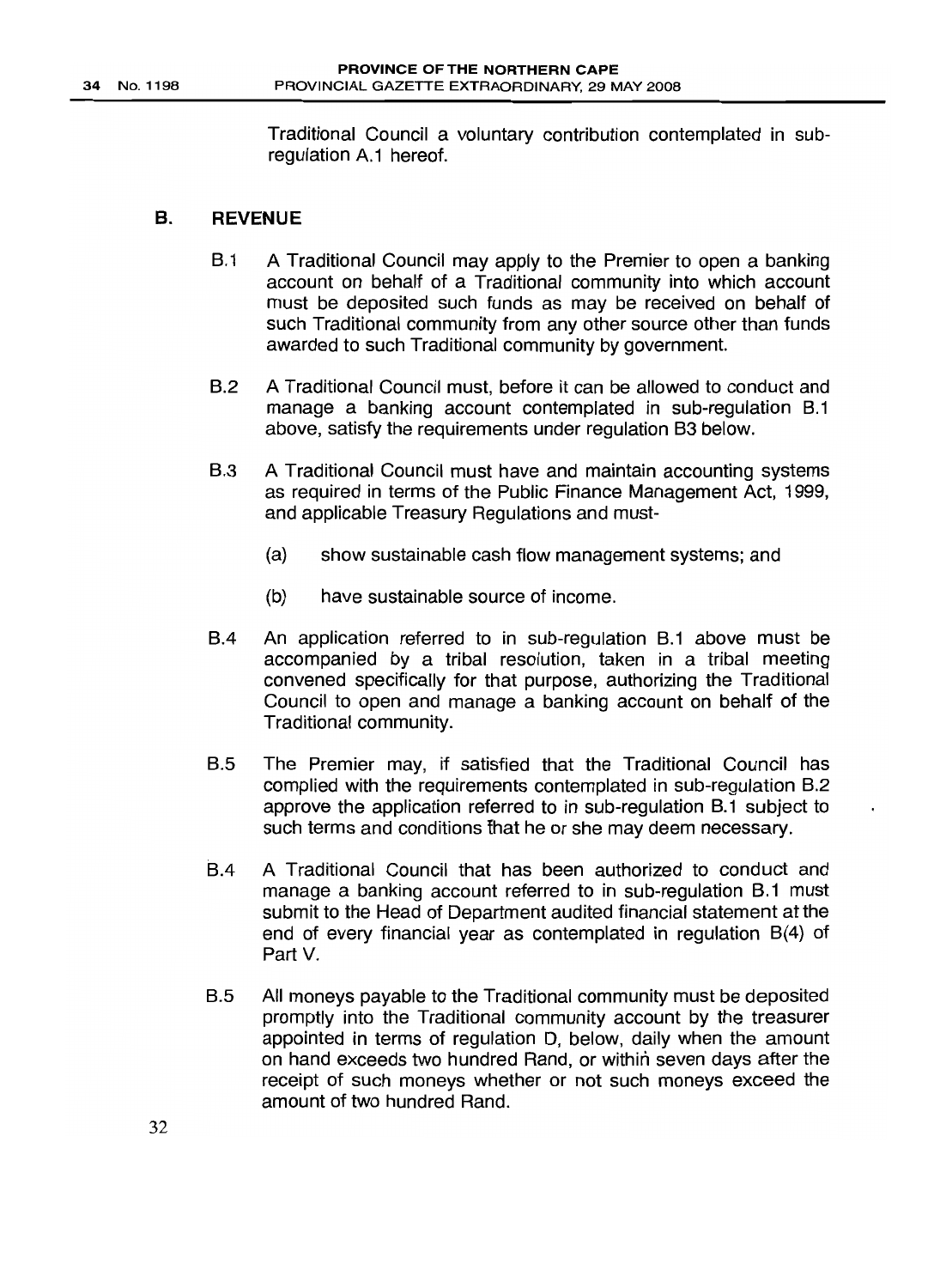# C. GIFTS, DONATIONS AND SPONSORSHIPS

- C.1 A Traditional Council may receive gifts, donations and or sponsorship on behalf of a Traditional community.
- C.2 Whenever a gift, donation or sponsorship is offered to a Traditional community, the Traditional Council of such Traditional community must request approval to receive such gift, donation or sponsorship from the Head of Department.
- C.3 All moneys which may be payable to the Traditional community, in terms of section 26(3) of the Act or any other law, must be paid into the Traditional community account.

# D. APPOINTMENT AS TREASURER

- D.1 A Traditional Council must, in consultation with the Head of Department, appoint an employee as treasurer of the Traditional Council and the person appointed as treasurer must be responsible to the Traditional Council for the collection and accounting of the Traditional Council funds.
- D.2 The treasurer must not exonerate himself from his responsibility by the delegation thereof to a subordinate employee.

# E. OFFICIAL RECEIPTS

- E.1 A treasurer must immediately issue an official receipt, in the form of NCM 6, for all moneys received in his or her official capacity.
- E.2 An official receipt must reflect the following
	- (a) the official date-stamp of the Traditional community;
	- (b) the amount of money received; and
	- (c) the name of the depositor and or the name of the drawer of a third party cheque;
- E.2 The name or amount on the receipt may not be altered or rectified and where a mistake occurs, the receipt must forthwith be cancelled and a new receipt be issued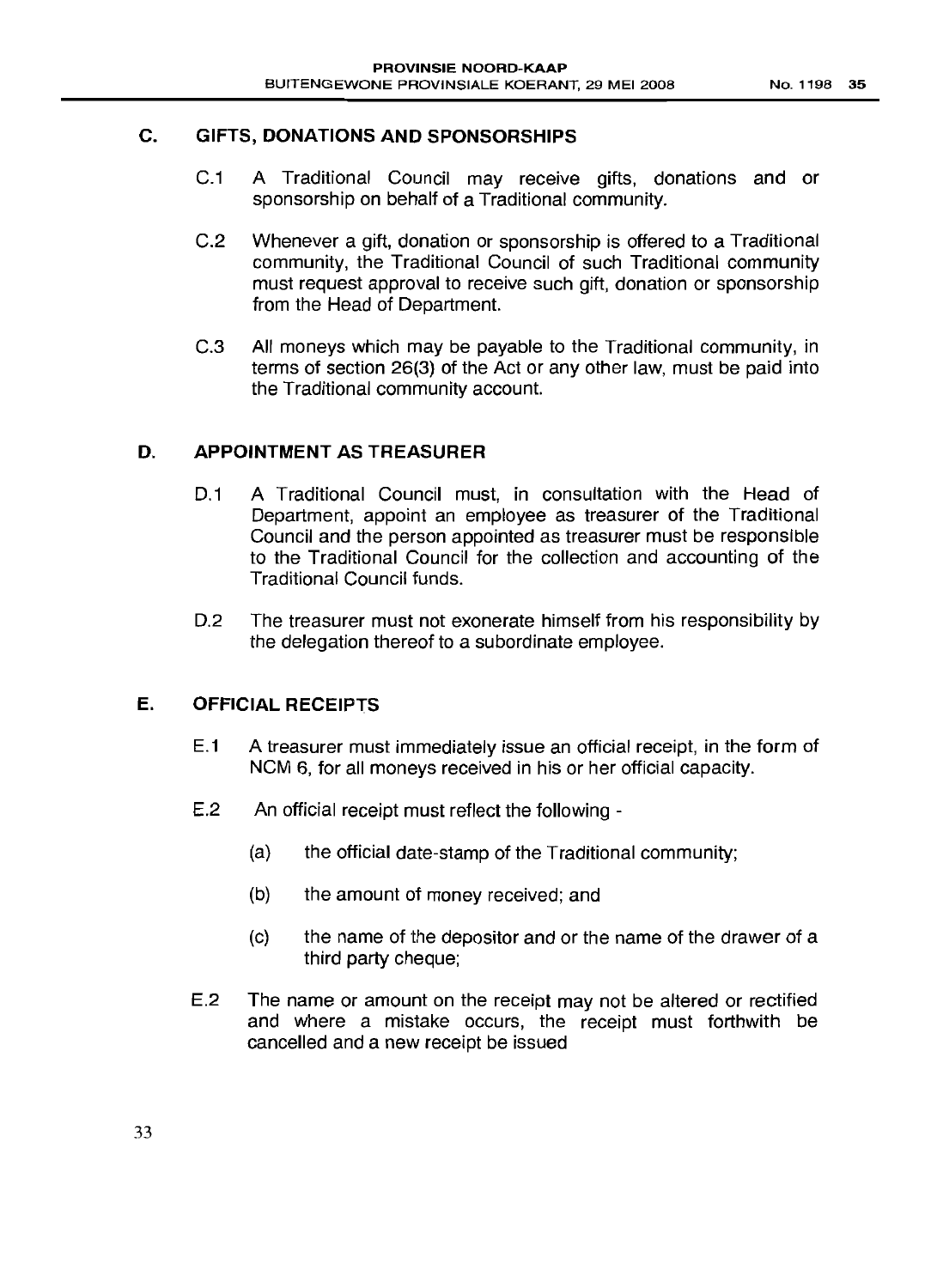- E.3 All cancelled receipts must be retained for audit purposes at the close of each month and the fact that it has been cancelled be reflected on the cash book.
- E.4 The number, the date and the amount of the receipt issued for moneys received by cheque must be reflected on the reverse side of the cheque for which it was issued.

### **F. REFUNDS**

- F.1 Refunds from revenue as well as dispensations of revenue may be allowed on a gratuities basis on such conditions or under such circumstances as the Head of Department may prescribe.
- F.2 Irrecoverable revenue may not be written off without the prior approval of the Head of Department.
- F.3 All refunds of amounts inadvertently received or collected on behalf of a person or body of persons and accounted for as revenue must be paid from accumulated revenue unless provision has been made for such payment under the estimates of expenditure.

# **G. PAYMENTS FROM TRADITIONALCOMMUNITY REVENUE**

- G.1 A final payment out of appropriated moneys may not be made, except for properly approved grand-in-aid, without the approval of the Head of Department and unless it is for services rendered to the Traditional Councilor for value received or in consequence of a judgment of a competent court.
- G.2 Payment may not be made unless it has become due or a special approval thereto has been granted by the Head of Department and no savings may be used for any purpose not budgeted for, and no anticipated savings may be used for any other reason other than the anticipated needs.
- G.3 Payments "on account" in respect of stores, services or work are prohibited unless it be substantiated by a certificate to the effect that the amount is fully covered by the stores delivered or the work done or services rendered; Provided that under special circumstances a deviation from this regulation may be authorized by the Head of Department.
- G.4 The treasurer must furnish vouchers substantiating all payments to be made from the Traditional community account.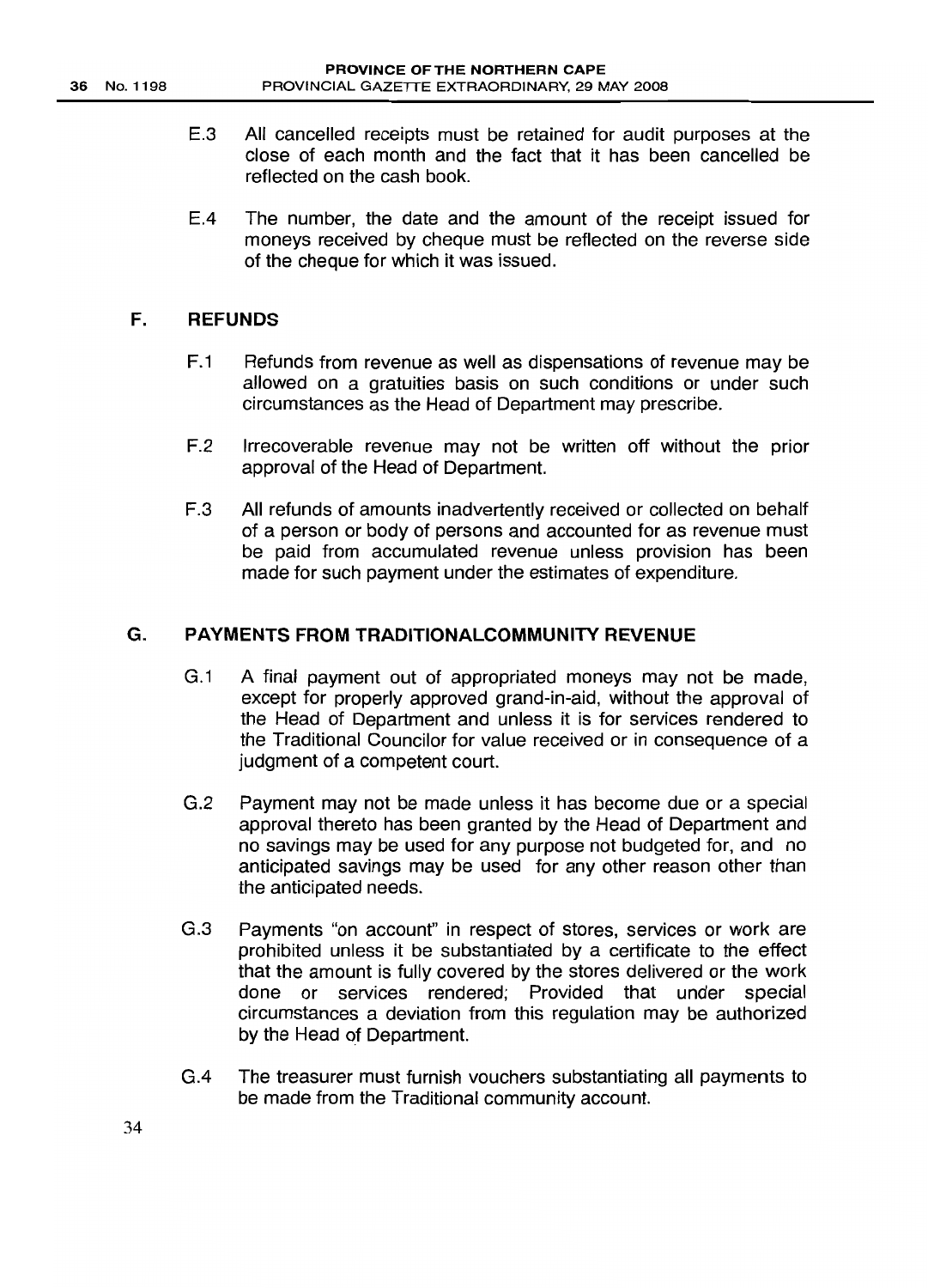# H. MISAPPROPRIATION

H.1 A person may not appropriate any money or property of the Traditional Council for his or her personal use or for any other purposes and may not advance, lend or exchange any amount or property for which he is accountable to the Traditional Council, unless he or she is authorized in terms of these regulations.

# I. LOSSES

- 1.1 Losses incurred due to improper payments, abortive expenditure or the failure to collect moneys due to the Traditional Council, or any deficiency, loss, destruction or mutilation of Traditional Council's reported moneys, stamps, face value documents and forms with a potential value, securities, stores or other property must forthwith be reported to the Traditional Council who must report the matter to the Head of Department.
- 1.2 A Traditional Council must ensure that all recoverable losses are recovered from a person responsible or a person who benefited from it.
- 1.3 Where a loss cannot be recovered in full, the outstanding amount may be paid from moneys provided for in the estimates or may be written off, as the case may be, after prior approval of the Head of Department has been obtained.

# J. CONTROL OVER FUNDS OF A TRADITIONAL COUNCIL

- J.1 A treasurer must keep a cash book, in the form of NCM 1 (one), in which all moneys received or spent must be recorded within 48 hours from the time of the receipt or expenditure, as the case may be.
- J.2 The Head of Department, the Auditor General or any person so authorized in writing by the Head of Department may at any time and without prior notice thereof, require the treasurer to produce all books, accounts, receipts, vouchers and cash on hand and such Head of Department, Auditor General or such other person may inspect all such in order to ascertain whether the moneys of the Traditional Council have been properly accounted for, and the treasurer must forthwith comply with the request.
- J.3 The Head of Department, Auditor General or other person authorized thereto in writing may conduct any investigation into the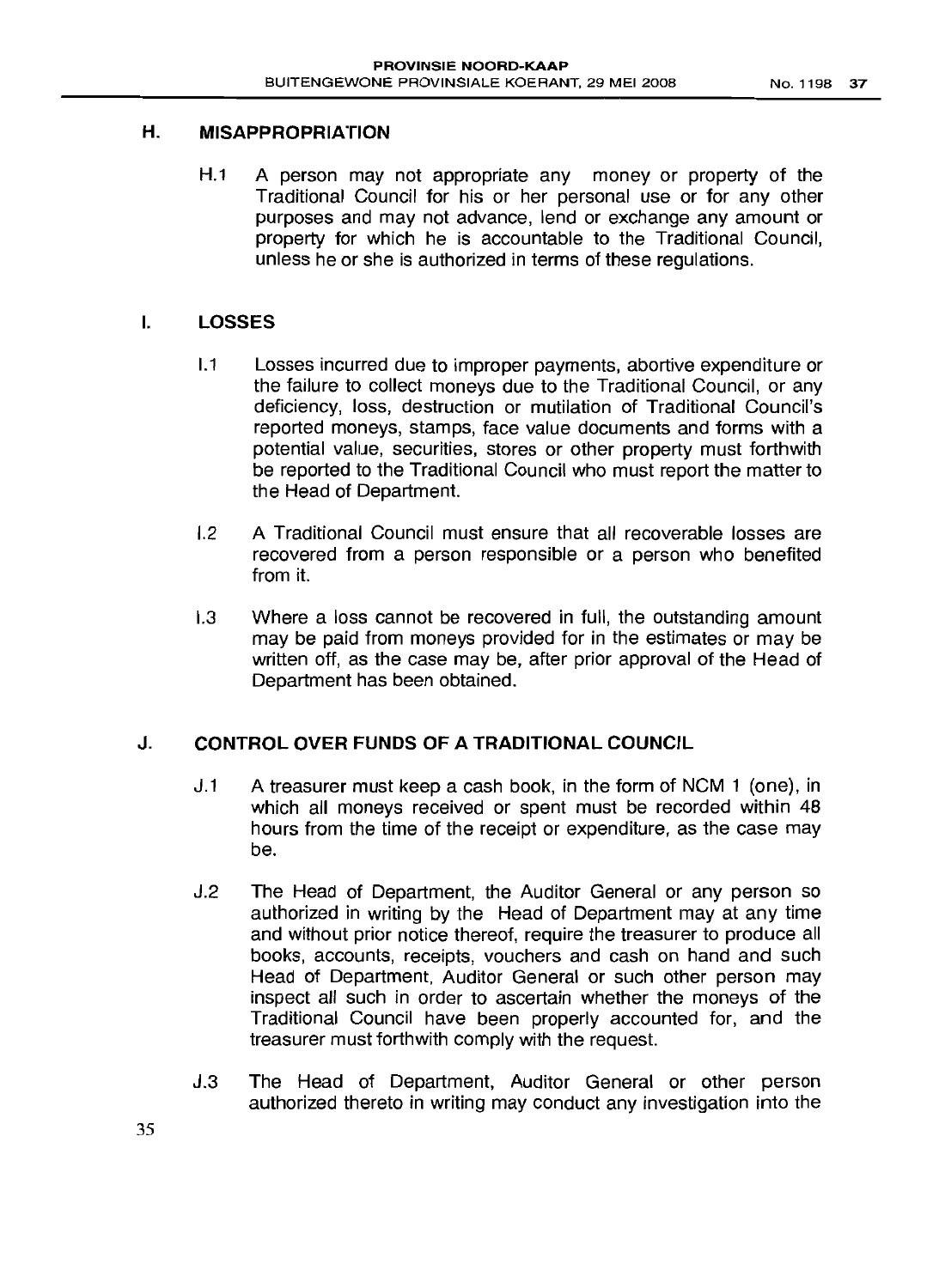financial administration of the Traditional Council as he or she may deem necessary.

# K. **EXPENDITURE IN GENERAL**

- K.1 A voucher, in the form of NCM 2 (two), for payment must clearly indicated which payment is done and the need against which the payment is made and it must be certified that payment is due, that it has not been made previously and that the Traditional Council has authorized the payment.
- K.2 All payments from the Traditional Council account must be made by cheque: Provided that cheques may be negotiated and payment may then be made in cash in which instance the vouchers in respect of such payments must be produced to the Head of Department within seven days after negotiation.
- K.3 The treasurer must obtain a receipt or any other satisfactory proof of payment from each person to whom payment in cash is made.
- K.4 All cash payment referred to under regulation K.2 which cannot be paid out within a period of seven days, must, before the expiry of the seven-day period, be re-deposited into the Traditional community account or must be dealt with in the manner prescribed by the Head of Department from time to time.
- K.5 Payments may not be made from the Traditional community account for any purpose, unless such funds are released by the Head of Department or his / her delegate for such purpose.
- K.6 The Head of Department may refuse to release such funds if he or she is not satisfied  $-$ 
	- (a) that the amount requested is due;
	- b) that the payment is in accordance with the approved estimates;
	- (c) that sufficient funds are available in the Traditional Council account,
	- (d) that the Traditional Council has approved of the payment, and
	- (e) that all the supporting documents in respect of the amount payable are attached to the voucher and are correct.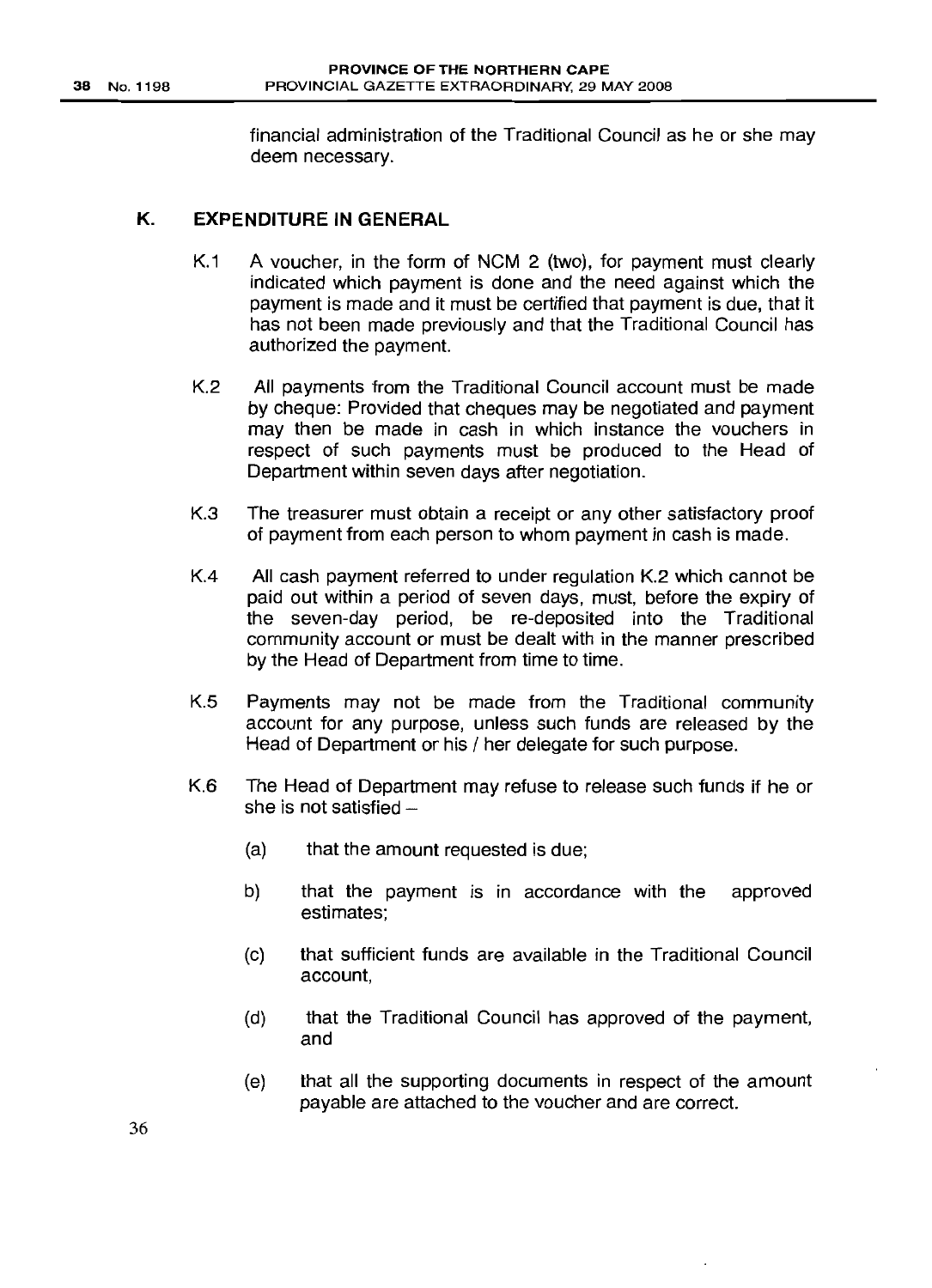# L. SAFES

- L.1 The Traditional Council must make a suitable safe available to the treasurer and the treasurer must keep all moneys, valuable documents and document of potential value in safe custody in the safe.
- L.2 The treasurer must hand duplicate keys of the safe to the Head of Department or his/her delegate for safe keeping and the Head of Department or his or her delegate must acknowledge receipt thereof in writing.
- L.3 Funds other than moneys belonging to the Traditional Council may not be kept in the safe of the Traditional Council and any funds found in a Traditional Council safe must be regarded as funds belonging to the Traditional Council.
- LA The treasurer must forthwith report to the Head of Department the loss of keys to a safe and the safe must be fitted with a new lock, the costs of which may be recovered from the treasurer if deemed necessary by the Head of Department.

# M. ILLITERATE PERSONS

M.1 When any person is required to sign his / her name in terms of these regulations and is incapable of so signing, it will be sufficient to affix his / her thumbprint in the presence of a witness on the document concerned. Such witness must confirm by his / her signature that the thumbprint is that of the person whom is required to sign.

# N. BENEFITS

- N.1 An employee or member of the Traditional Council may not receive benefit of any fees or remuneration, except for approved salaries and allowances payable by the Traditional community to such employee in terms of a contract of employment concluded by the Traditional Council and such person, in terms of the provisions of this Act or any other law.
- N.2 All fees or remuneration received by an employee or member of the Traditional Council in his official capacity must be paid into the Traditional community account.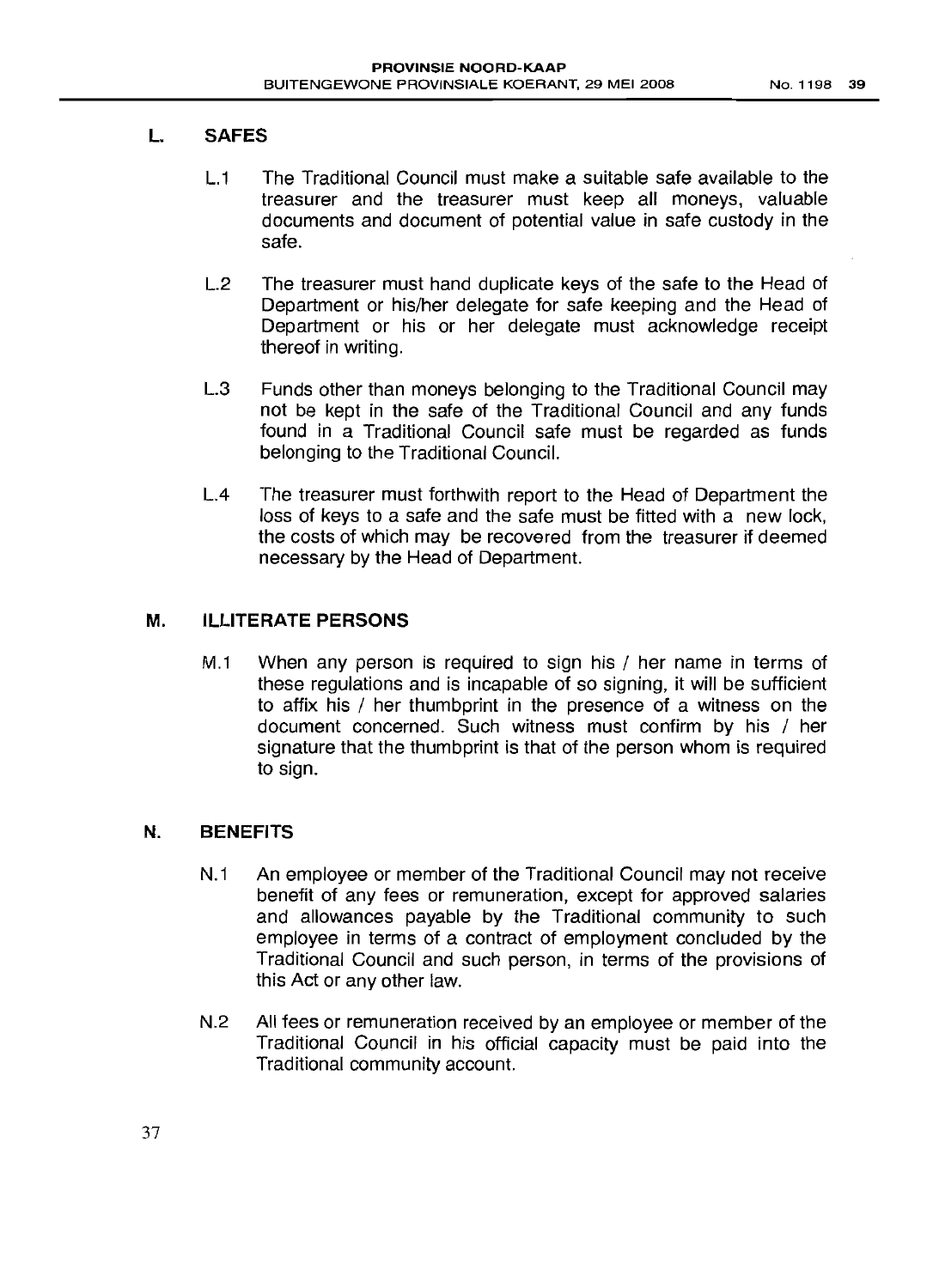# O. RETURNS

- 0.1 At the end of each month, the treasury must submit to the Head of Department a return of revenue and expenditure, in the form of NcM 3 (three) and NcM 4 (four).
- 0.2 Not later than two months after the close of the financial year the treasurer must submit to the Head of Department appropriation account of revenue and expenditure, prepared substantially in the form of NcM 5 (five), in accordance with the approved estimates of the Traditional Council.
- 0.3 The estimates of revenue and expenditure must be made in the form of NcM 7 (seven) and NcM 8 (eight) and the revised estimates must be made substantially in the form NcM 9 (nine).

# P. PROCUREMENT OF GOODS AND SERVICES

- P.1 Traditional Councils may procure goods and services in the manner provided for in these regulations.
- P.2 Procurement of goods and services, either by way of quotations or through a bidding process, must be within the threshold values as determined by the National Treasury.
- P.3 A Traditional Council must only sign and enter into a service level agreement after receiving authority from the Head of Department or her/his delegate.
- P.4 A supply chain management system must be established to, in the case of procurement through a bidding process, provide for -
	- (a) the adjudication of bids through a bid adjudication committee;
	- (b) the establishment, composition and functioning of bid specification, evaluation and adjudication committees;
	- (c) the selection of bid adjudication committee members;
	- (d) bidding procedures; and
	- (e) the approval of bid evaluation and/or adjudication committee recommendations.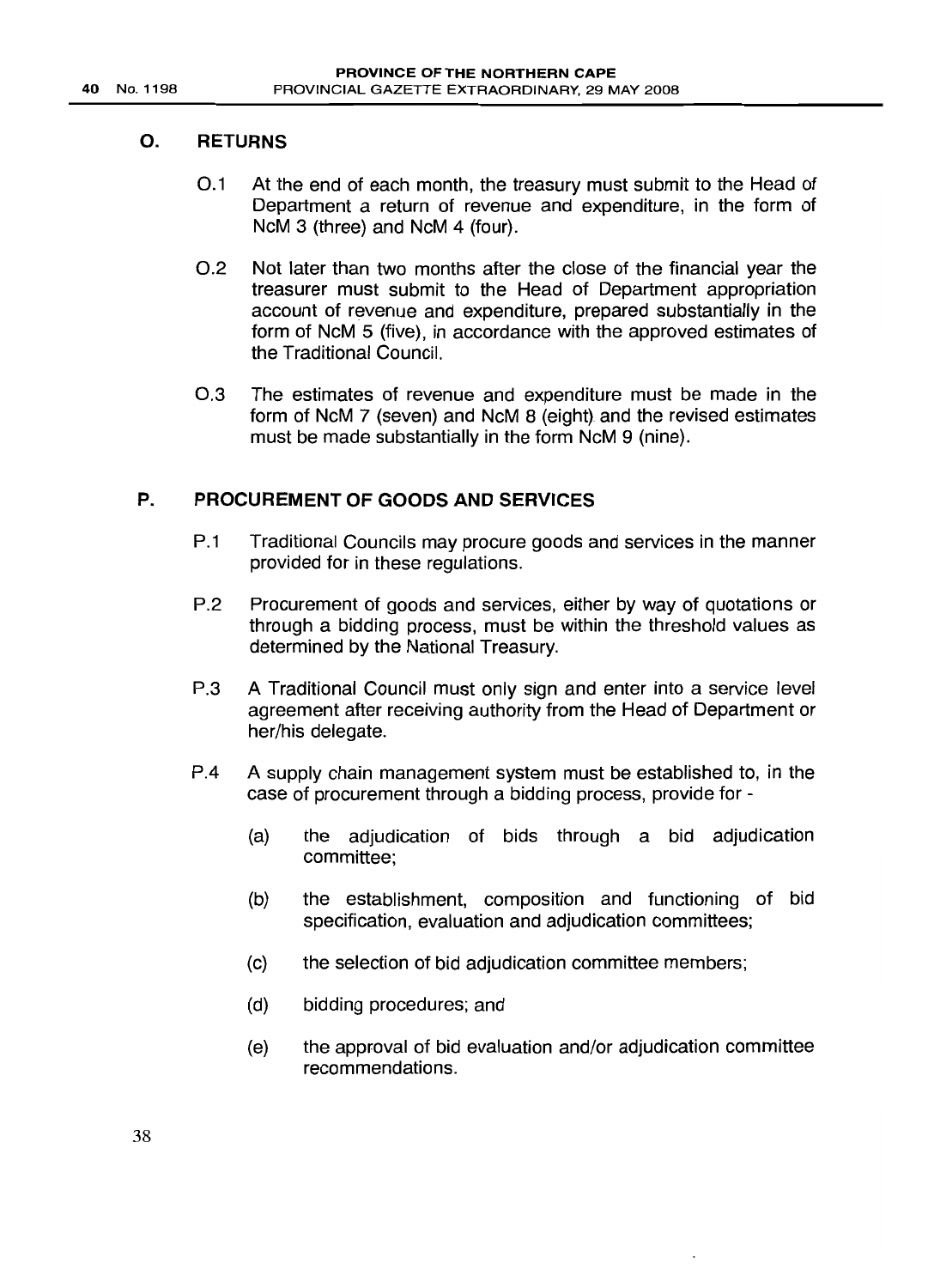P.5 Where it is impractical to invite competitive bids, a Traditional Council may procure the required goods or services by other means, provided that the reasons for deviating from inviting competitive bids must be recorded and approved by the Head of Department or her / his delegate.

### Q. **DISPOSAL AND LETTING TRADITIONALCOMMUNITY ASSETS**

- 0.1 Disposal of movable assets must be at market-related value or by way of price quotations, competitive bids or auction, whichever is most advantageous to the State, unless determined otherwise by the relevant treasury.
- 0.2 Any sale of immovable property of a Traditional community must be at market-related value, unless the Head of Department or her/his delegate approves otherwise.
- 0.3 The letting of immovable property of a Traditional community (excluding housing for officials) must be at a market-related tariff, unless the Head of Department approves otherwise: provided that no Traditional community property may be let free of charge.

### **R. STORES**

- R.1 The treasurer must maintain stores and equipment registers reflecting all receipts and issues of stores and equipment.
- R.1 All stores and equipment must be taken on charge in the registers without delay and must be marked immediately in the manner as the Head of Department may prescribe from time to time.
- R.2 A receipt must be obtained whenever stores and equipment are issued and the issue thereof must be entered in the register concerned.
- R.3 The treasurer must acknowledge in writing the receipt of stores and equipment returned after the issue thereof and such stores and equipment must again be taken on charge.
- R.4 Receipts and other vouchers must be retained by the treasurer for purposes of audit and inspections.
- R.5 On the appointment of a new treasurer or in the case of appointment of another person in charge of stores and equipment, the stores and equipment must be checked by the new incumbent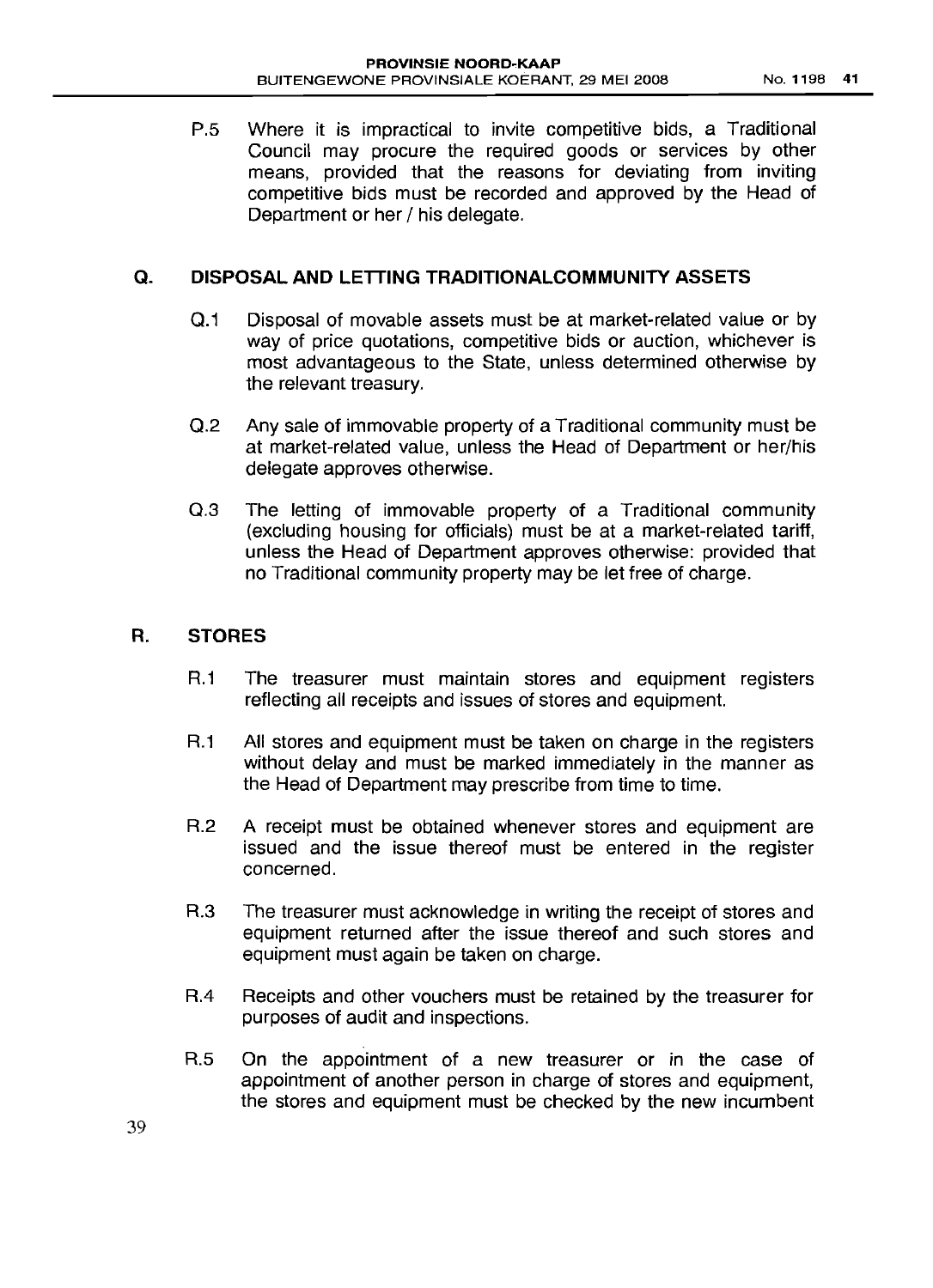and he or she must sign a taking-over certificate. In the case where the person from whom the stores and equipment is being taken over, is not available, an impartial person must be appointed by the Head of Department to assist the treasurer in the checking of the stores and equipment. The person so appointed must countersign the taking-over certificate.

- R.6 The treasurer must retain a copy of the taking-over certificate and submit the original thereof to the Head of Department.
- R.7 During the month of October of each year, the Head of Department or a person authorized by him, must, in the presence of the chairperson of the Traditional Council and the treasurer or the person in charge of the stores and equipment, take stock of all stores and equipment;
- R.8 The treasurer must prepare a certificate certifying that all stores and equipment have been checked and particulars in respect of deficiencies, surpluses, useless, obsolete, damaged and redundant stores and equipment must also be reflected.
- R.9 The certificate prepared in terms of regulation R.8 must be completed in duplicate and must be signed by the Head of Department or his representative as well as by the treasurer and the chairperson and must be submitted to the Traditional Council for consideration.
- R.10 A person in charge of stores must, with the recommendation and commentary of the Head of Department, apply to the Traditional Council for exemption to take stock if it is impossible to do so during the financial year concerned, due to exceptional circumstances. The Traditional Council must record its decision in writing.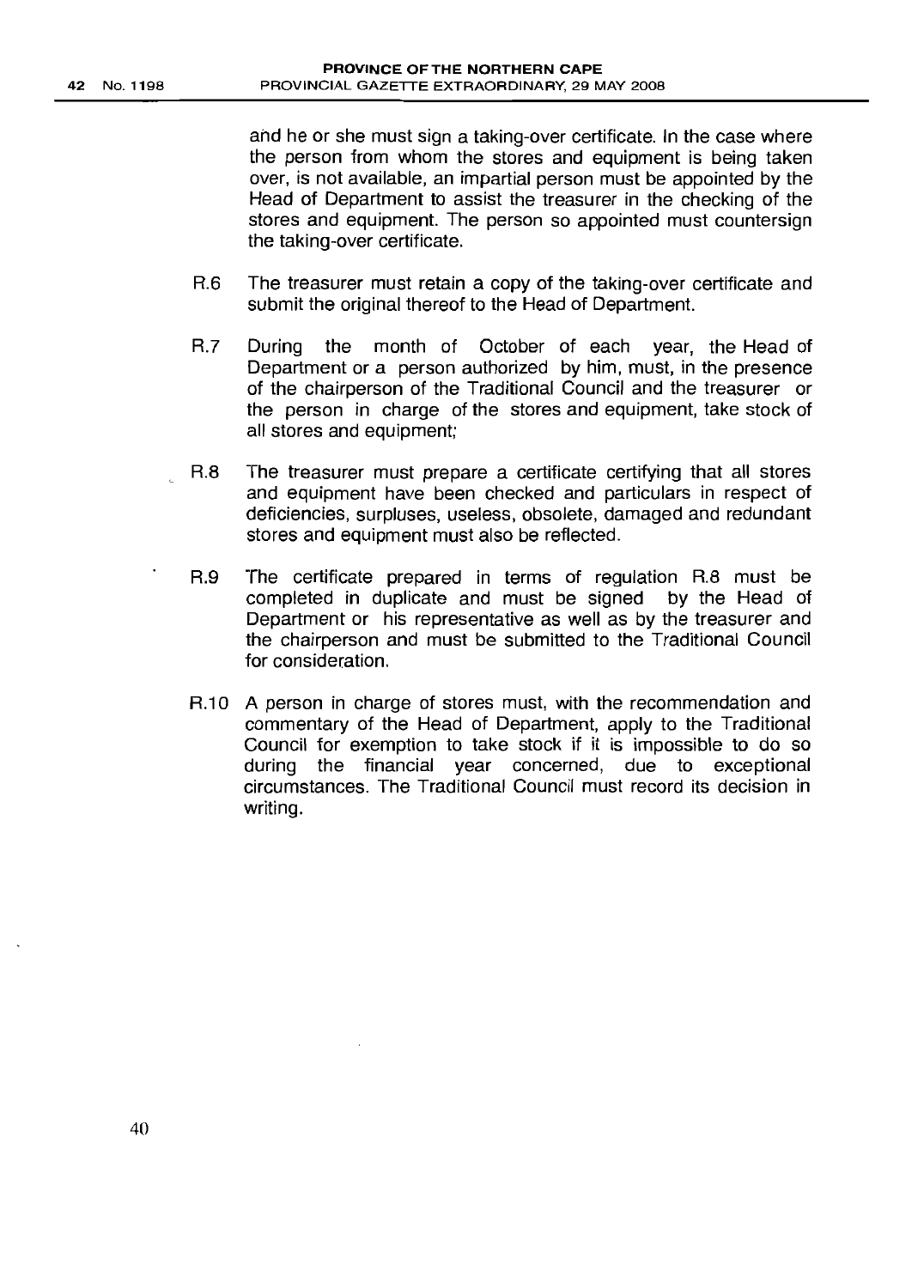# **PART VII**

# A. **ESTABLISHMENT OF PROVINCIAL HOUSE OF TRADITIONAL LEADERS**

- A.1 All Senior Traditional Leaders in a District Municipality must establish an Electoral College.
- A.2 The Premier must within 30 days after the election of all Traditional Councils in a particular District Municipality designate a person in terms of section 37(2)(iii) to be the chairperson of an Electoral College.
- A.3 The chairperson of an Electoral College must within 30 days after his or her designation by the Premier, in writing, inform the Premier of the existence of an electoral college.
- A.4 The chairperson of an Electoral College must be tasked to
	- (a) Preside over the proceedings at an Electoral College meeting,
	- (b) Conduct nominations of Senior Traditional Leaders who must represent the Electoral College at the Provincial House of Traditional Leaders in accordance with a procedure determined by the Premier in terms of section 37(3), and
	- (c) Keep record of all the proceedings of the meeting of an Electoral College.
- A.5 When informing the Premier of the existence of an Electoral College the chairperson must also submit the following documents to the Premier;
	- (a) A letter informing the Premier of the establishment of such an Electoral College,
	- (b) A copy of notice of meeting and agenda;
	- (c) Copy of attendance register,
	- (d) Copy of minutes of the meeting,
	- (e) Certified Copies of certificate of recognition of Senior Traditional Leaders attending such meeting, and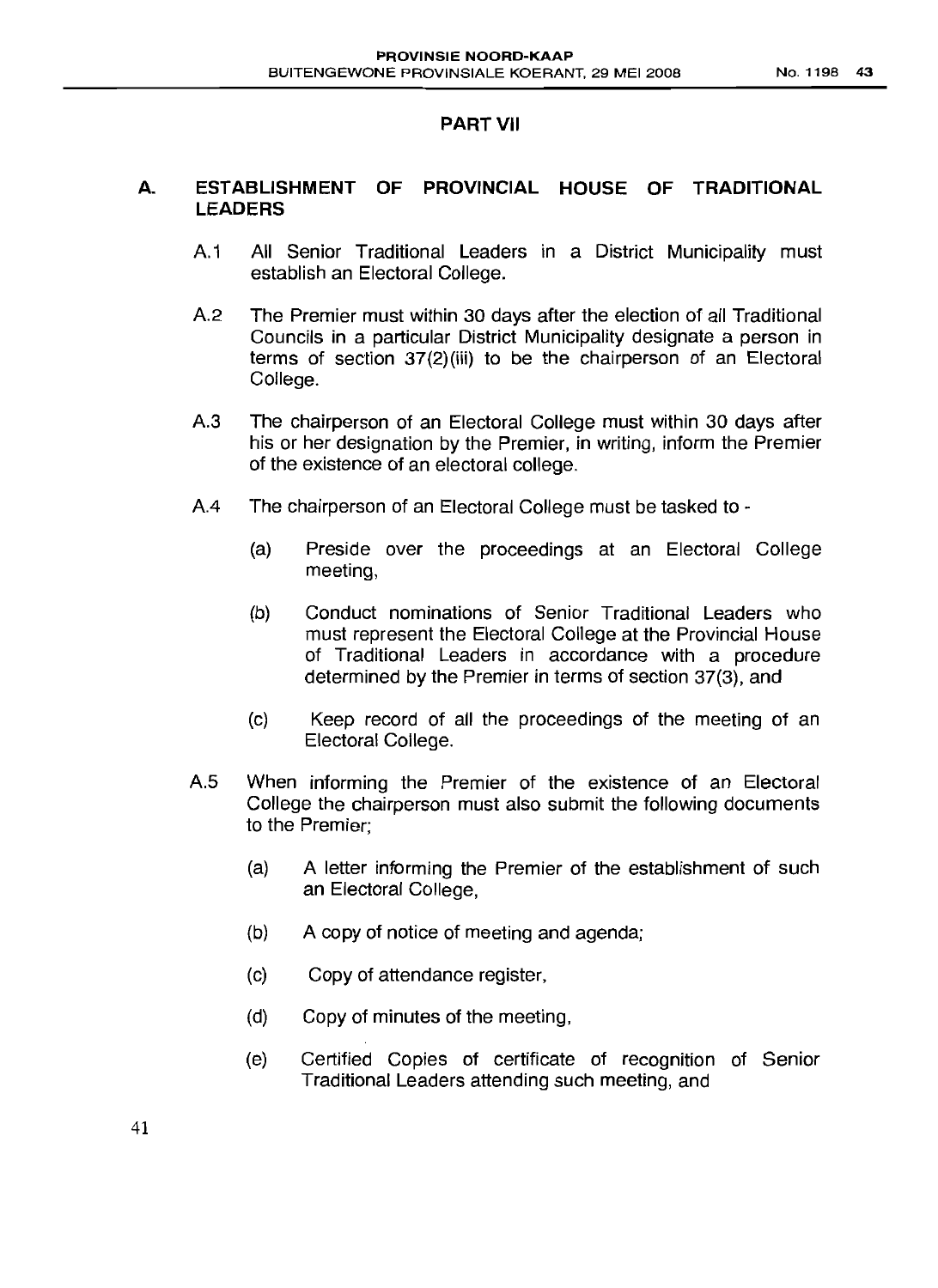- (f) The names of members nominated to the Provincial House of Traditional Leaders.
- A6 An Electoral College will not be established in a district Municipality where there is only one Traditional Council and the Senior Traditional Leader of such a Traditional Council must automatically become a member of the Provincial House of Traditional Leaders.
- A.7 The number of members of a Provincial house of Traditional Leaders may not be less than twelve and may not exceed 20 or such higher number as may be determined by the Premier where there are more than 35 Traditional Councils in a particular district municipality.
- A8 The Formulae that must be used to elect members of the Provincial house of Traditional Leaders must be as follows:
	- a) Eight Senior Traditional Leaders elected by the Electoral College to the Provincial House of Traditional Leaders.
	- b) Two Traditional Leaders will be elected by the Local House of Traditional Leaders.
	- c) Two Traditional Leaders must be elected from the remainder of Traditional Leaders not elected either by the Electoral College or the Local House.
- A.9 The Premier may, from time to time, subject to regulation A.7 determine, by way of a notice in a government gazette, a higher number of Senior Traditional Leaders to be elected to the Provincial house from a particular district municipality using **Schedule D** as a guide.

# **B ESTABLISHMENT OF A LOCAL HOUSE OF TRADITIONAL LEADERS**

- 8.1 All Senior Traditional Leaders in a specific District Municipality must establish an Electoral College.
- 8.2 The Premier must within 30 days after the election of all Traditional Councils in a particular District Municipality designate a person in terms of section 44(2)(iii) to be the chairperson of an Electoral College.
- 8.3 The chairperson of an Electoral College must within 30 days after his or her designation by the Premier in writing inform the Premier of the existence of an electoral college.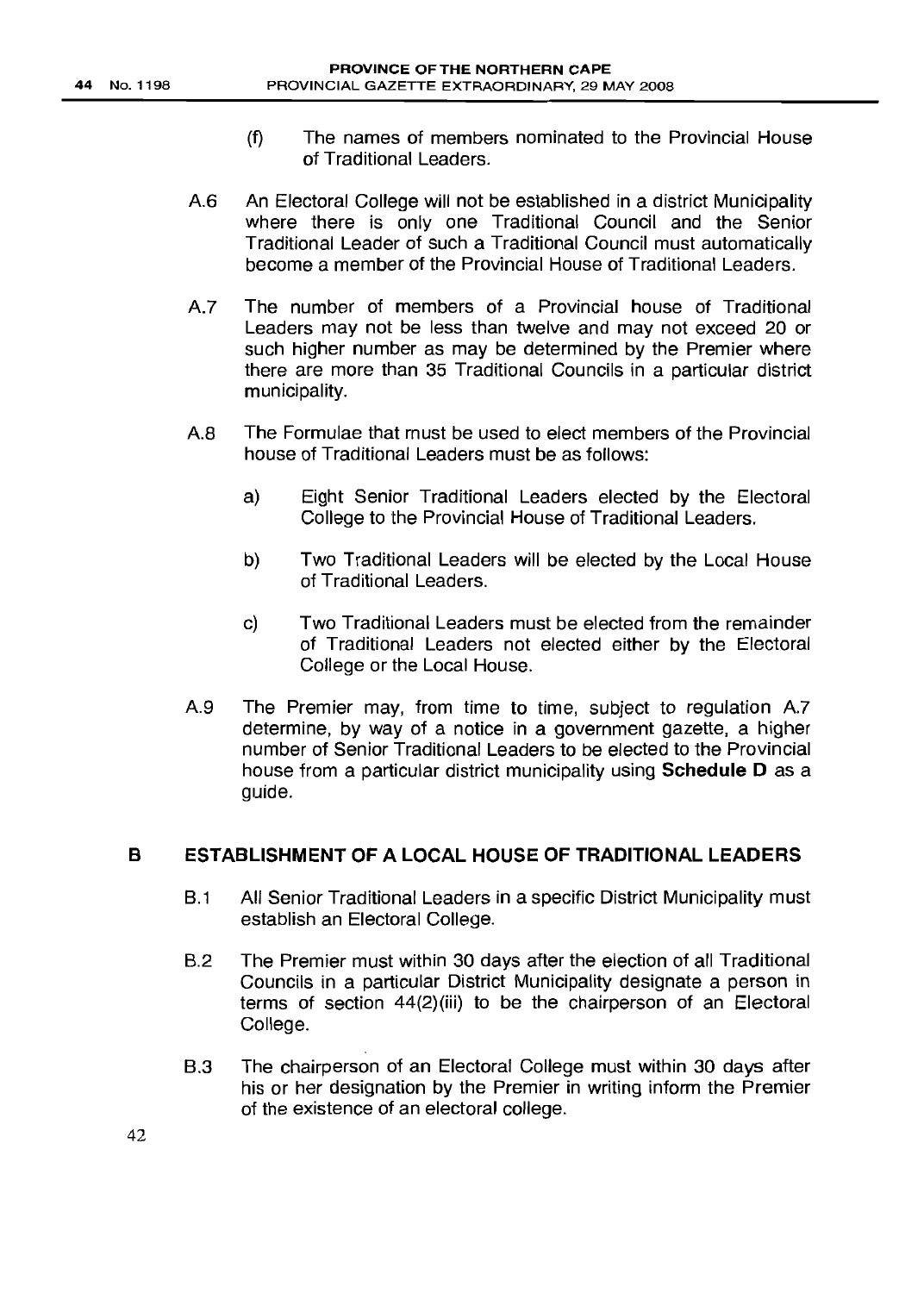- B.4 The chairperson of an Electoral College must be tasked to
	- (a) Preside over the proceedings at an Electoral College meeting;
	- (b) Conduct nominations of Senior Traditional Leaders who must represent the Electoral College at the Local House of Traditional Leaders in accordance with a procedure determined by the Premier in terms of section 44(4); and
	- (c) Keep record of all the proceedings of the meeting of an Electoral College.
- B.5 When informing the Premier of the existence of an Electoral College the chairperson must also submit the following documents to the Premier;
	- (a) A letter informing the Premier of the establishment of such an Electoral College;
	- (b) A copy of notice of meeting and agenda;
	- (c) Copy of attendance register;
	- (d) Copy of minutes of the meeting;
	- (e) Certified Copies of certificate of recognition of Senior Traditional Leaders attending such meeting; and
	- (f) The names of members nominated to the Local House of Traditional Leaders.
- B.6 An Electoral College must not be established in a district Municipality where there is only one Traditional Council and a Senior Traditional Leader of such a Traditional Council must automatically become a member of the Local House of Traditional Leaders.
- B.7 The number of members of a local house of Traditional Leaders may not be less than five (5) and may not be more than ten (10), or such other higher number not exceeding twenty (20) as may be determined by the Premier where there are more than thirty five (35) Traditional. Councils in a particular district municipality.
- B.8 The Formula that must be used to elect members of the local house of Traditional Leaders must be as follows:

43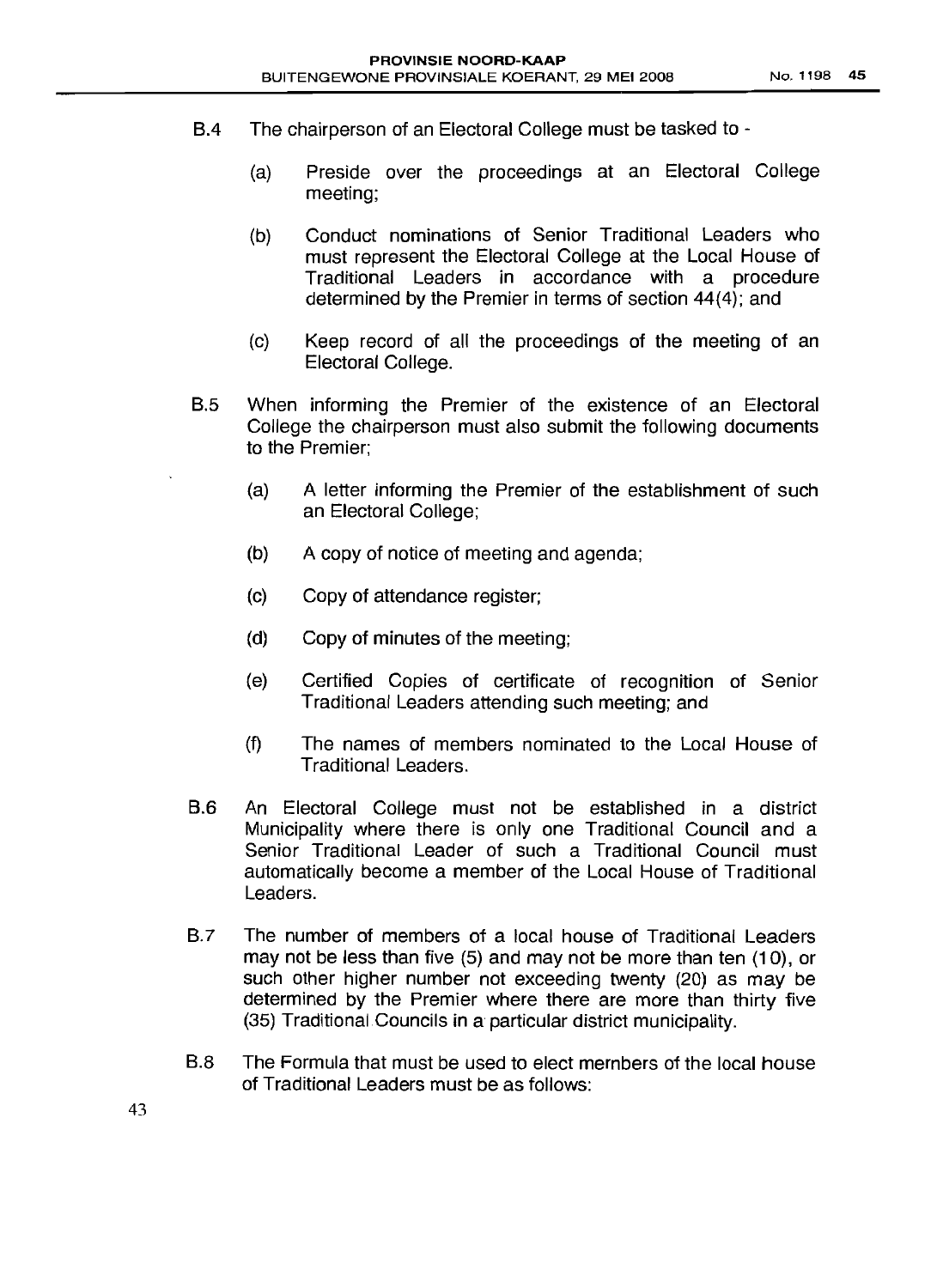- (a) Eight Senior Traditional Leaders will elect two members amongst themselves to be members of the Local House.
- (b) The Electoral College will then elect seven Traditional Leaders to be members of the local house.
- B.9 The Premier may, from time to time, subject to regulation B.7 determine, by way of a notice in a government gazette, a higher number of Senior Traditional Leaders to be elected to the local house in a particular district municipality using Schedule D as a guide.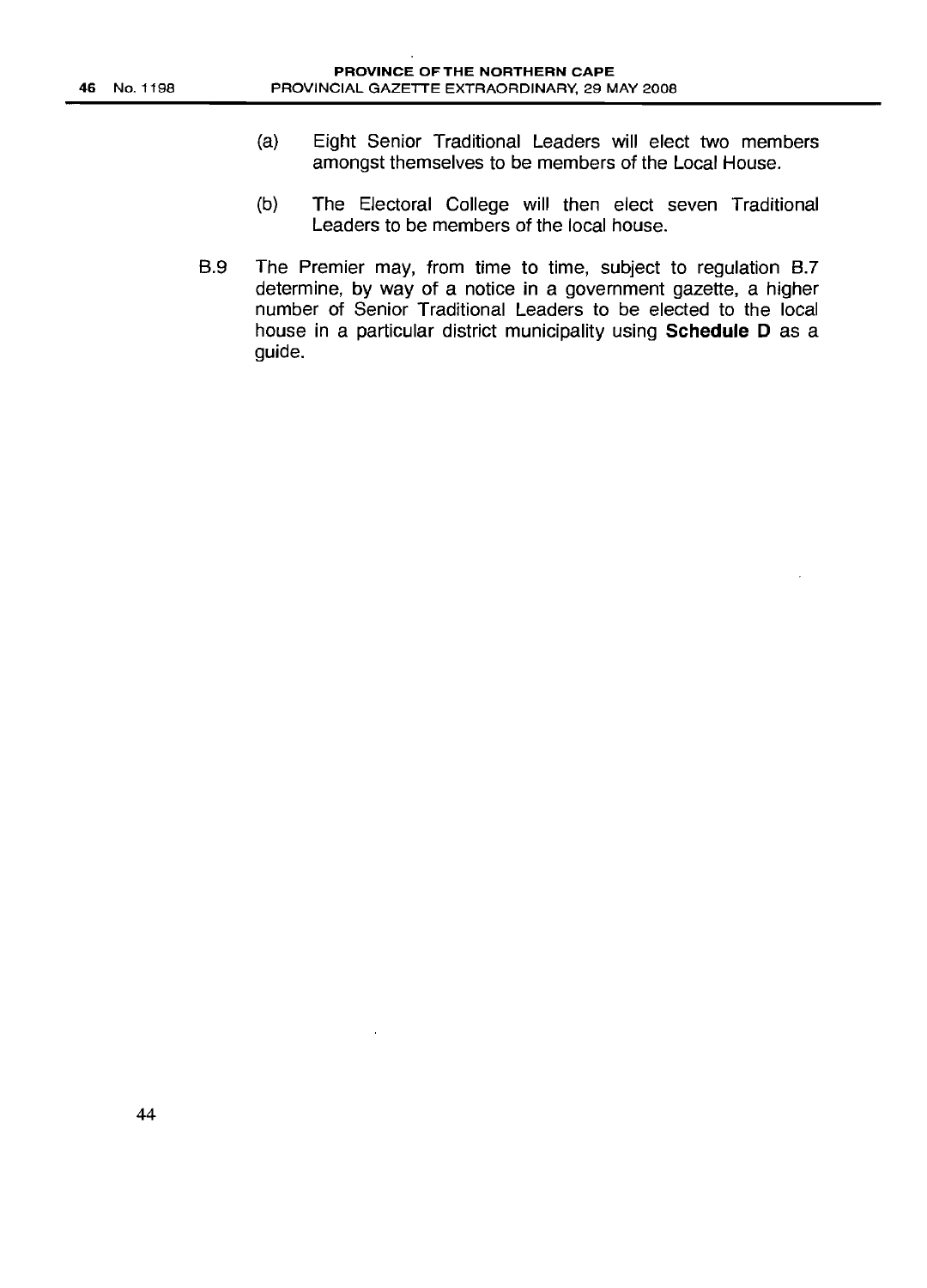No.1198 47

# **SCHEDULE A**

# **VOTING MATERIALS**

The following minimum voting material is needed in each voting station:-

ballot papers;

ballot boxes;

voting compartments;

the certified segment of the voters' roll for the voting district;

indelible ink

seals

official stamp

all prescribed forms

pencils and pens

rulers

boundary tape

banners

industrial tape

envelopes

paper clips

stickers and name tags

punch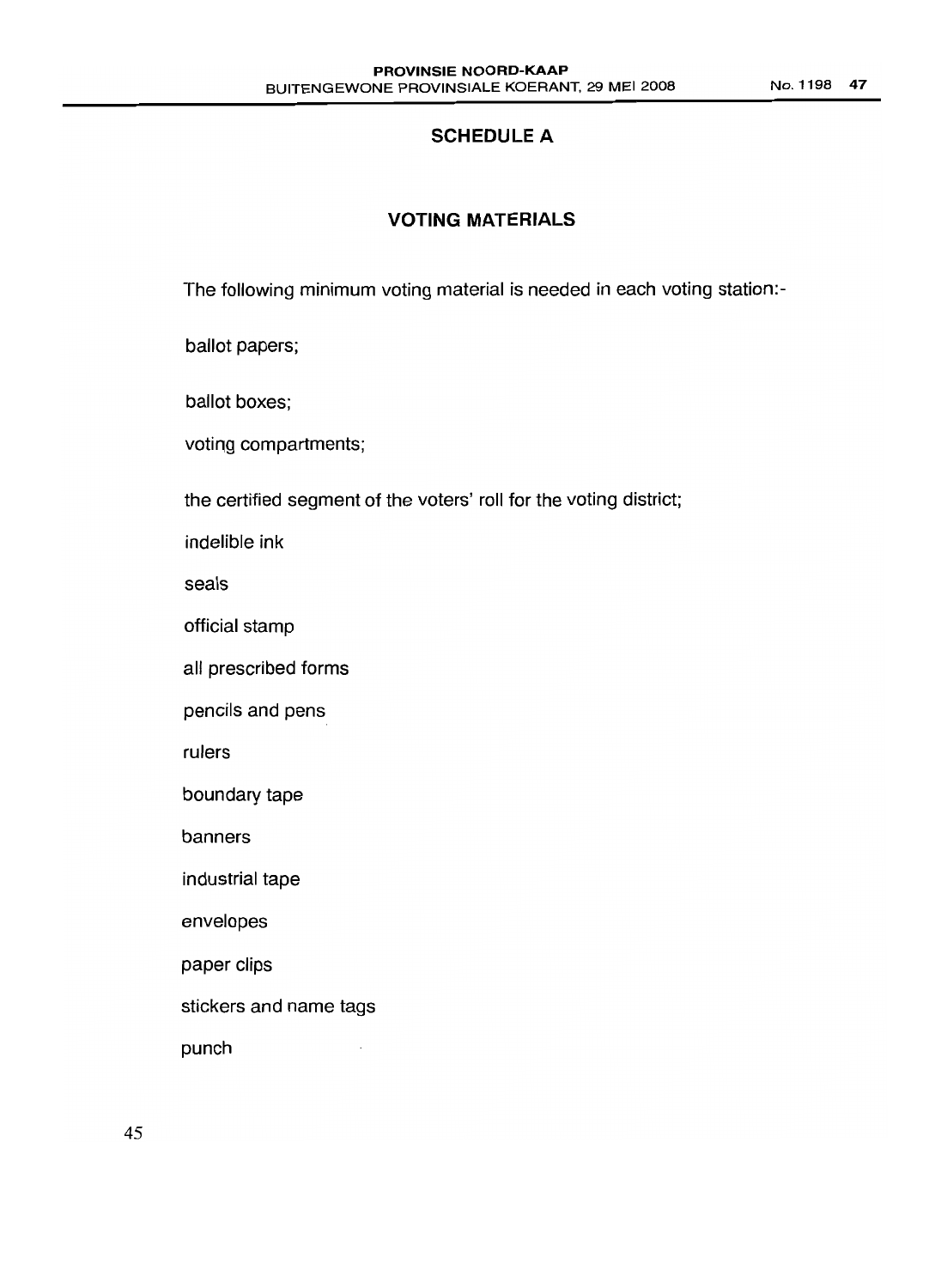# SCHEDULE B

# CODE FOR APPOINTED OFFICERS

# (REGULATION 19(6) AND (7»

All appointed officers must:

- 1. Come to work on time and knock off after counting is completed;
- 2. Abide by the instructions given by the Presiding Officer or Deputy Presiding Officer;
- 3. Carry out all your assigned duties competently and efficiently;
- 4. Be and act impartial and do not favour or side with any candidate;
- 5. Serve voters with respect, dignity and courtesy;
- 6. Be accurate and thorough in their work;
- 7. Keep their work above question;
- 8. Preserve the secrecy of the vote;
- 9. Treat their colleagues, observers and security personnel with respect
- 10. Dress respectfully and be presentable;
- 11. Conduct themselves in a professional manner;
- 12. Make sure that the voting station is presentable and tidy;
- 13. Always act in accordance with the law; and
- 14. Approach the presiding officer or the deputy for clarity on issues where and when necessary.

During the Election Day, a voting officer is not allowed to:

- 1) Canvass or campaign for any candidate;
- 2) Use equipment or assets of a candidate;
- 3) Behave negligently;
- 4) Behave fraudulently;
- 5) Wear clothing with any candidate names, signs or logos;
- 6) Abuse equipment for personal interests during the hours of voting and counting;
- 7) Use drugs and alcohol-related substances; and
- 8) Disclose any information regarding how a voter voted.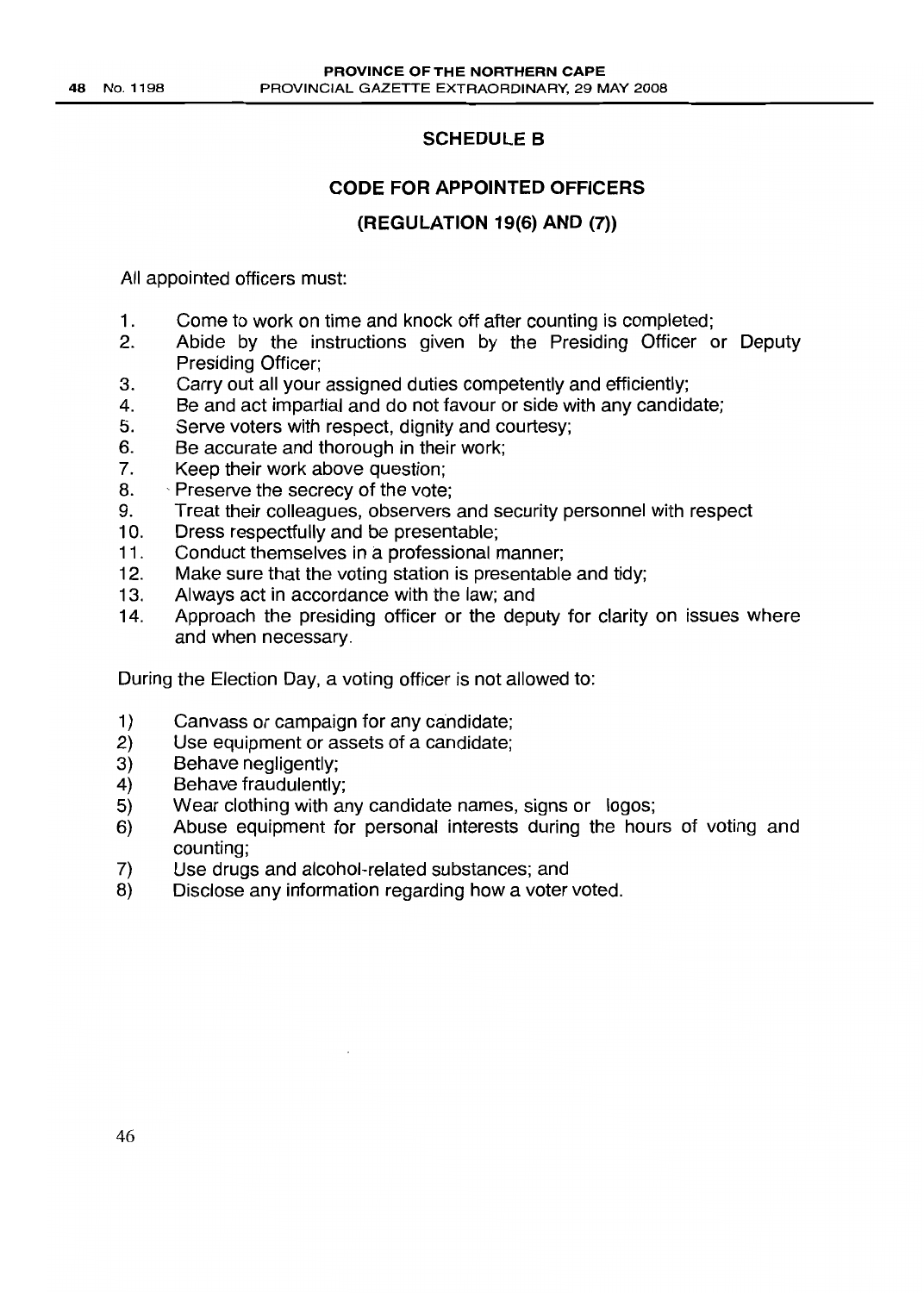# **SCHEDULE C**

# **ELECTORAL CODE OF CONDUCT FOR CANDIDATES PARTICIPATING IN TRADITIONAL COUNCIL ELECTIONS**

# **Part 1**

# **PROHIBITED CONDUCT**

Undue influence

- (1) No person may
	- (a) compel or unlawfully persuade any person
		- (i) to register or not to register as a voter;
		- (ii) to vote or not to vote;
		- (iii) to vote or not to vote for any nominated candidate; or
		- (iv) to support or not to support any nominated candidate;
	- (b) interfere with the independence or impartiality of the Independent Electoral Agency/Independent Electoral Commission, any member, employee or officer of the Independent election agency;
	- (c) prejudice any person because of any past, present or anticipated performance of a function in terms of these regulations;
	- (d) advantage, or promise to advantage, a person in exchange for that person not performing a function in terms of these regulations;
	- (e) prevent any of the following persons from gaining reasonable access to voters, whether in a public or private place:
		- (i) any representative of a candidate or a candidate;
		- (ii) any candidate in an election;
		- (iii) any member, employee or officer of the Independent Electoral Agency/Independent Electoral Commission;
		- (iv) any person appointed by an accredited observer; or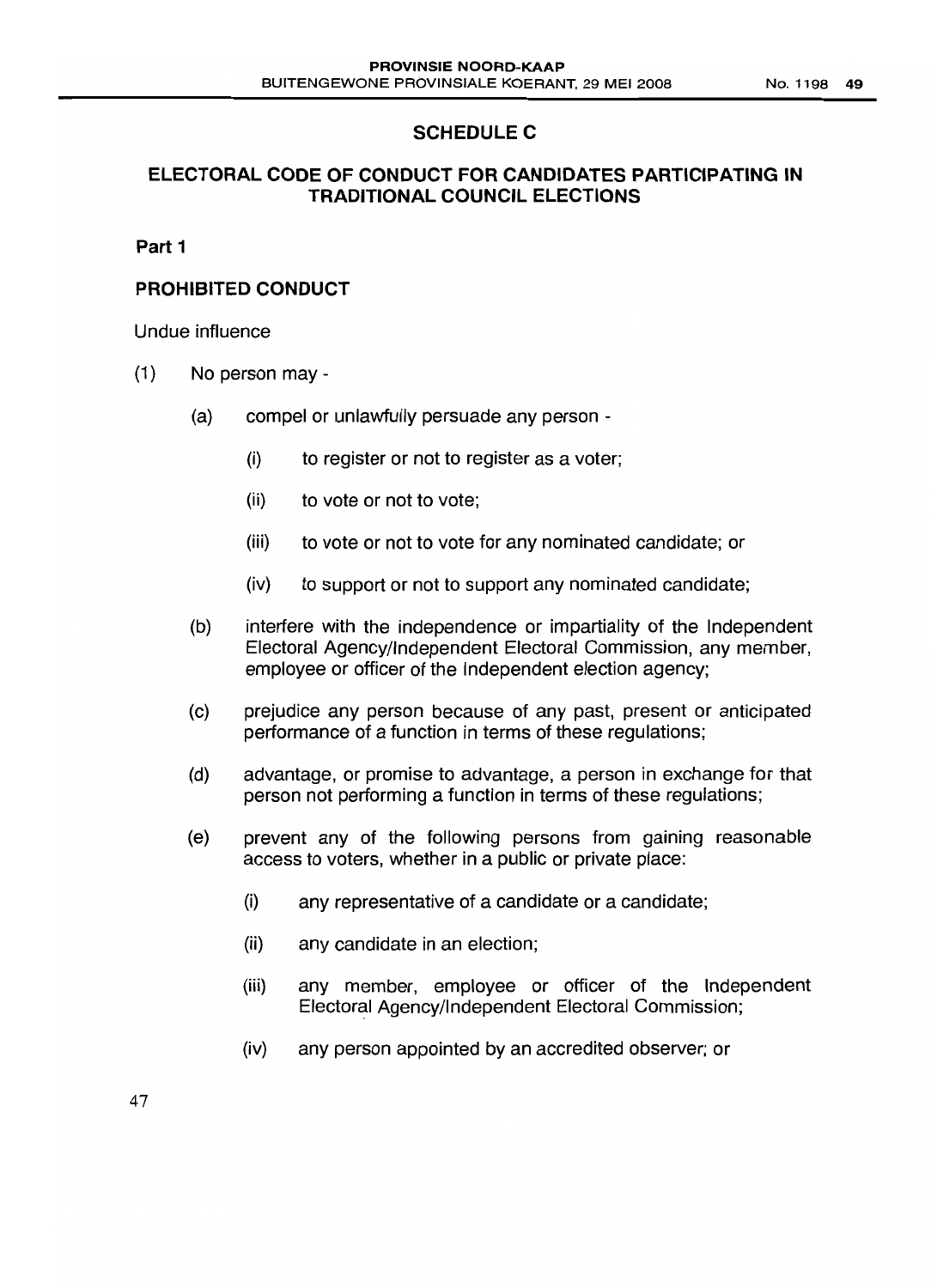- (V) any person accredited to provide voter education;
- (2) Subject to these regulations, no person may prevent anyone from exercising a right conferred by these regulations.
- (3) No person, knowing that another person is not entitled to be registered as a voter, may -
	- (a) persuade that other person is entitled to be registered as a voter; or
	- (b) represent to anyone else that that other person is entitled to be registered as a voter.
- (4) No person, knowing that another person is not entitled to vote, may
	- (a) assist, compel or persuade that other person to vote; or
	- (b) represent to anyone else that that other person is entitled to vote.

#### IMPERSONATION

No person -

- (a) may apply to be registered as a voter in the name of any other person, whether living, dead or fictitious;
- (b) may apply for a ballot paper at a voting station in the name of another person, whether living, dead or fictitious;
- (c) who is not entitled to vote in an election or at a voting station, may vote in that election or at that voting station;
- (d) may cast more votes than that person is entitled to; or
- (e) may impersonate
	- (i) a representative of a candidate or candidates;
	- (ii) a candidate in an election;
	- (iii) a member, employee or officer of the Independent election agency;.
	- (iv) a person appointed by an accredited observer; or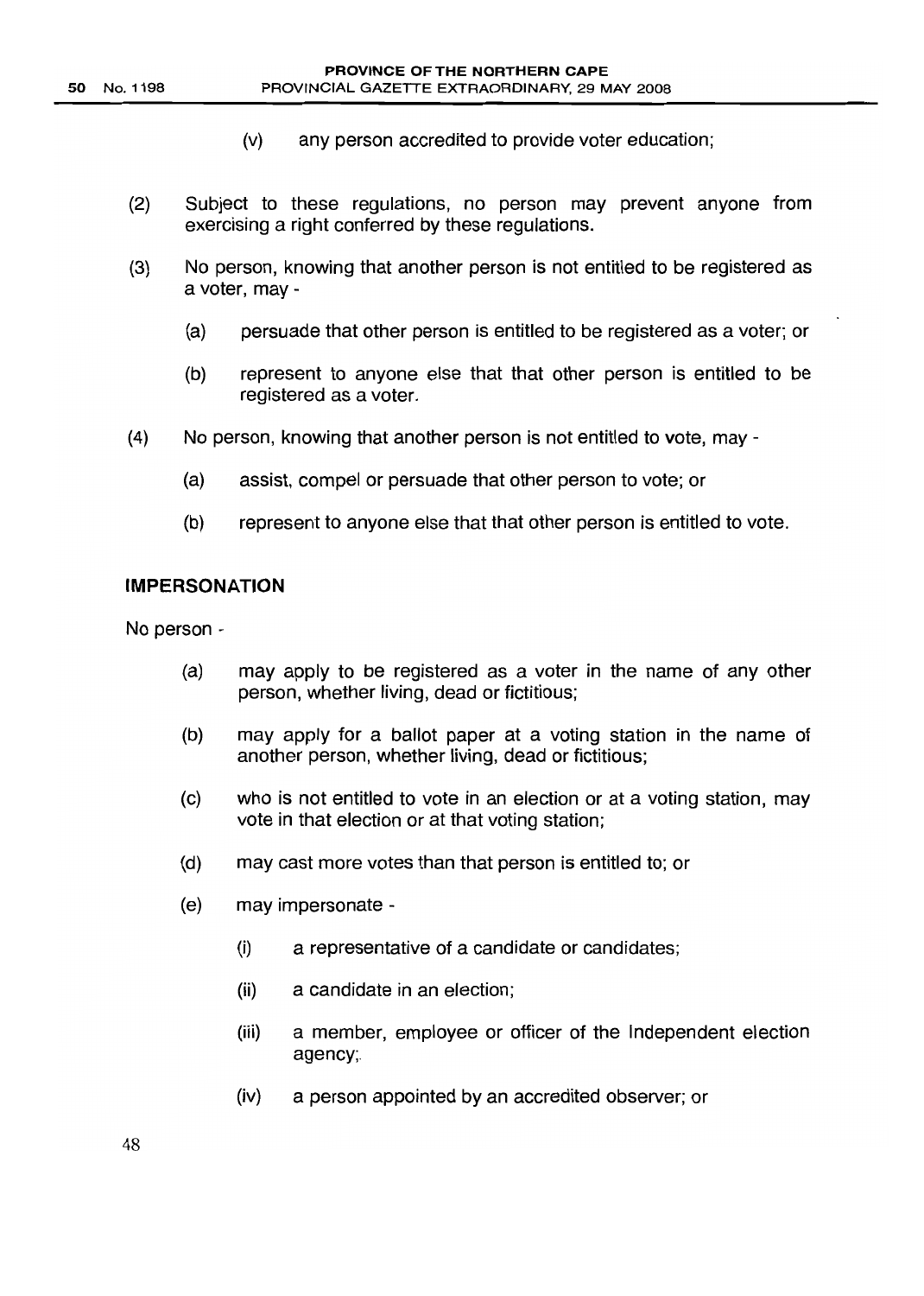(v) a person accredited to provide voter education.

# **INTENTIONAL FALSE STATEMENTS**

- (1) No person, when required in terms of these regulations to make a statement, may make the statement -
	- (a) knowing that it is false; or
	- (b) without believing on reasonable grounds that the statement is true.
- (2) No person may publish any false information with the intention of
	- (a) disrupting or preventing an election;
	- (b) creating hostility or fear in order to influence the conduct or outcome of an election; or
	- (c) influencing the conduct or outcome of an election.

#### **INFRINGEMENT OF SECRECY**

- (1) No person may interfere with a voter's right to secrecy while casting a vote.
- (2) Except as permitted in terms of these regulations, no person may-
	- (a) disclose any information about voting or the counting of votes; or
	- (b) open any ballot box or container sealed in terms of these regulations, or break its seal.

# **PROHIBITIONS CONCERNING VOTING AND ELECTION MATERIALS**

- (1) Except as permitted in terms of these regulations, no person may-
	- (a) print, manufacture or supply any voting or election material;
	- (b) remove or conceal any voting or election material;
	- (c) damage or destroy any voting or election material; or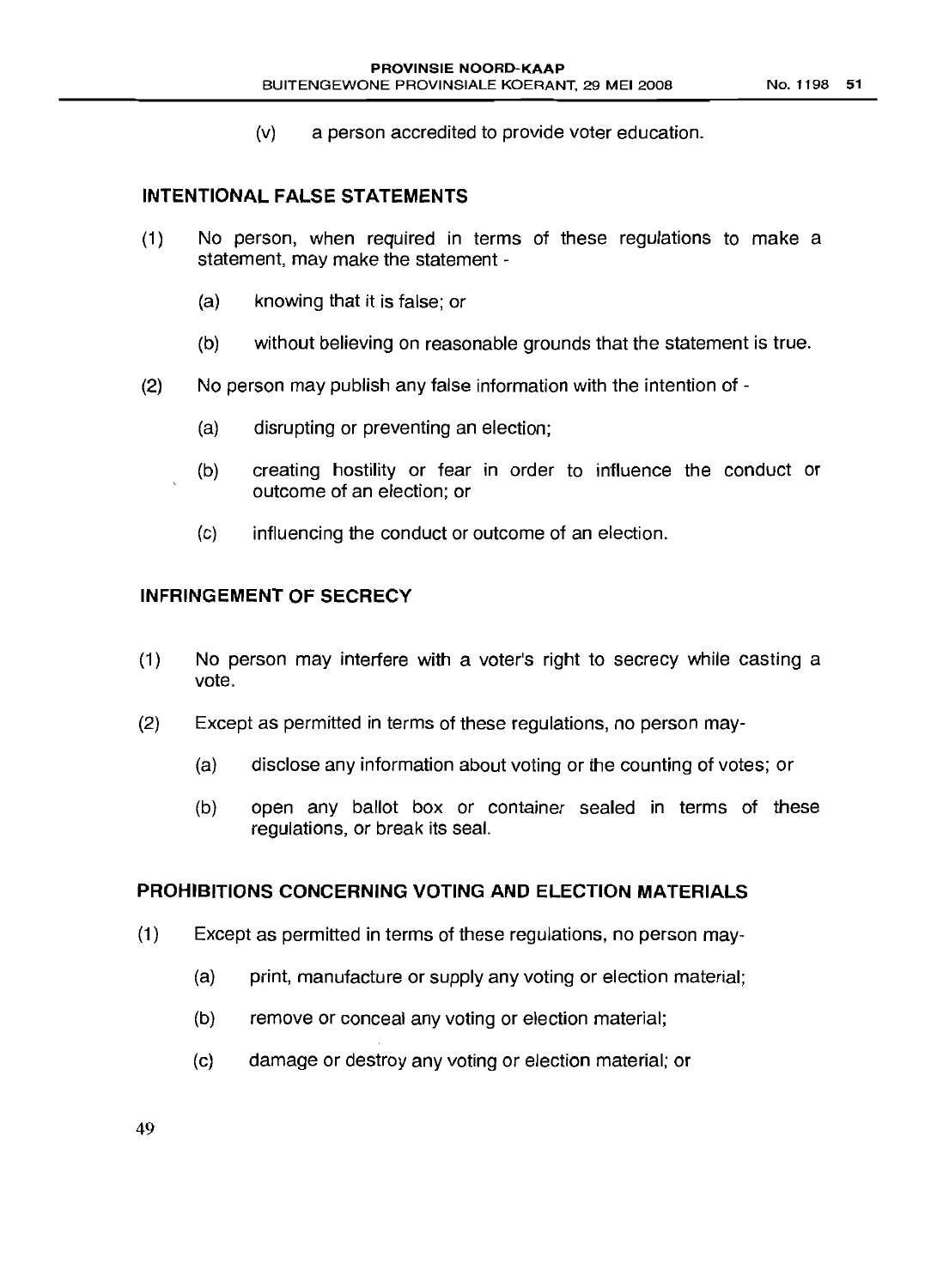- (d) use the voters' roll or any voting or election material for a purpose other than an election purpose.
- (2) The Independent Electoral Agency/Independent Electoral Commission may authorize -
	- (a) the printing, manufacture or supply of any voting or election material;
	- (b) the use of the voters' roll or any voting or election material for a purpose other than an election purpose; and
	- (c) the removal or destruction of any voting or election material.

#### **PROHIBITIONS CONCERNING PLACARDS AND BILLBOARDS DURING ELECTION**

From the date on which an election is called to the date the result of the election is determined and declared in terms of sub-regulation F5 of Part III, no person may deface or unlawfully remove any billboard, placard or poster published by a candidate.

### **OBSTRUCTION OF OR NON-COMPLIANCE WITH, DIRECTIONS OF INDEPENDENT ELECTION AGENCY AND ASSIGNED OFFICIALS**

- (1) No person may refuse or fail to give effect to a lawful direction, instruction or order of the Independent Electoral Agency/Independent Electoral Commission, or a member, employee or officer of the Independent Electoral Agency/Independent Electoral Commission.
- (2) A person may not obstruct or hinder the Independent Electoral Agency/Independent Electoral Commission, presiding official or a government official, or a person appointed by an accredited observer, in the exercise of their powers or the performance of their duties.

#### **CONTRAVENTION OF CODE**

No candidate bound by the Code may contravene or fail to comply with provisions of this Code.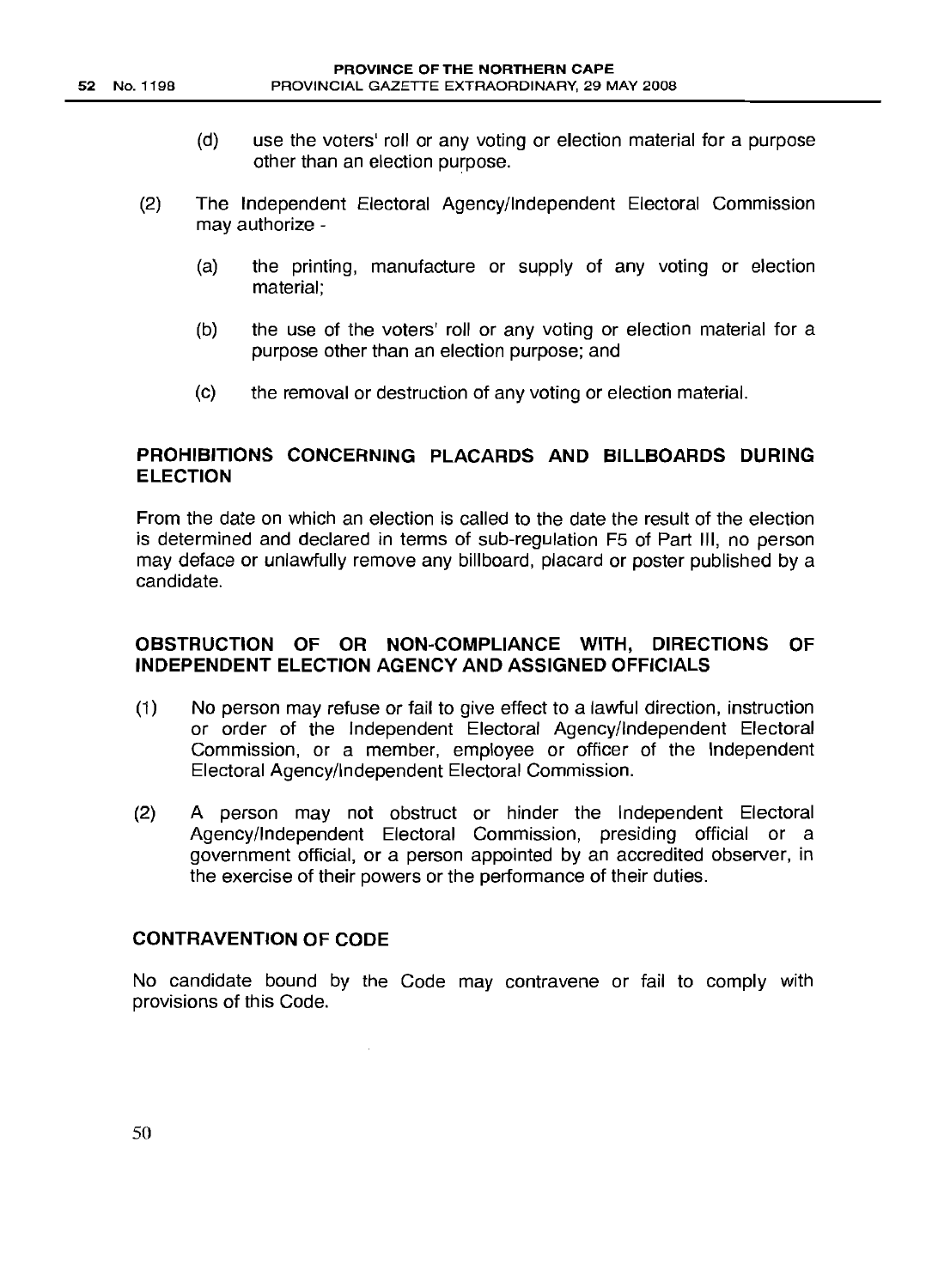#### **Part 2**

### **ENFORCEMENT**

# **INSTITUTION OF AND INTERVENTION IN CIVIL PROCEEDINGS BY INDEPENDENT ELECTORAL AGENCY/INDEPENDENT ELECTORAL COMMISSION**

- (1) Subject to these regulations and any other law, the Premier may either personally or through the Independent Electoral Agency/Independent Electoral Commission institute civil proceedings before a court to enforce a provision or provisions of these regulations or the Code.
- (2) The Premier, either personally or through the Independent Electoral Agency/Independent Electoral Commission, may intervene in any civil proceedings if the Premier or Independent Electoral Agency/Independent Electoral Commission has a legal interest in the outcome of those proceedings.

### **JURISDICTION AND POWERS OF ELECTION TRIBUNAL**

- (1) The Election Tribunal has jurisdiction in respect of all electoral disputes and complaints about infringements of the Code.
- (2) If the Election Tribunal finds that a person has contravened a provision of Part 1 of this Chapter it may in the interest of a free and fair election impose any appropriate penalty or sanction on that person, including -
	- (a) a formal warning;
	- (b) a fine not exceeding R10 000;
	- (c) an order prohibiting that person from
		- (i) using any public media;
		- (ii) holding any public meeting, demonstration, march or other event;
		- (iii) entering any voting district for the purpose of canvassing voters or for any other election purpose;
		- (iv) erecting or publishing billboards, placards or posters at or in any place;
		- (v) publishing or distributing any campaign literature;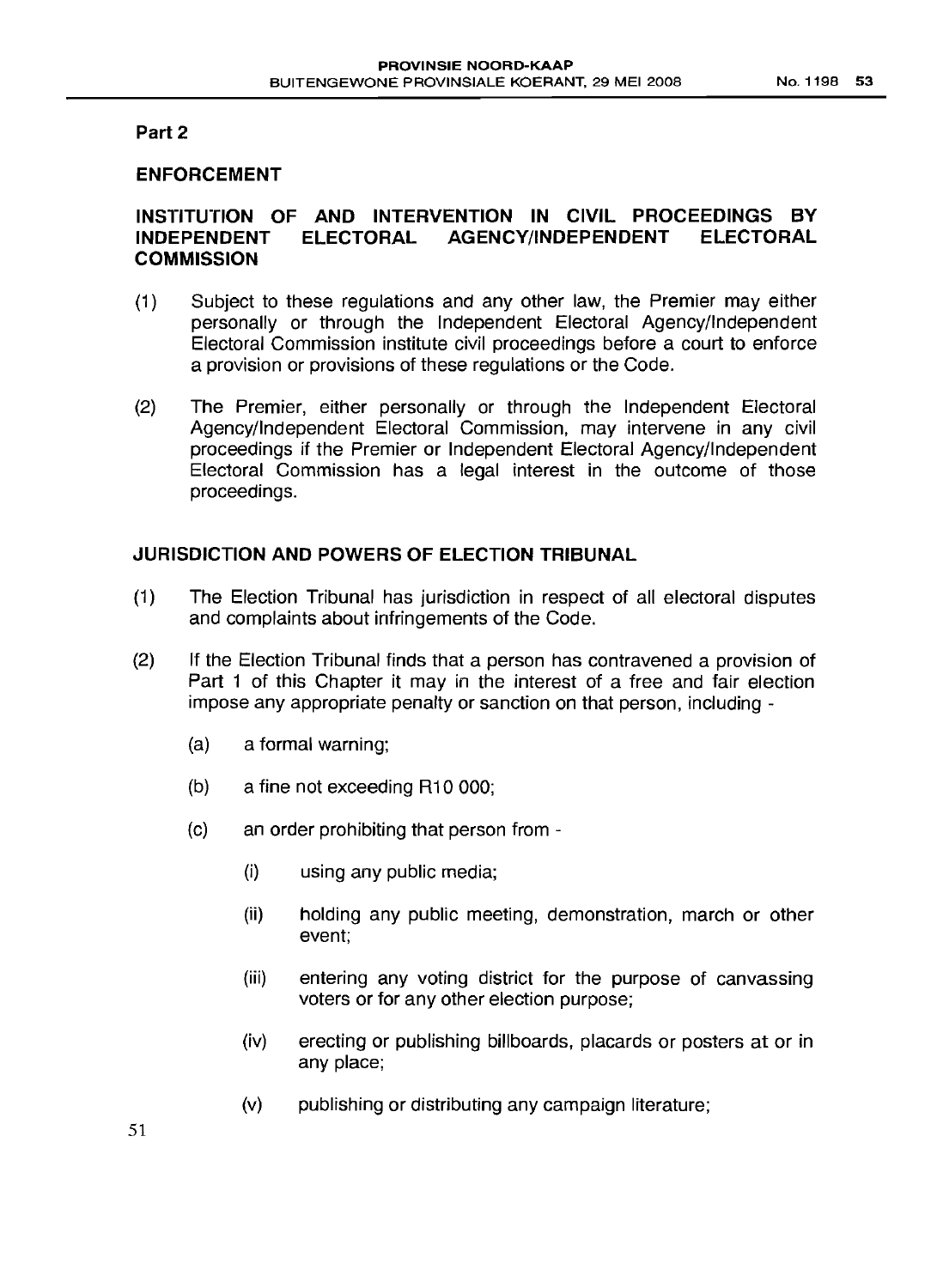- (vi) electoral advertising; or
- (d) an order imposing limits on the right of that person to perform any of the activities mentioned in paragraph (d);
- (e) an order excluding that person or any agents of that person from entering a voting station;
- (f) an order reducing the number of votes cast in favour of that person;
- (g) an order disqualifying the candidature of that person; or
- (3) Any penalty or sanction provided for in this section will be in addition to any penalty provided for in Part 3 of this Chapter.
- (4) Any penalty paid in terms of this regulation is payable to the magistrate's court in whose area of jurisdiction the matter arose.

#### Part 3

### ADDITIONAL POWERS AND DUTIES OF INDEPENDENT ELECTORAL AGENCY/INDEPENDENT ELECTORAL COMMISSION

#### ELECTORAL CODE OF CONDUCT AND OTHER CODES

- (1) The Electoral Code of Conduct must be subscribed to-
	- (a) by every registered candidate before that candidate is allowed to contest an election; and
	- (b) by every candidate before that candidate may be placed on a list of candidates.
- (2) In order to promote free, fair and orderly elections, the Independent Electoral Agency/Independent Electoral Commission may compile and issue any other Code.
- (3) The Independent Electoral Agency/Independent Electoral Commission may change or replace a Code issued in terms of subsection (2).
- (4) A Code issued in terms of subsection (2), or a change to or replacement of such a Code, must be published in the Government Gazette.

52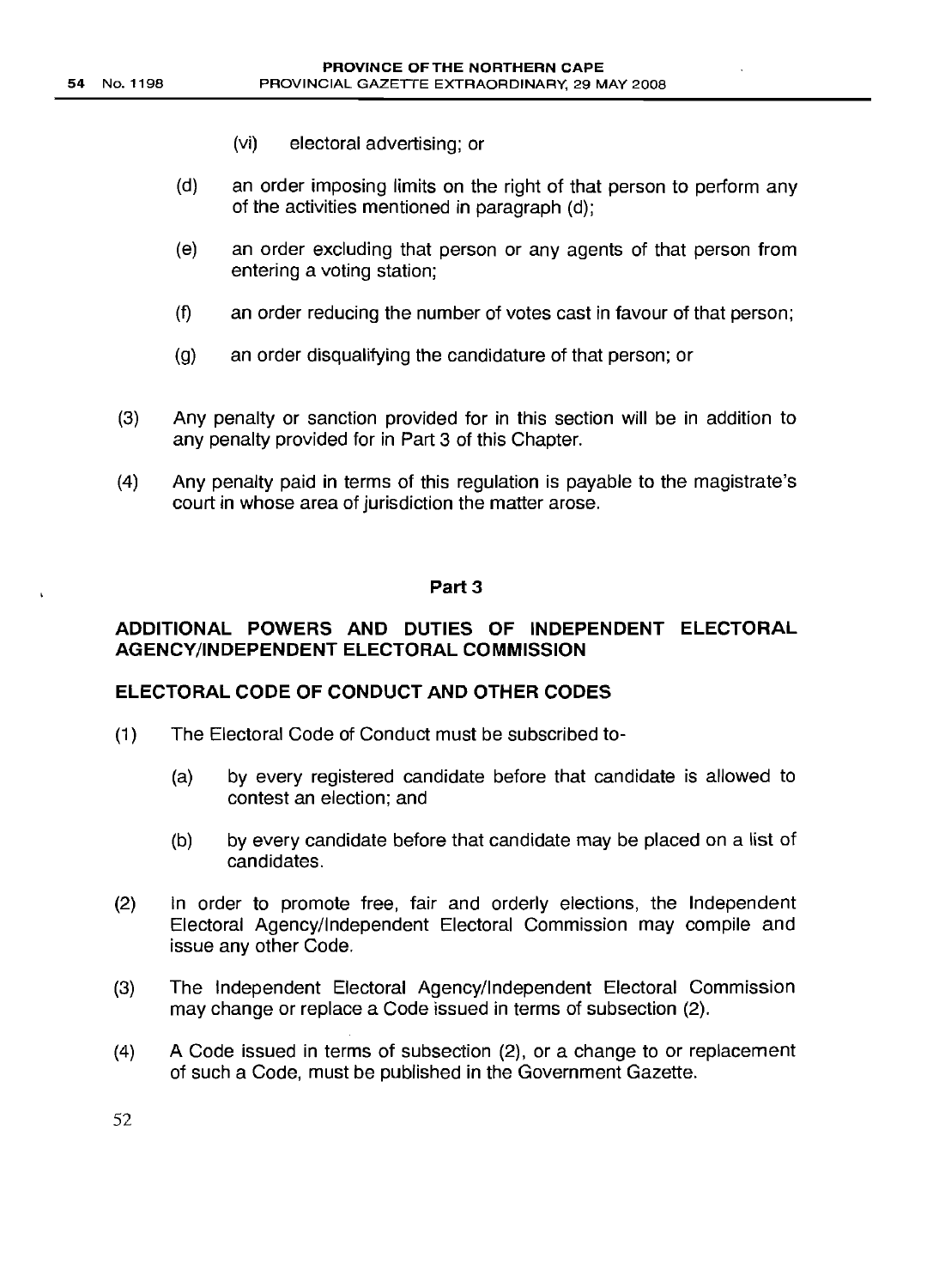# **SCHEDULE D**

| <b>NUMBER OF</b><br><b>TRADITIONAL</b><br><b>COUNCILS</b> | <b>NUMBER OF</b><br><b>MEMBER IN</b><br><b>LOCAL HOUSE</b> | <b>FORMULA/ COMMENTS</b>                                                                                                                         | <b>NUMBER</b><br><b>OF</b><br><b>WOMEN</b> | <b>LOWER</b><br><b>THRESHOLD OF</b><br><b>WOMEN MEMBERS</b> |
|-----------------------------------------------------------|------------------------------------------------------------|--------------------------------------------------------------------------------------------------------------------------------------------------|--------------------------------------------|-------------------------------------------------------------|
| 1                                                         | No local house-                                            | function of local house performed by<br>the traditional council                                                                                  |                                            |                                                             |
| $1-7$                                                     | 5                                                          | Traditional Council / Minimum number<br>of members may not be less than 5                                                                        | $\overline{2}$                             |                                                             |
| $8 - 14$                                                  | $\overline{7}$                                             | 7 Formula: $6 + 1$ // 7 traditional<br>councils                                                                                                  | $\overline{\mathbf{3}}$                    |                                                             |
| $15 - 21$                                                 | 8                                                          | Formula: $7 + 1$ // 7 traditional councils                                                                                                       | $\mathbf{3}$                               |                                                             |
| $22 - 28$                                                 | $\overline{9}$                                             | Formula: $8 + 1$ // 7 traditional councils                                                                                                       | $\overline{\mathbf{3}}$                    |                                                             |
| $29 - 35$                                                 | 10                                                         | Formula: $9 + 1$ // 7 traditional councils<br>// for 35 traditional councils the<br>members may not exceed 10.                                   | 4                                          |                                                             |
|                                                           |                                                            | Where there are more than 35<br>traditional councils the numbers must<br>be higher than 10 but not exceeding<br>20 as determined by the Minister |                                            |                                                             |
| $36 - 44$                                                 | $\overline{12}$                                            | Formula: $10+2$ // 9 traditional councils<br>// for each 9 traditional council 2<br>members are added.                                           | $\overline{4}$                             |                                                             |
| 45-53                                                     | 14                                                         | Formula: $12 + 2$ // 9 traditional councils                                                                                                      | 5                                          |                                                             |
| 54-62                                                     | 16                                                         | Formula: $14 + 2$ // 9 traditional councils                                                                                                      | $\overline{5}$                             |                                                             |
| 63-71                                                     | 18                                                         | Formula: $16 + 2$ // traditional councils                                                                                                        | 6                                          |                                                             |
| 72 and more                                               | 20                                                         | Formula: $18 + 2$ // 9 traditional<br>councils                                                                                                   | $\overline{7}$                             |                                                             |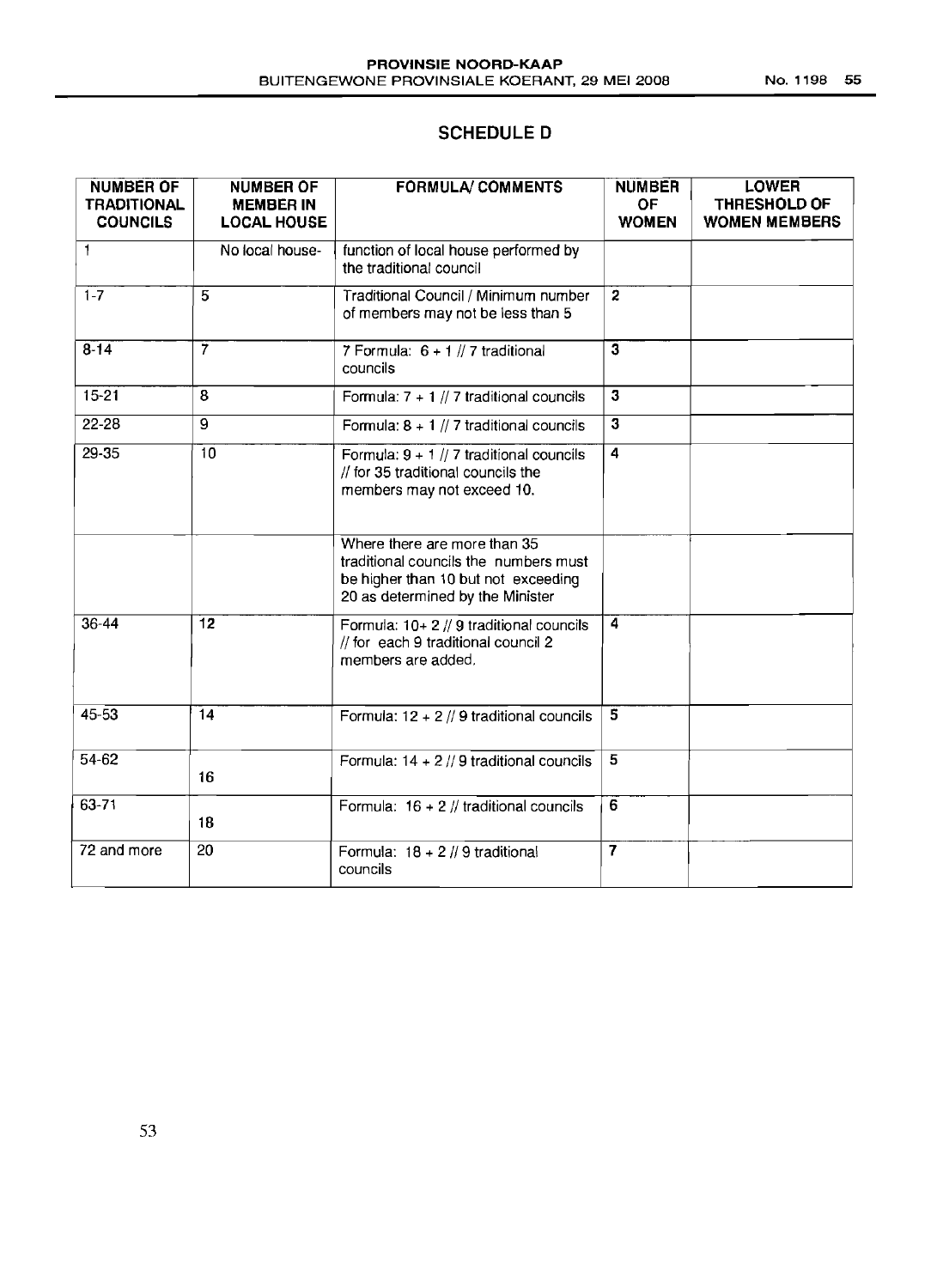#### **APPENDIX I**

|             | <b>APPLICATION FORM</b><br>TC1                          |  |  |  |
|-------------|---------------------------------------------------------|--|--|--|
|             | APPLICATION FOR RECOGNITION OF A TRADITIONAL COMMUNITY: |  |  |  |
| 1           | <b>DESCRIPTION OF THE COMMUNITY:</b>                    |  |  |  |
| 2           | <b>COMMUNITY DEMOCRAPHICS:</b><br>(a) Ethnic Groups -   |  |  |  |
|             | (b) Population -                                        |  |  |  |
| $\mathsf B$ | <b>CLAN NAME:</b>                                       |  |  |  |
| 4           | REGION/AREA WHERE COMMUNITY RESIDES:                    |  |  |  |
|             |                                                         |  |  |  |
| 5           | <b>CUSTOMARY SYSTEM(S) OBSERVED:</b>                    |  |  |  |
|             |                                                         |  |  |  |
|             | Any additional information may be attached he reto      |  |  |  |

54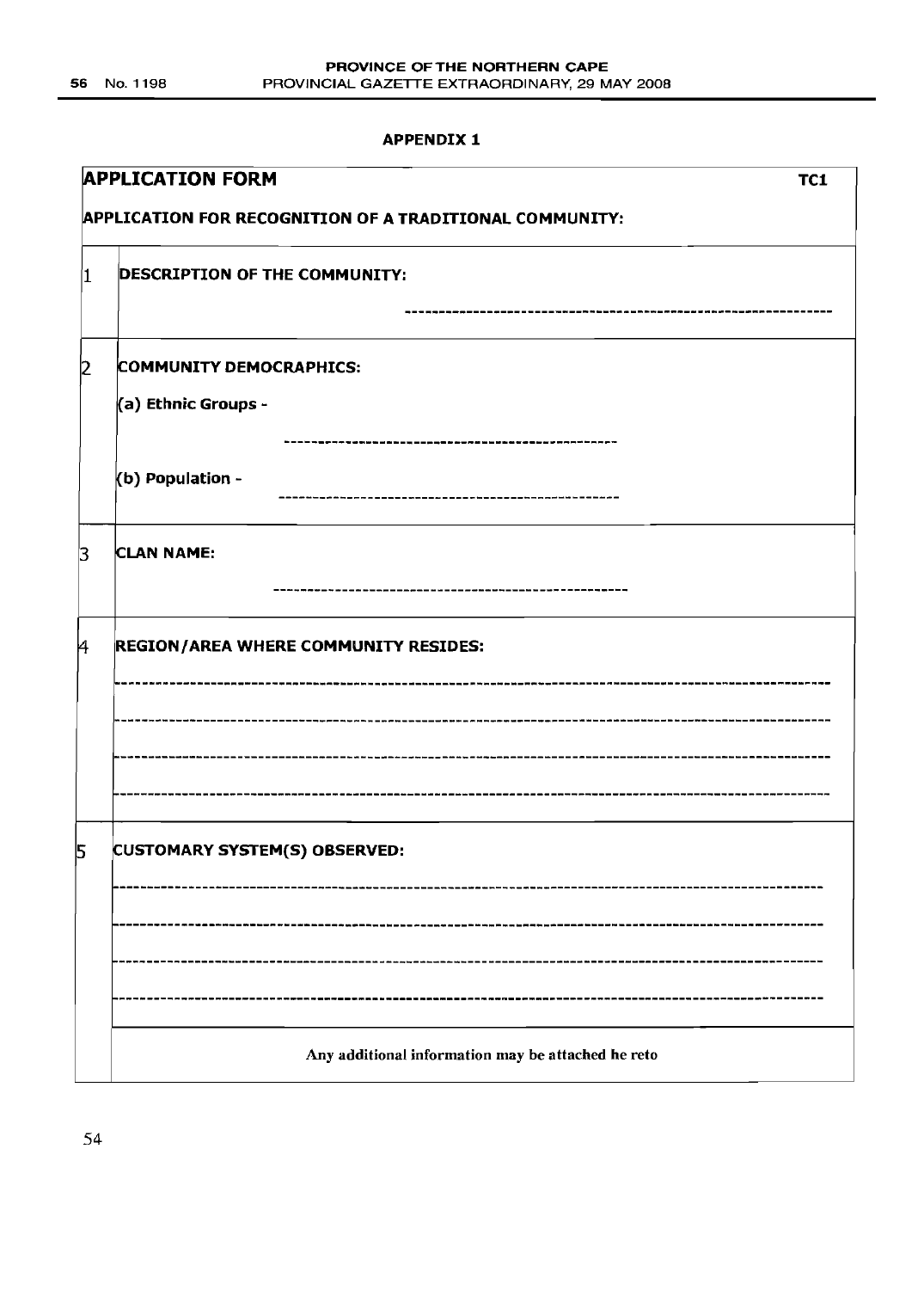#### **APPENDIX 2**

|           | <b>APPLICATION FORM</b><br>TC <sub>2</sub>                             |
|-----------|------------------------------------------------------------------------|
|           | APPLICATION FOR WITHDRAWAL, REVIEW OR MERGING OF TRADITIONAL COMMUNITY |
| IT.       | <b>APPLICATION TO:</b><br><b>WITHDRAW</b>                              |
|           | <b>MERGE</b>                                                           |
|           | <b>REVIEW</b>                                                          |
| $\vert$ 2 | DESCRIPTION OF THE COMMUNITY/COMMUNITIES:                              |
|           |                                                                        |
|           |                                                                        |
| 3         | <b>CLAN NAMES:</b>                                                     |
|           |                                                                        |
| k         | <b>REGION/AREA WHERE COMMUNITY RESIDES:</b>                            |
|           |                                                                        |
|           |                                                                        |
| 5         | CUSTOMARY SYSTEM(S) OBSERVED:                                          |
|           |                                                                        |
|           | Any additional information may be attached hereto                      |